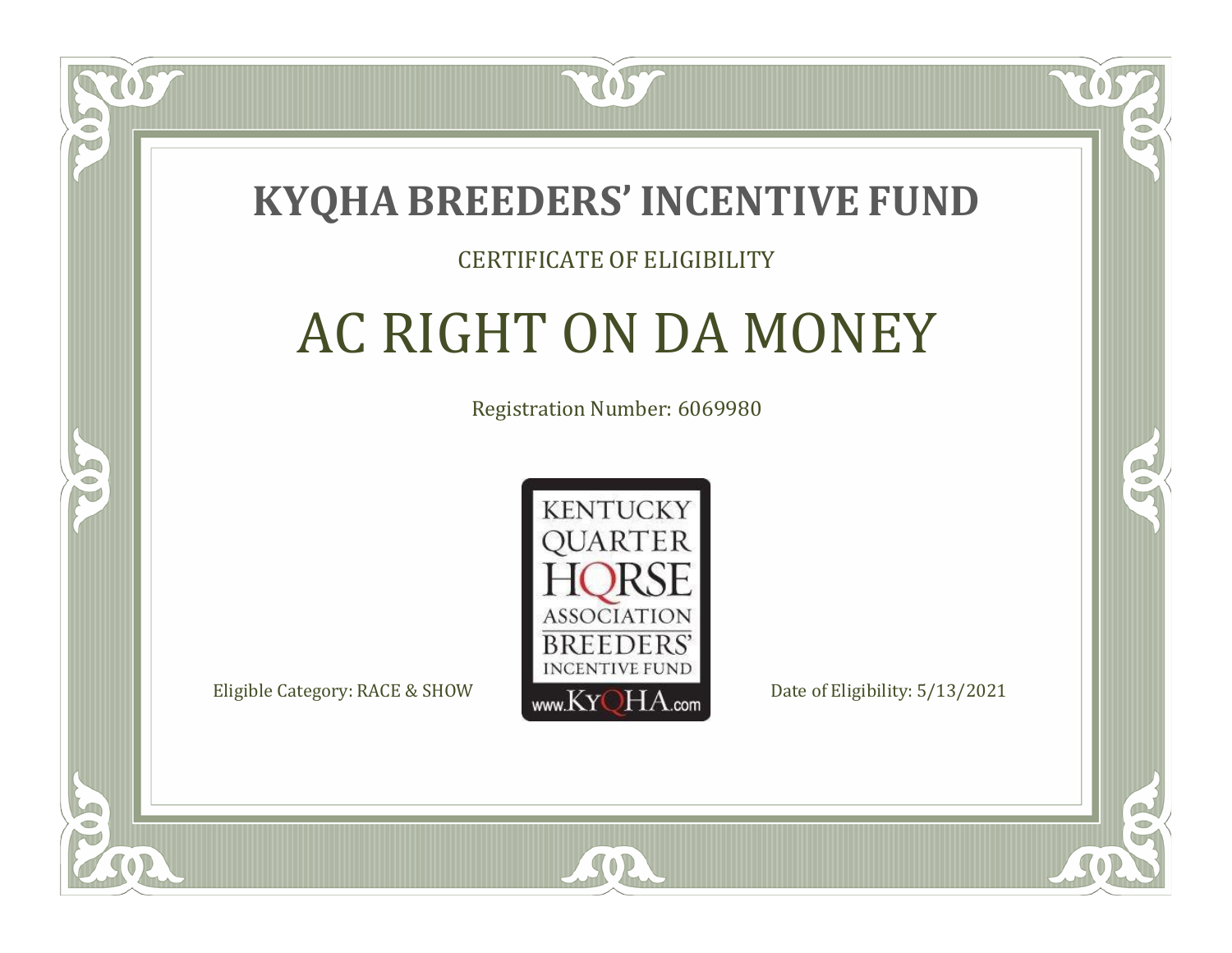

#### CERTIFICATE OF ELIGIBILITY

### AMERICAN FIREWATER

Registration Number: 6105561



SOR

RO

 $\rightarrow$ 

 $\Box$ T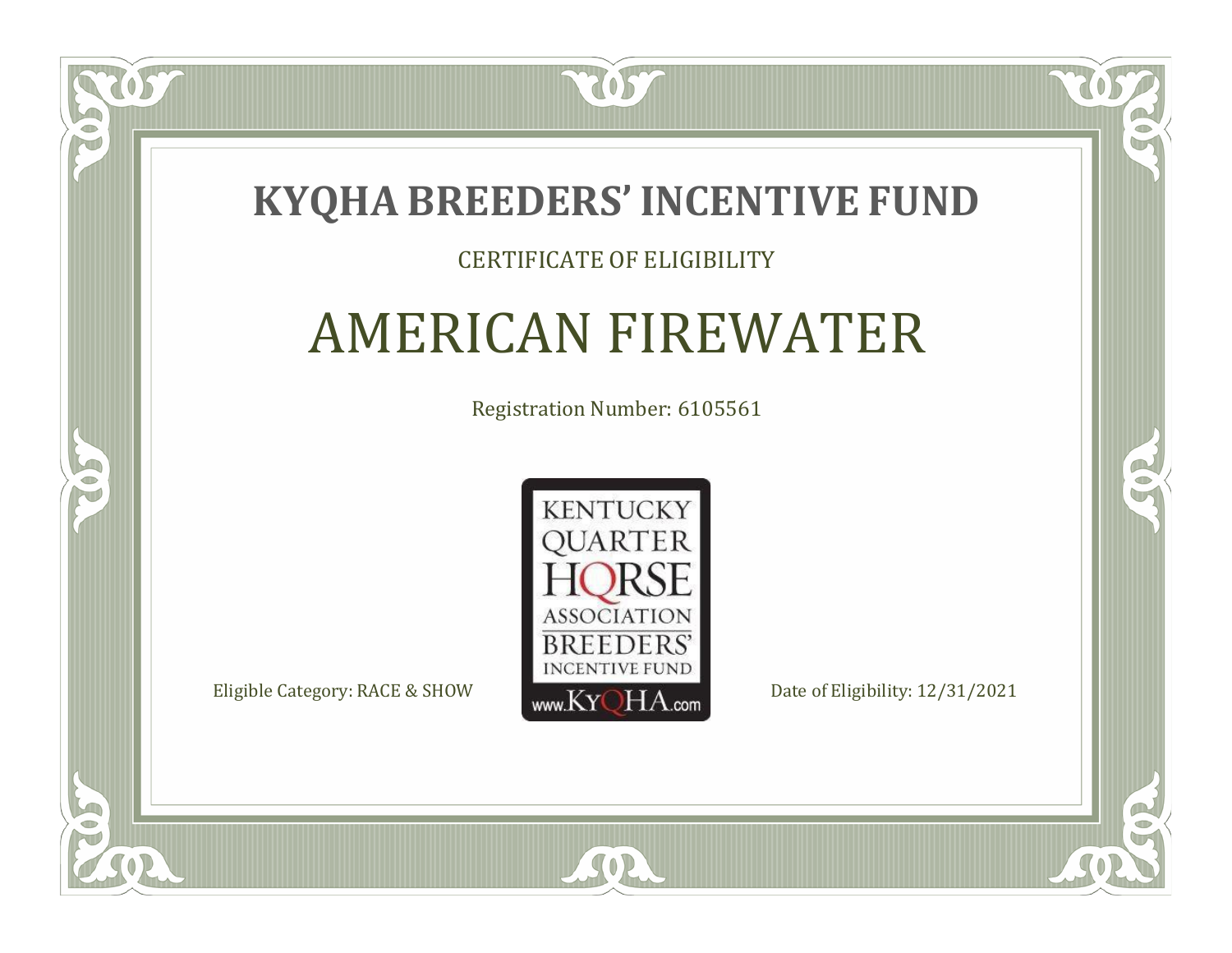

#### CERTIFICATE OF ELIGIBILITY

### BEHIND THOSE EYES

Registration Number: 6076662



SOR

RO

B)

 $\Box$ N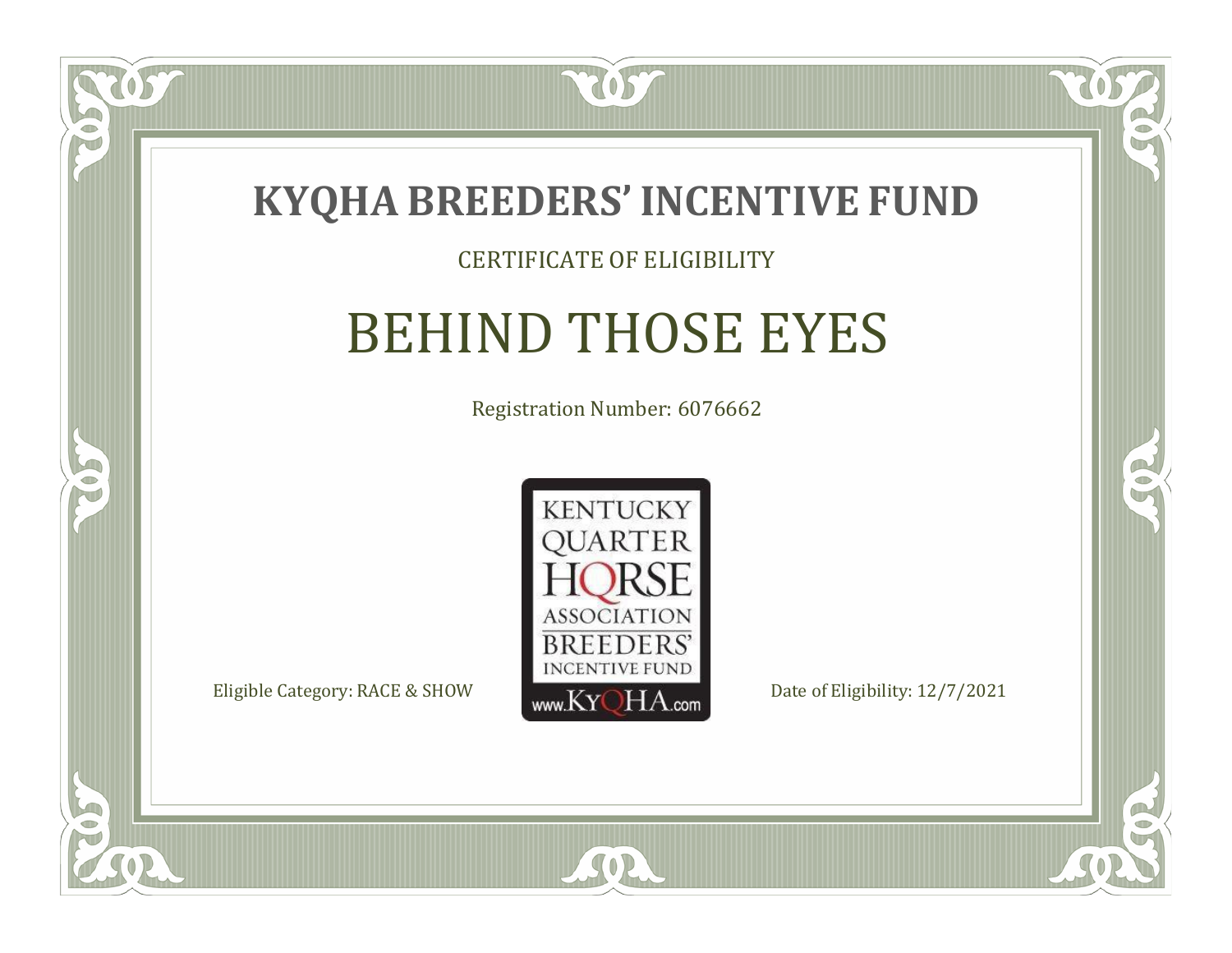

#### CERTIFICATE OF ELIGIBILITY

# BIGLEAGUE BY CHOICE

Registration Number: 5657948



SOR

RO

P.

 $\Box$ N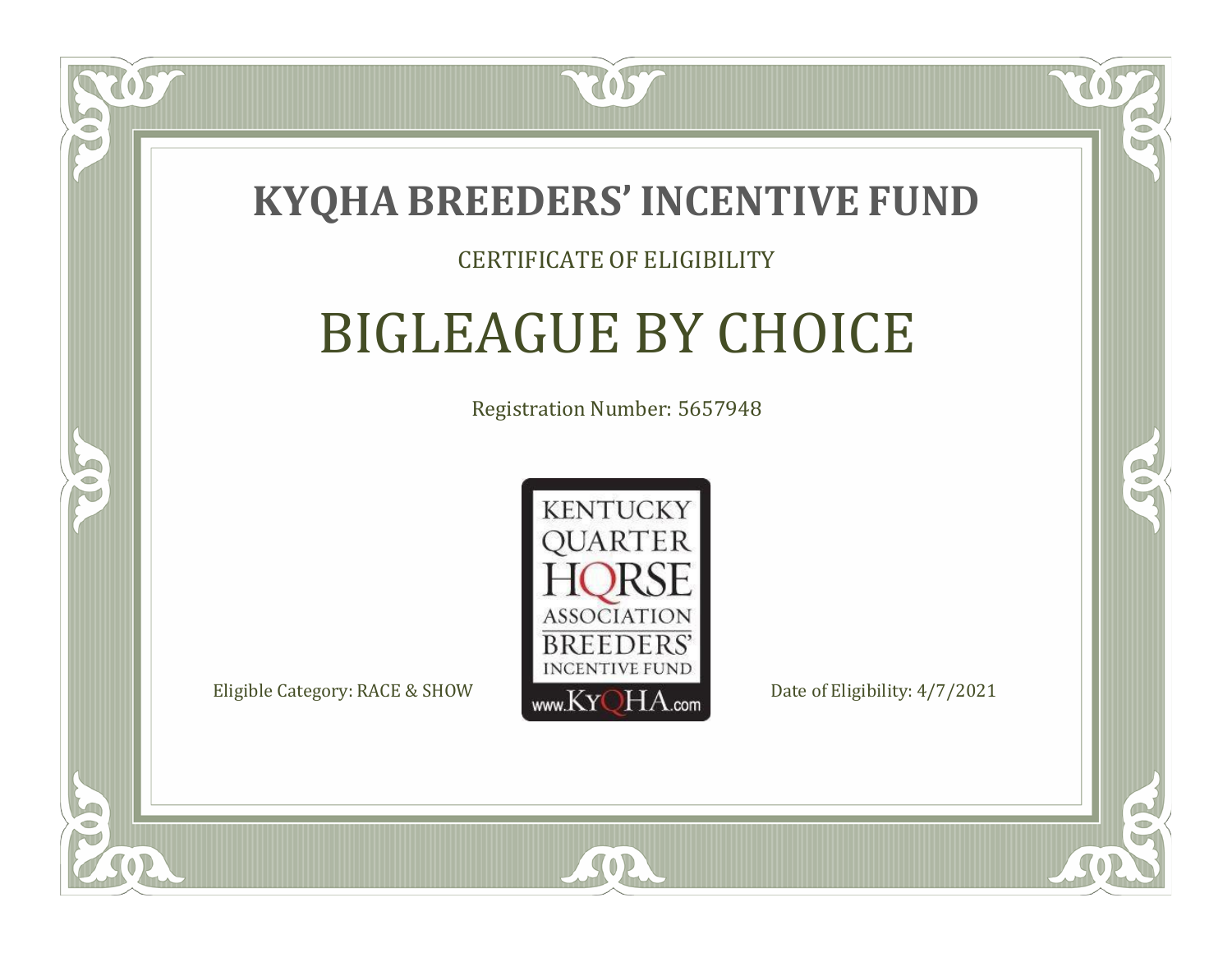

#### CERTIFICATE OF ELIGIBILITY

### CARIBBEAN LOVE STORY

Registration Number: 6090518



SOR

RO

P.

 $\Box$ T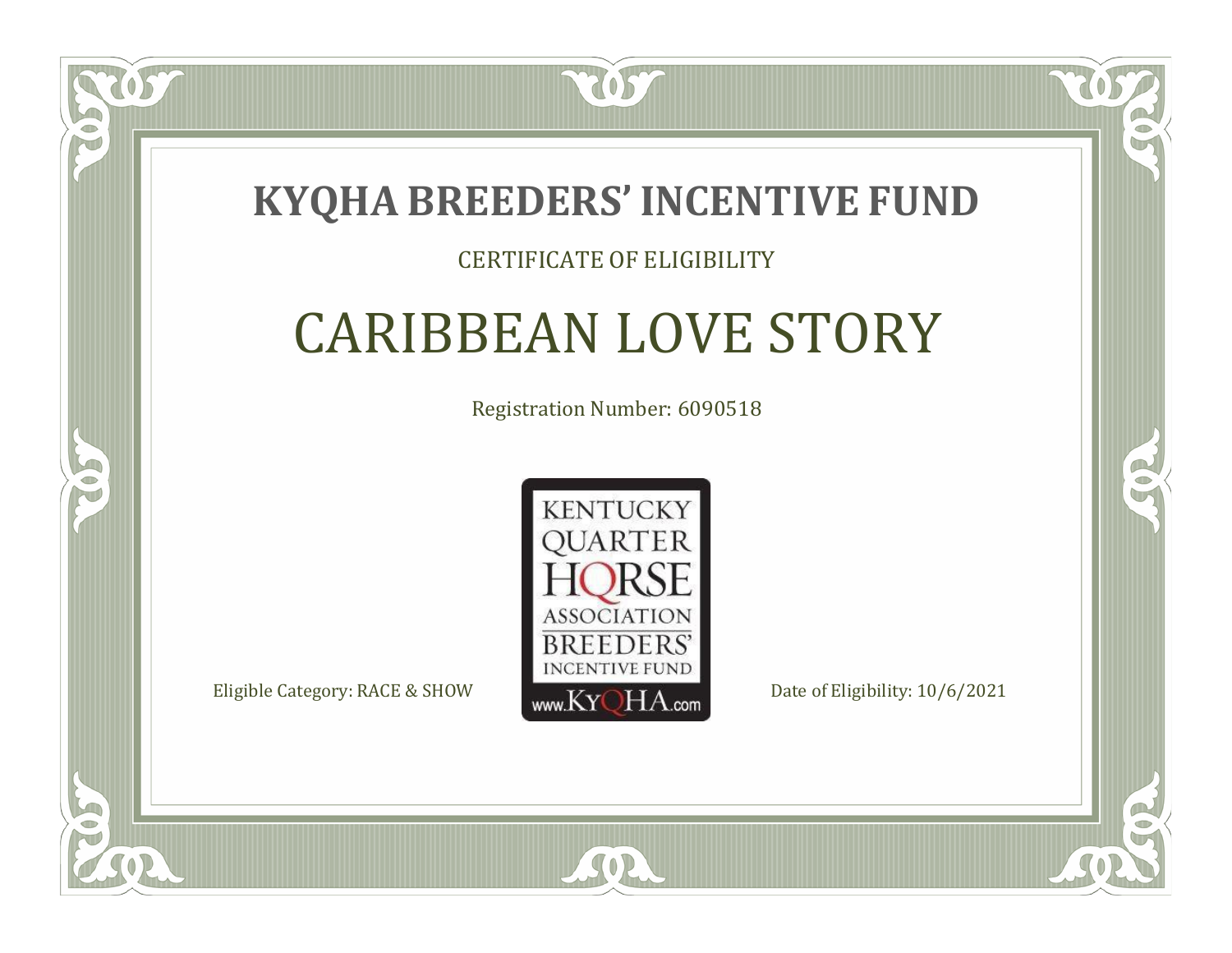

#### CERTIFICATE OF ELIGIBILITY

### CRAZY BEAUTIFUL

Registration Number: 6082268



SOR

CO.

 $\rightarrow$ 

 $\delta S$ 

 $\Box$ NU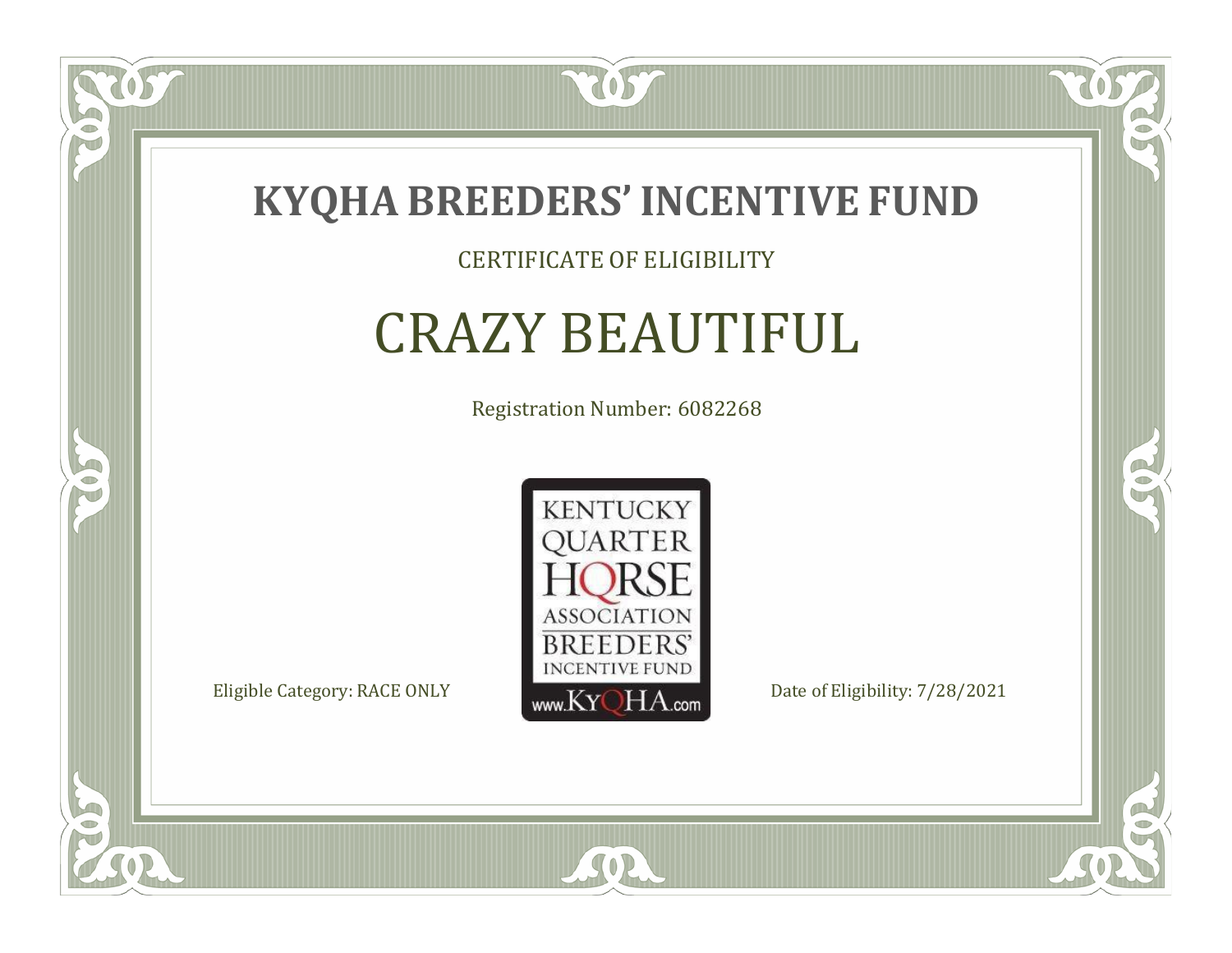

#### CERTIFICATE OF ELIGIBILITY

# DAN WENT STREAKIN

Registration Number: 6101294



SOR

 $\mathbb{R}$ 

 $\rightarrow$ 

US

 $\Box$ NU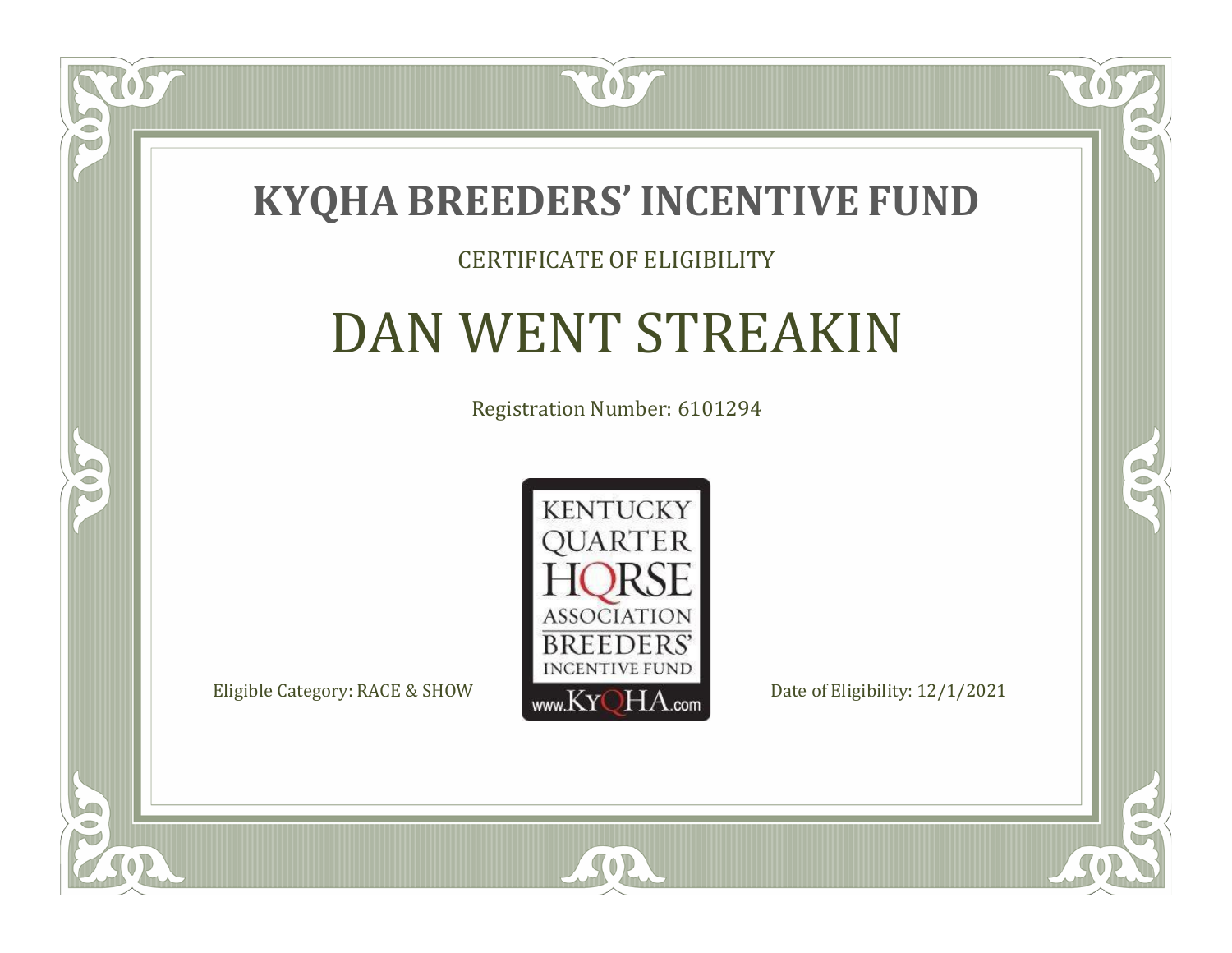

CERTIFICATE OF ELIGIBILITY

# DO UR THING

Registration Number: 6092703



SOR

 $\mathbb{R}$ 

 $\mathbb{R}^2$ 

 $\overline{OS}$ 

 $\bullet$ N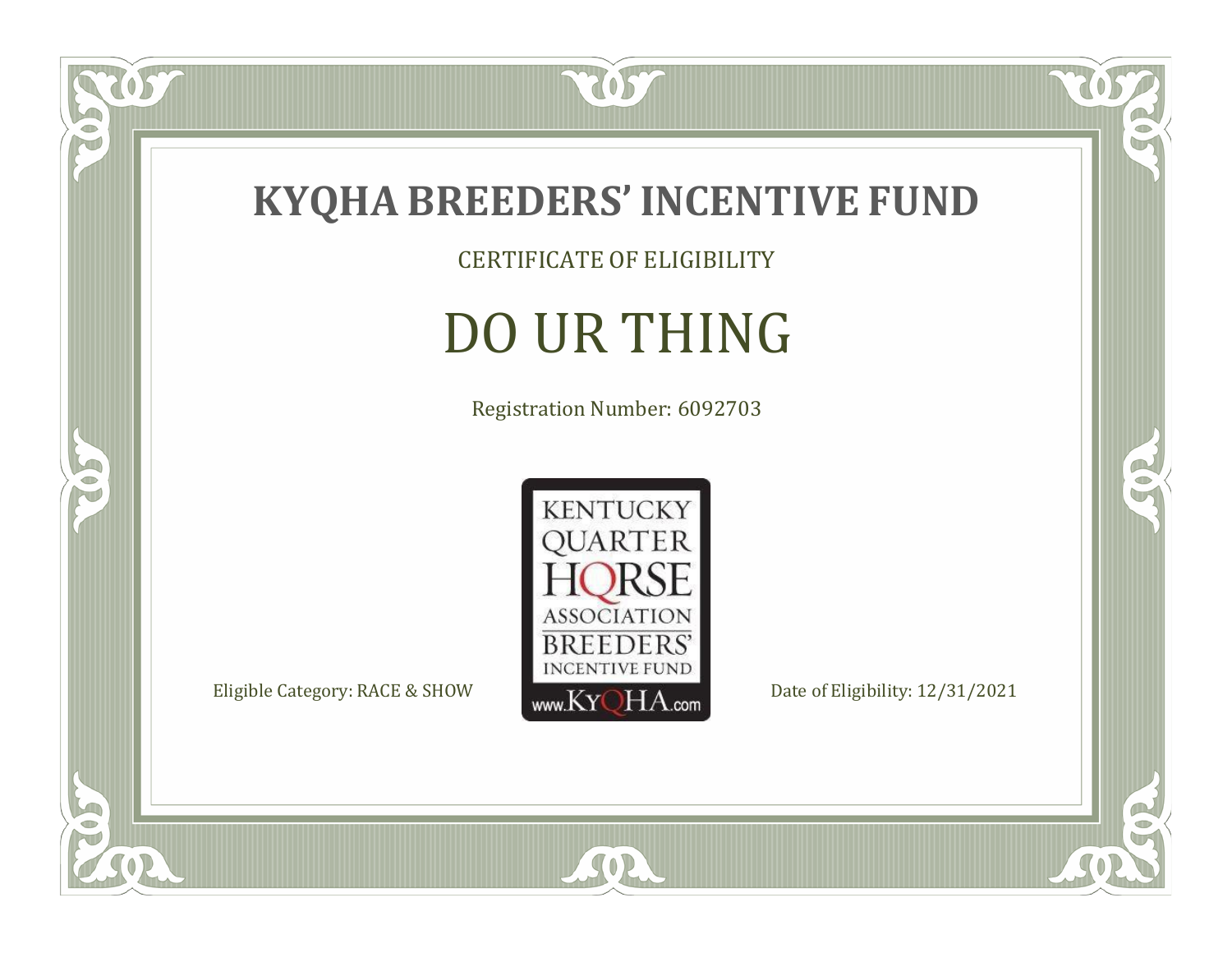

### CERTIFICATE OF ELIGIBILITY

# DOC PEPPER JHW

Registration Number: 6097556



 $SO<sub>2</sub>$ 

RO

CO.

 $\Box$ N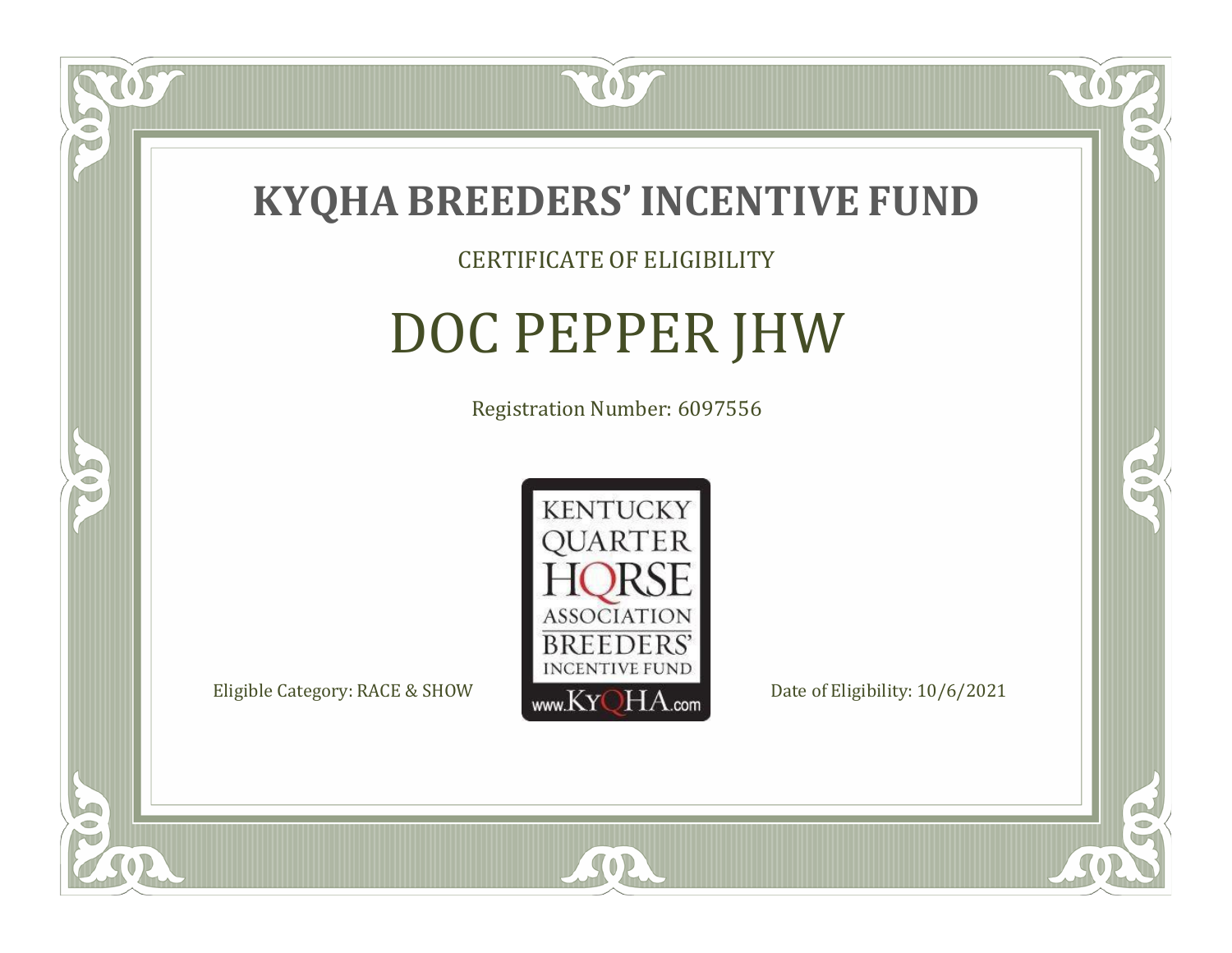

#### CERTIFICATE OF ELIGIBILITY

### DOUBTFUL I DID IT

Registration Number: 6098948



SOR

CO.

 $\rightarrow$ 

 $\overline{OS}$ 

 $\bullet$ NU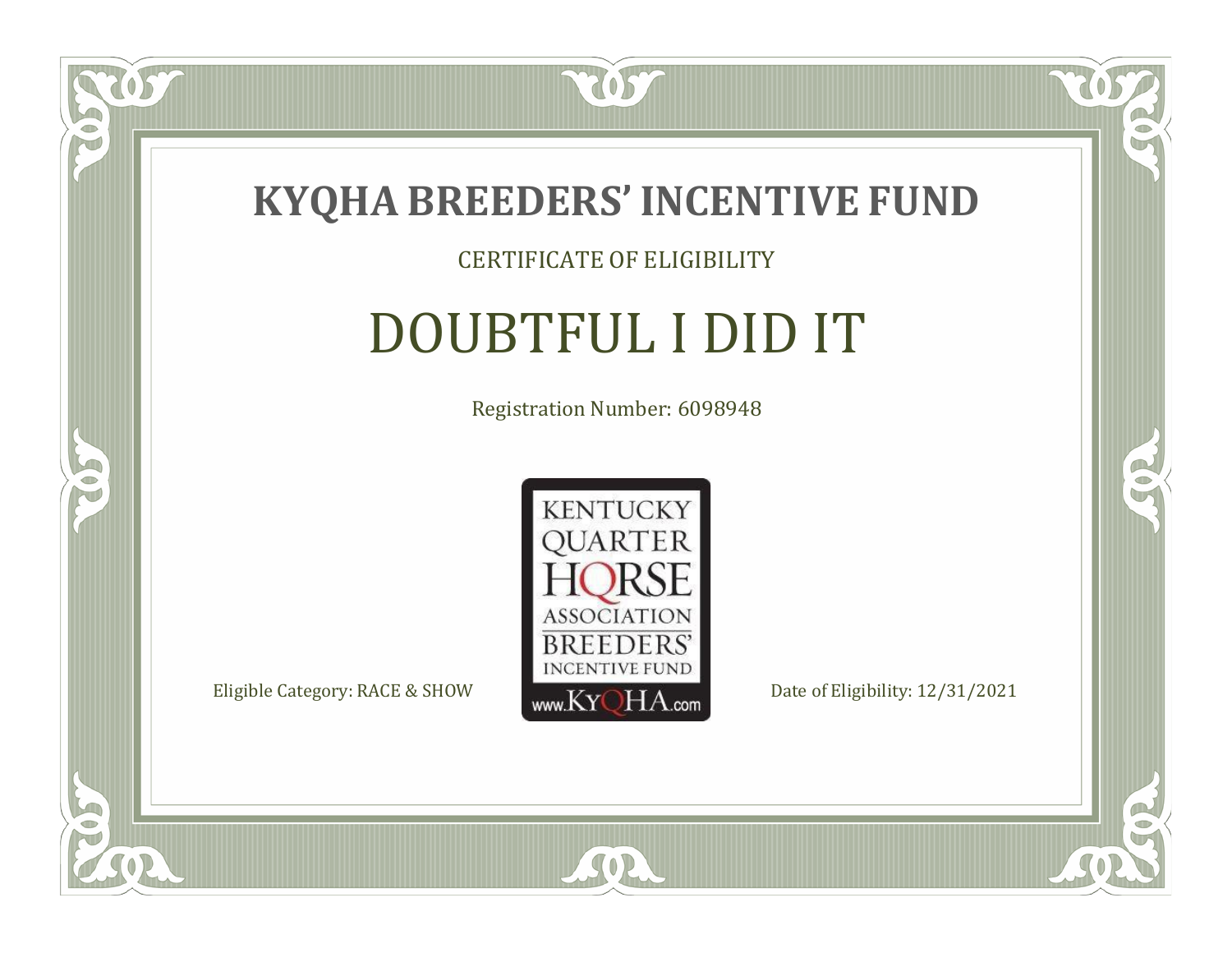

#### CERTIFICATE OF ELIGIBILITY

# DRESSED FOR MARTINIS

Registration Number: 5981660



 $SO2$ 

CO.

 $\rightarrow$ 

 $\Box$ N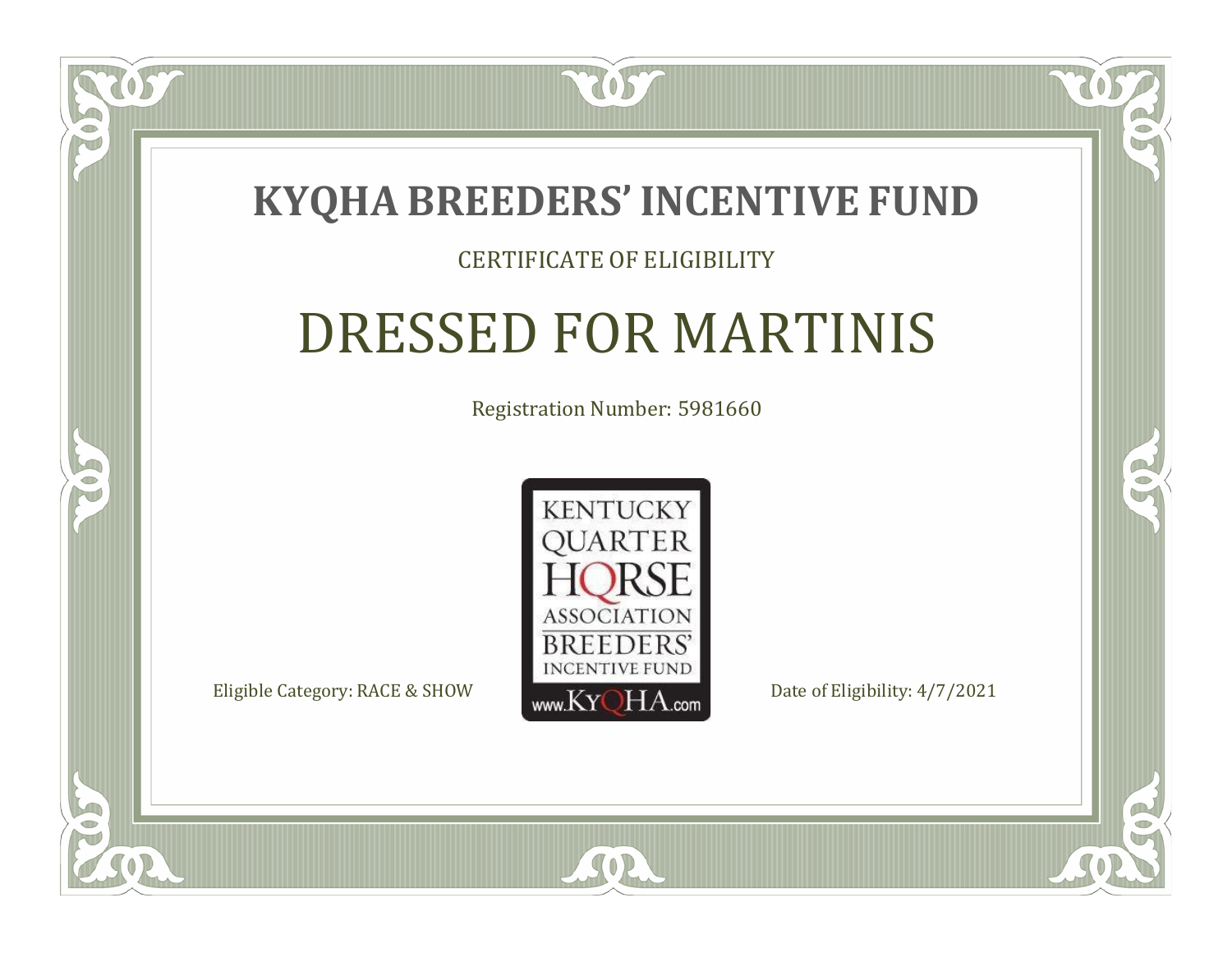

#### CERTIFICATE OF ELIGIBILITY

### ESSENTIAL BUSINESS

Registration Number: 6050126



SOR

RO

B)

 $\Box$ N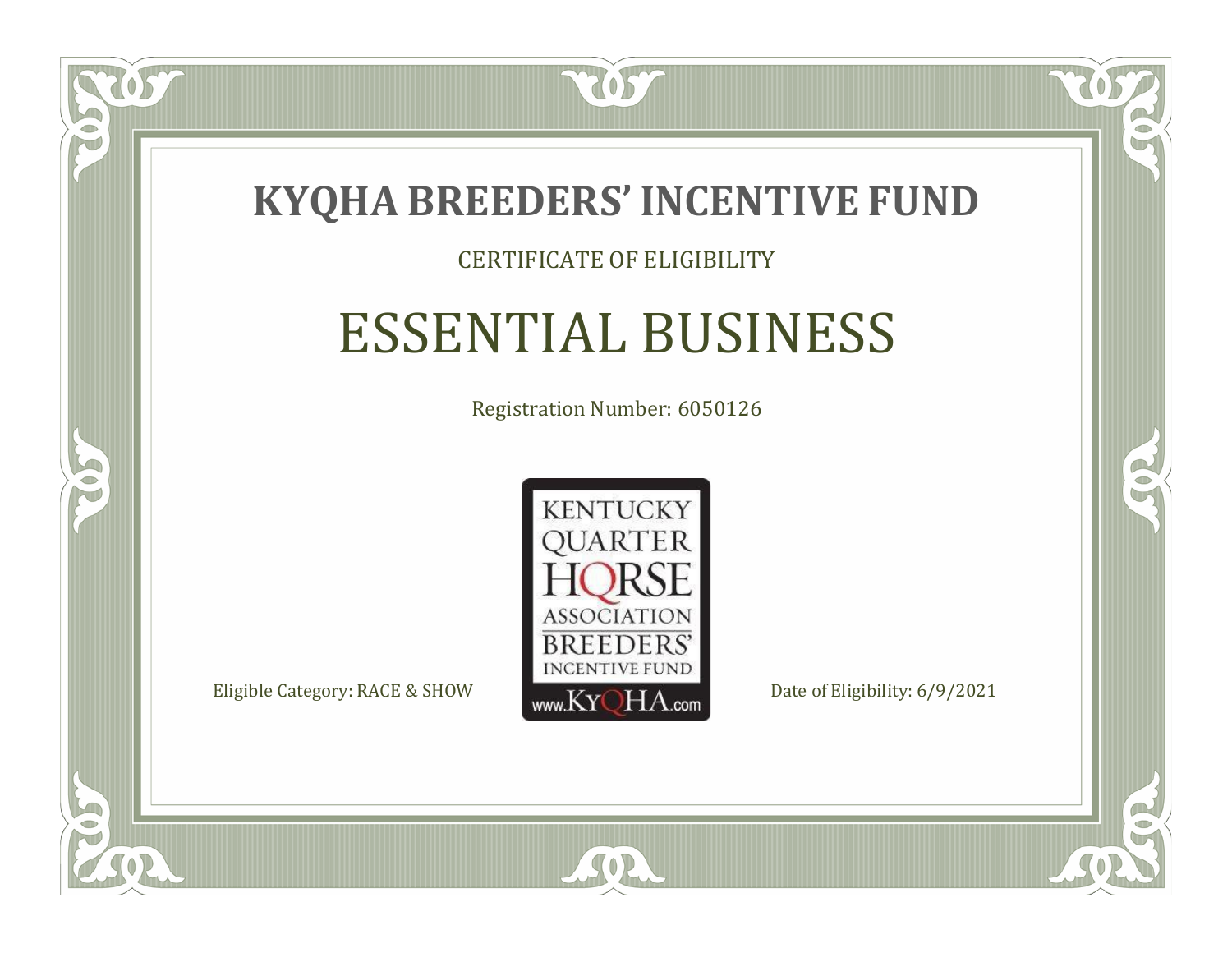

#### CERTIFICATE OF ELIGIBILITY

## FAMOUS RED SOCKS

Registration Number: 6048127



SOR

RO

B)

 $\Box$ N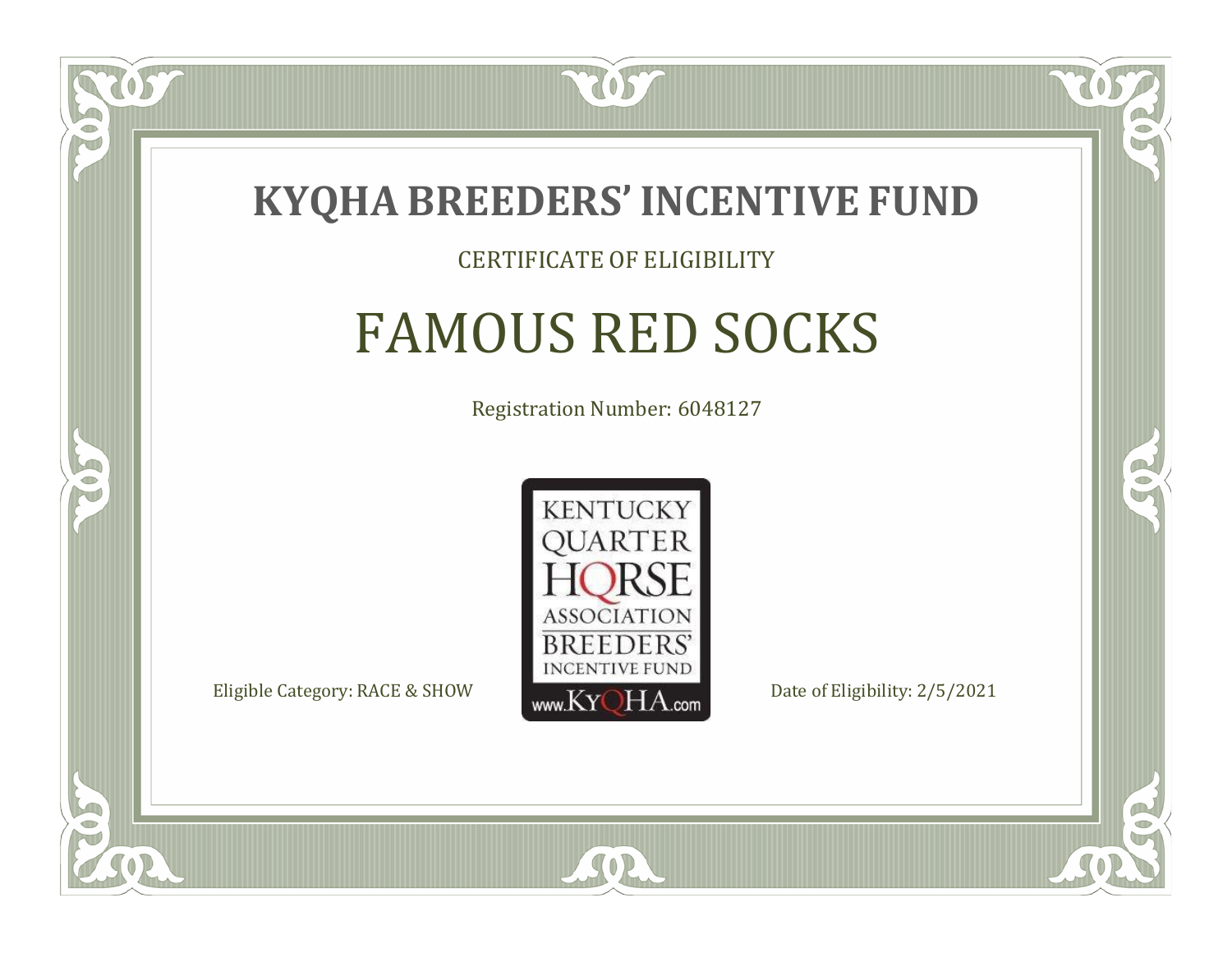

### CERTIFICATE OF ELIGIBILITY

# FE VOLUPTUOUS

Registration Number: 6003561



SOR

CO.

 $\rightarrow$ 

 $\overline{OS}$ 

 $\bullet$ NU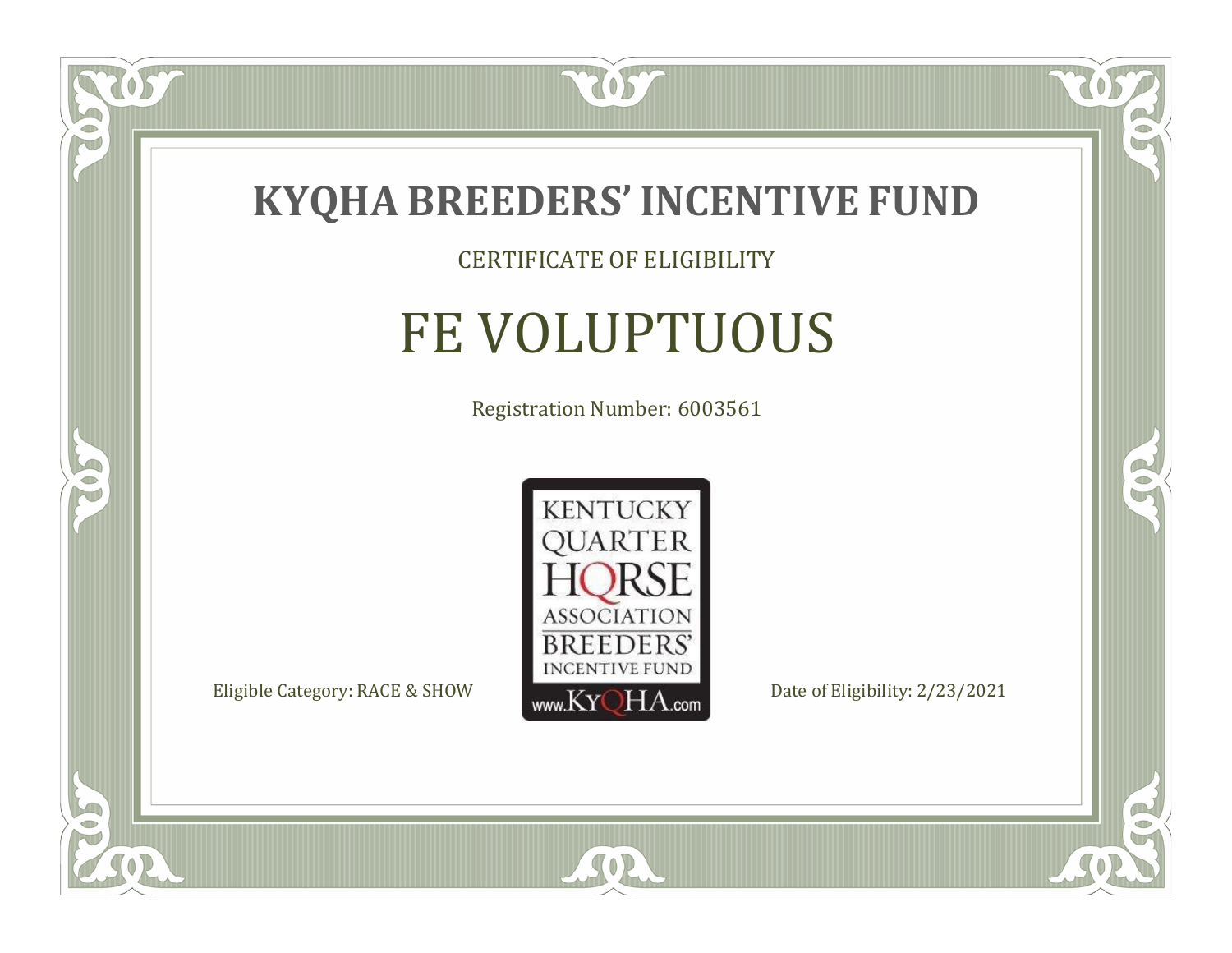

#### CERTIFICATE OF ELIGIBILITY

### FEARLESS MOON

Registration Number: 6082267



SOR

CO.

 $\rightarrow$ 

 $\delta S$ 

 $\bullet$ NU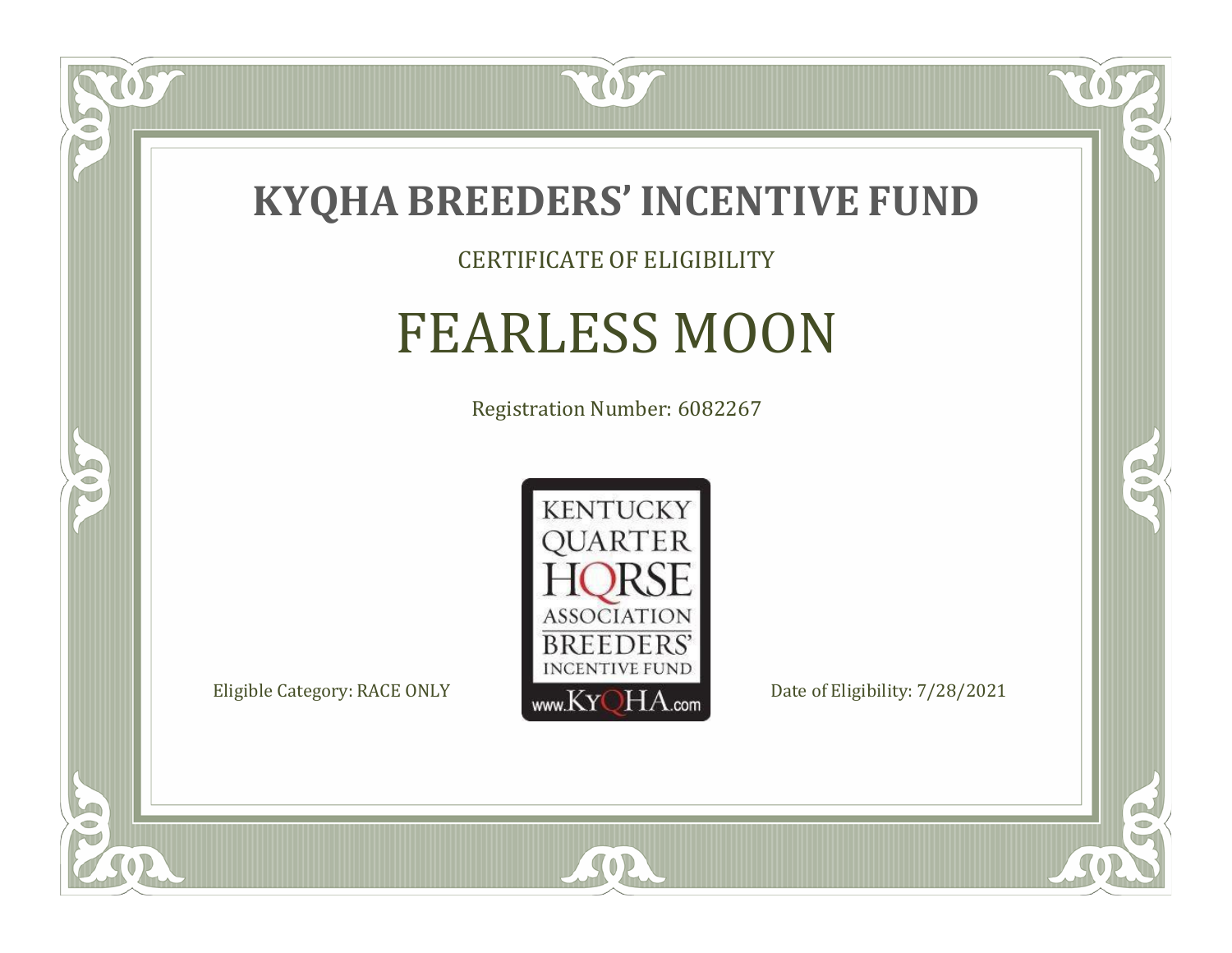### **KYQHA BREEDERS'INCENTIVE FUND**

7057

### CERTIFICATE OF ELIGIBILITY

# FORCETHRUSTREAKINCAT

Registration Number: 6058233



SOR

CO.

 $\rightarrow$ 

 $\Box$ T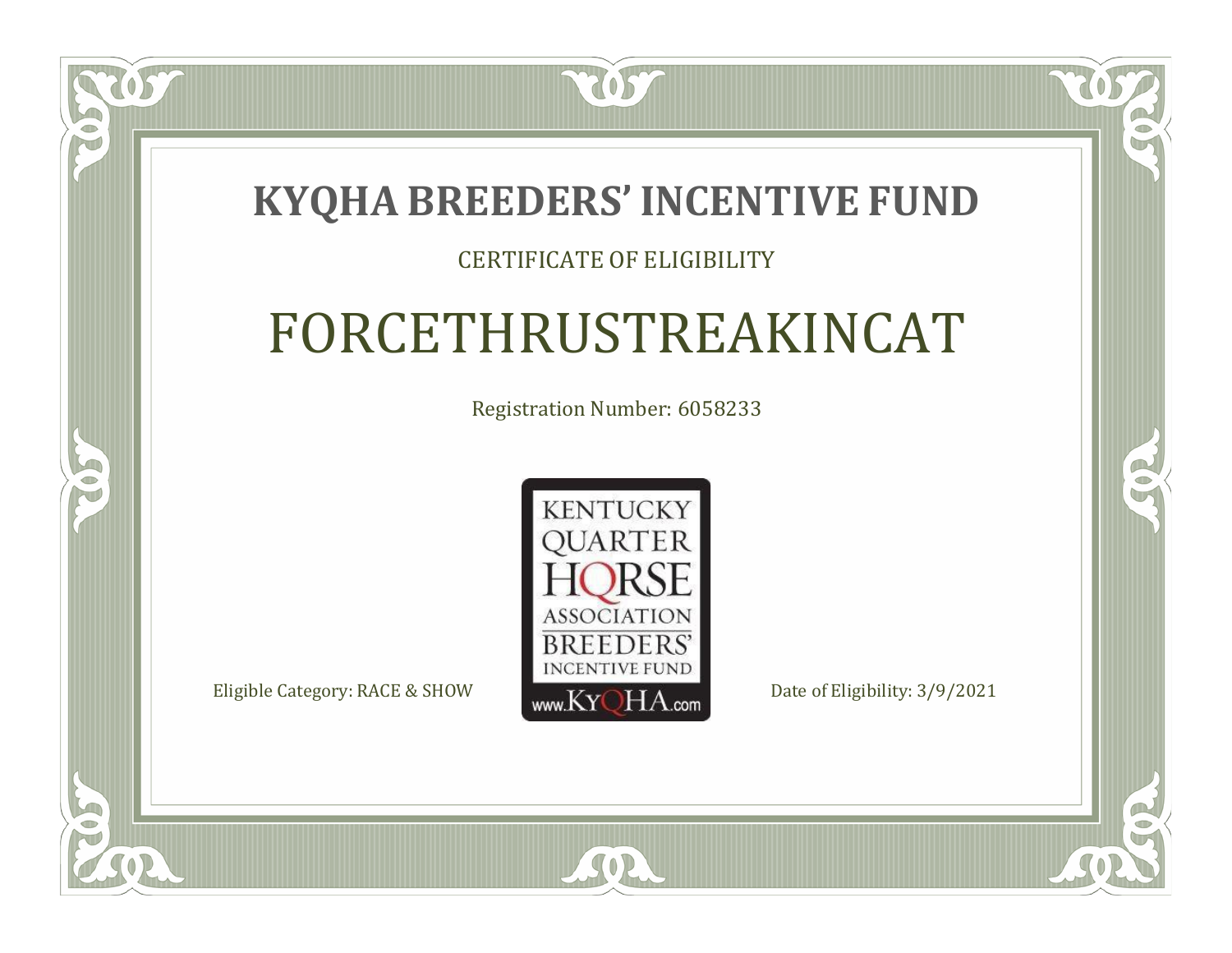

#### CERTIFICATE OF ELIGIBILITY

### GAME SETT MATCH

Registration Number: 0



CO.

 $\rightarrow$ 

 $\Box$ N

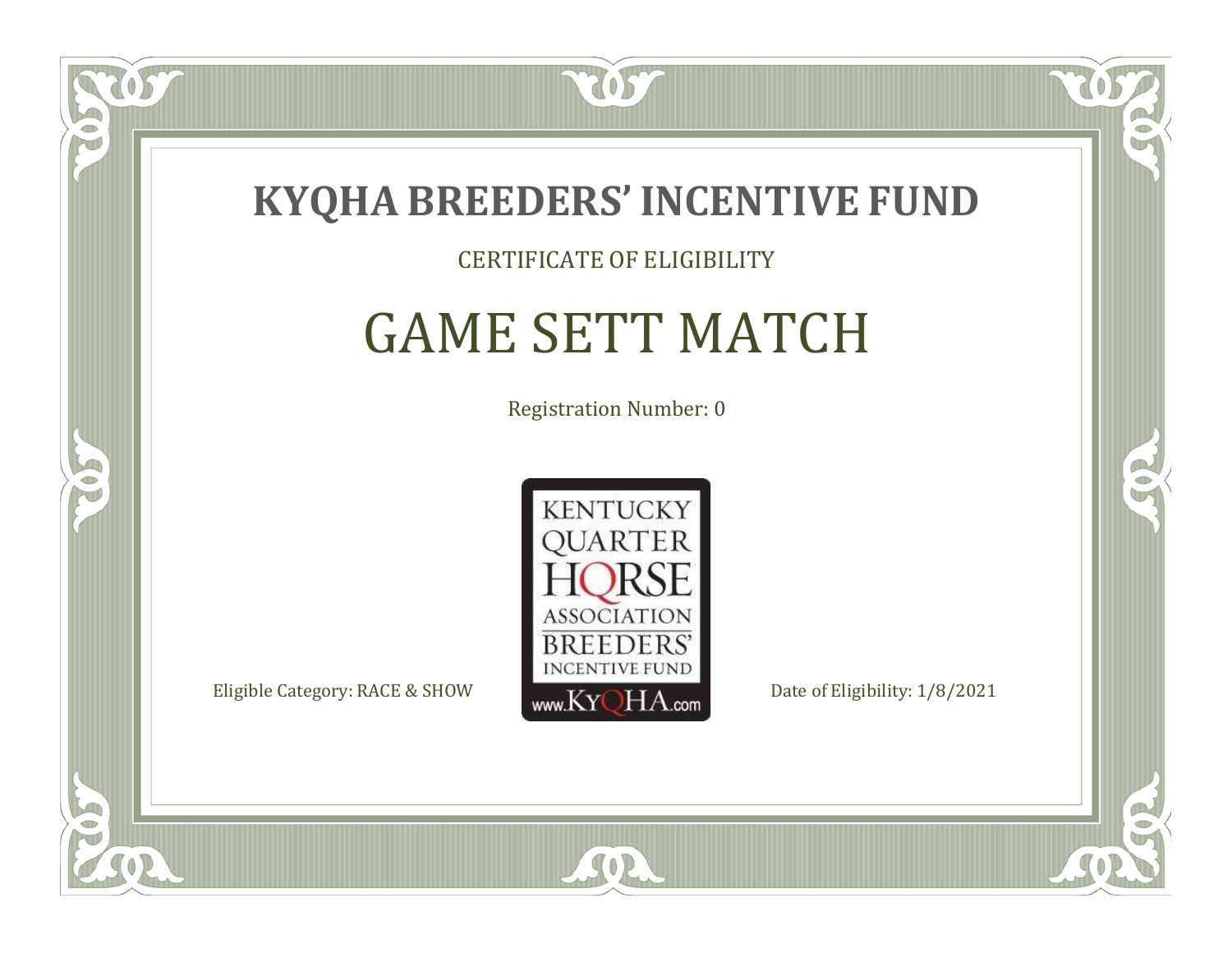### **KYQHA BREEDERS'INCENTIVE FUND**

7057

### CERTIFICATE OF ELIGIBILITY

# GBSABOUTSTREAKINTIME

Registration Number: 6081650



SOR

CO.

 $\rightarrow$ 

 $\Box$ N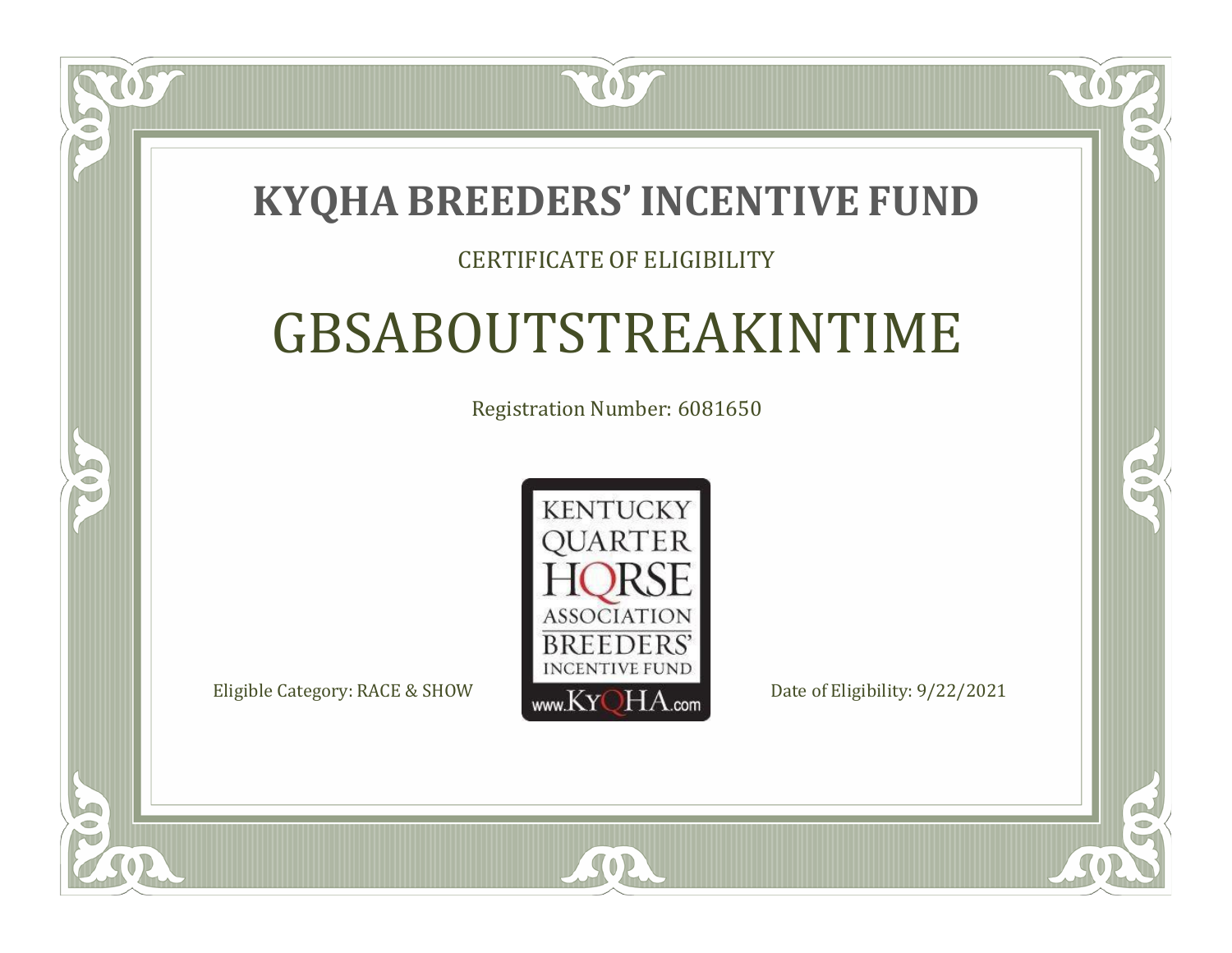

#### CERTIFICATE OF ELIGIBILITY

## GOOD SOUTHERN RAIN

Registration Number: 6020002



SOR

CO.

B)

 $\Box$ N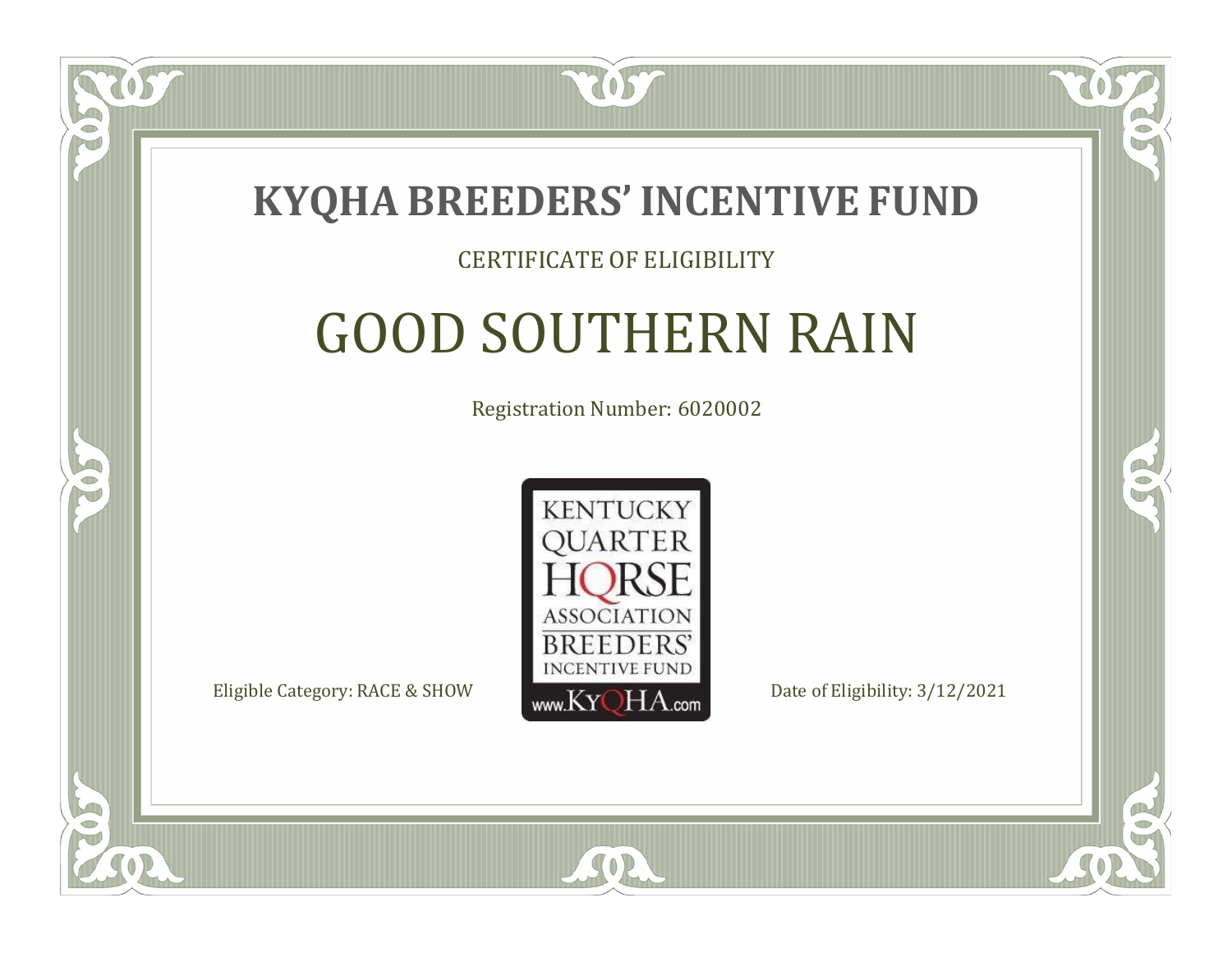

#### CERTIFICATE OF ELIGIBILITY

### GOOD TO BE FROSTED

Registration Number: 6115874



SOR

RO

B.

 $\Box$ N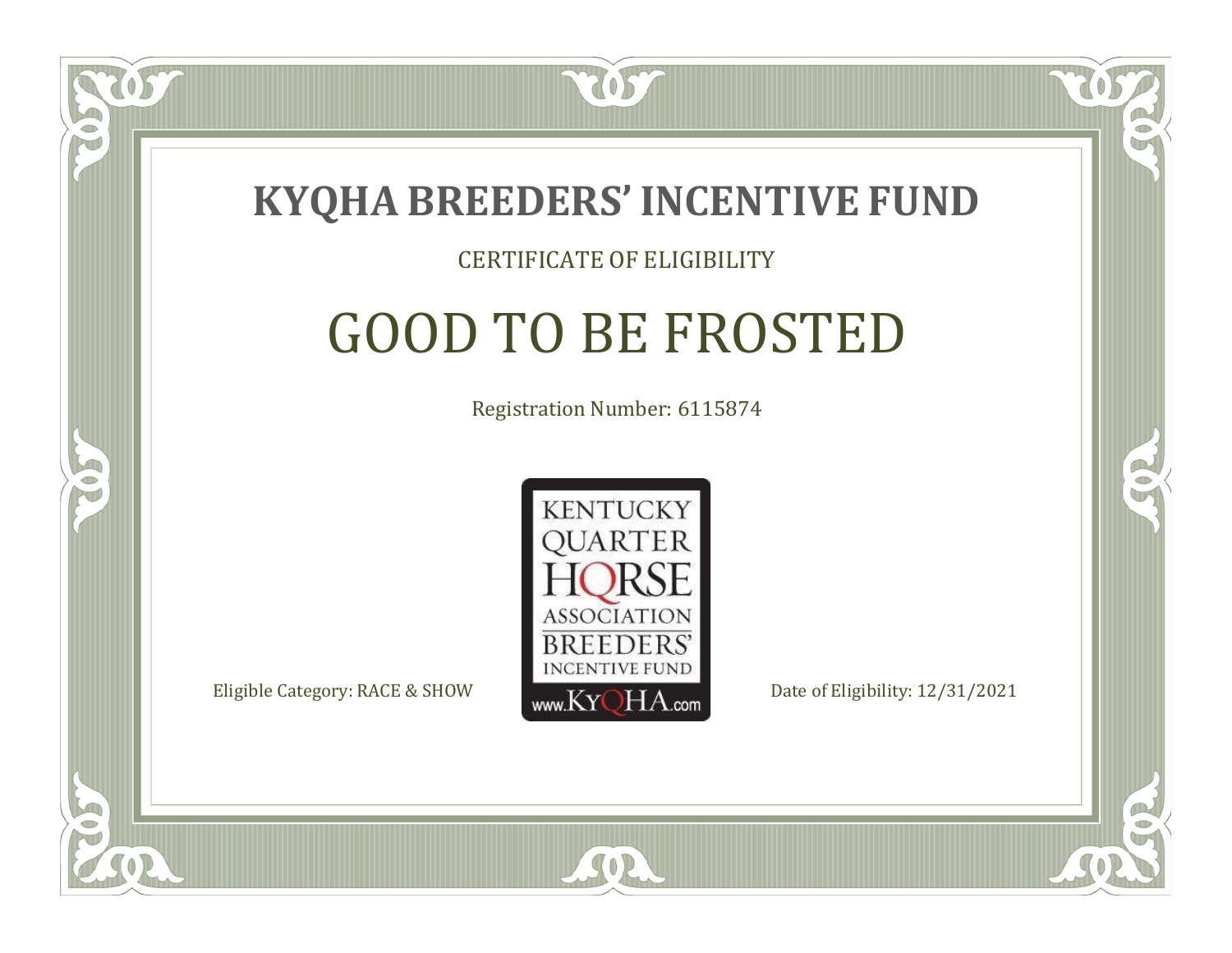

#### CERTIFICATE OF ELIGIBILITY

### GOT MY OWN STYLE

Registration Number: 6091564



SOR

CO.

CO.

 $\Box$ N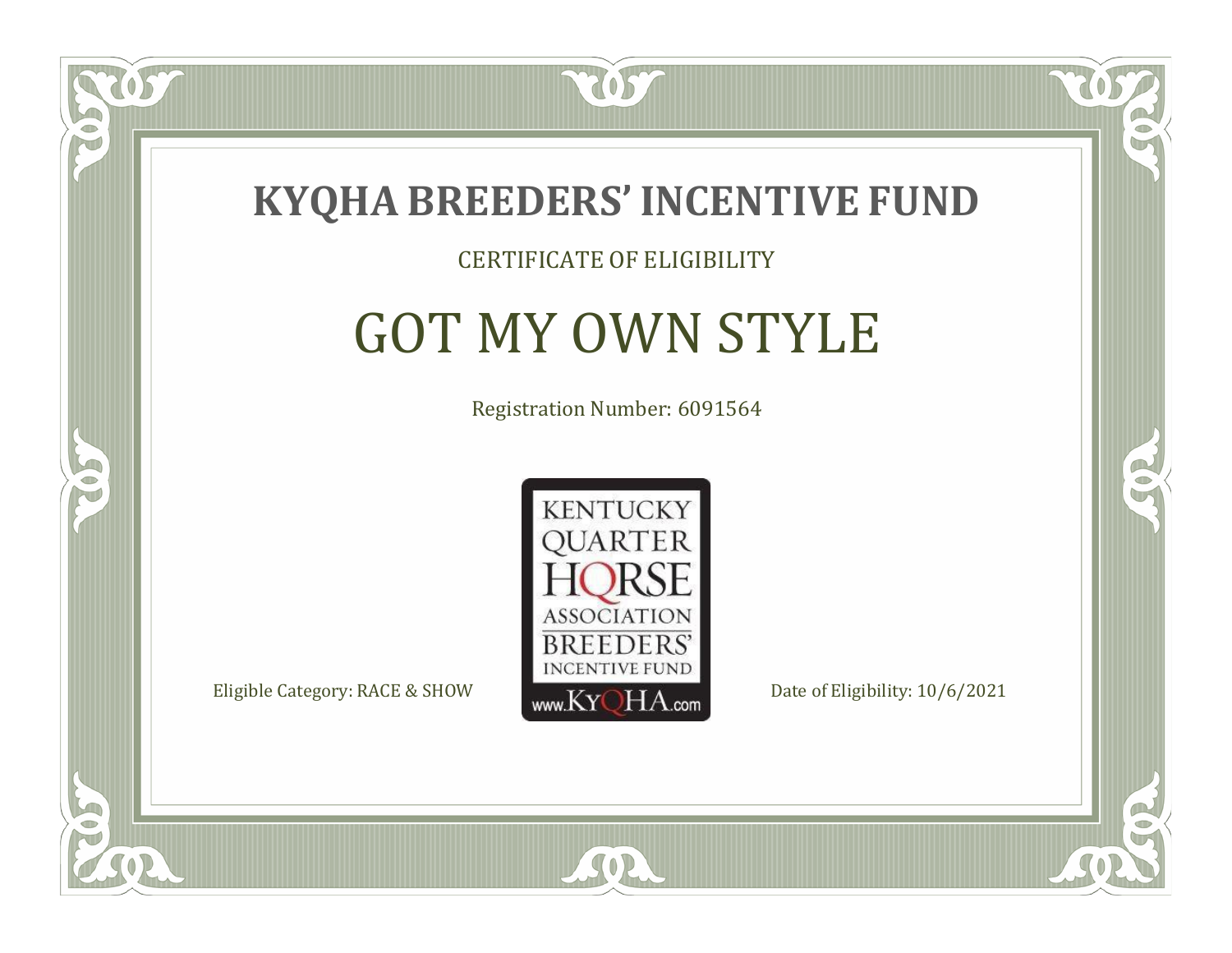

#### CERTIFICATE OF ELIGIBILITY

## HOTRODDIN A REDNECK

Registration Number: 6107013



SOR

RO

CO.

 $\Box$ T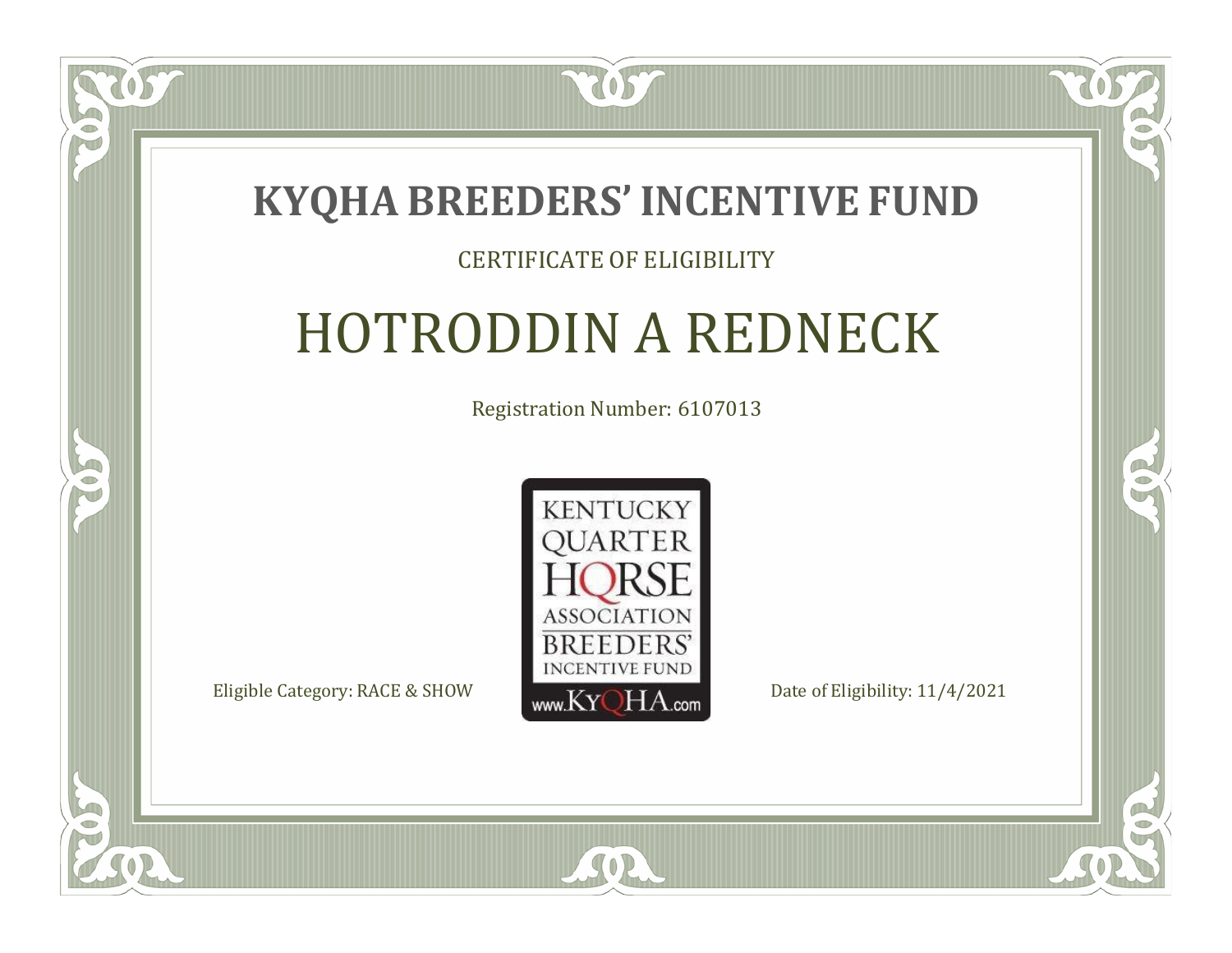

### CERTIFICATE OF ELIGIBILITY

### I KNOW IM IMPULSIVE

Registration Number: 6115634



 $SO2$ 

CO.

 $\rightarrow$ 

 $\blacksquare$ N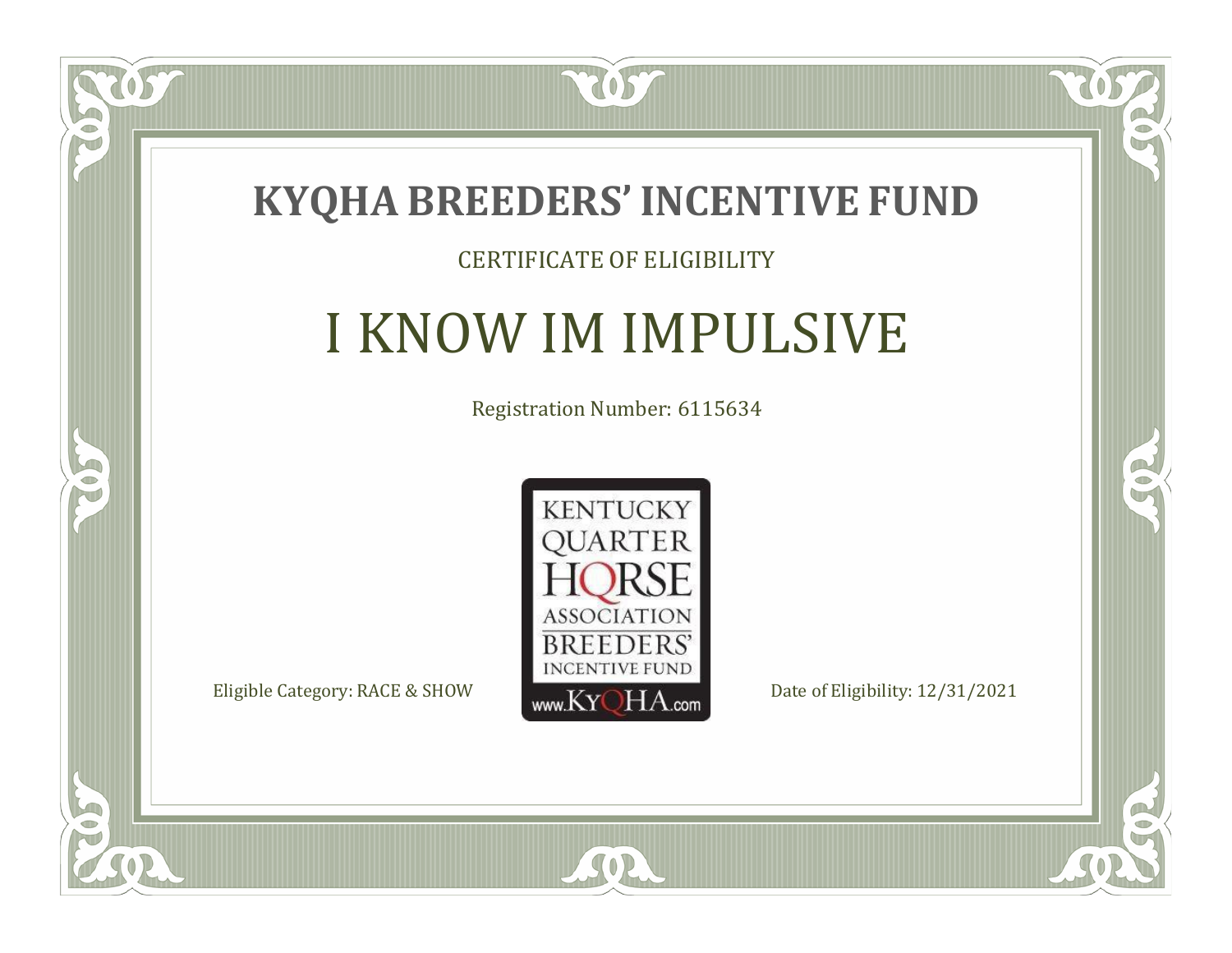![](_page_23_Picture_0.jpeg)

#### CERTIFICATE OF ELIGIBILITY

# I KNOW WHAT I GOT

Registration Number: 6068717

![](_page_23_Picture_4.jpeg)

CO.

 $\rightarrow$ 

 $\delta S$ 

 $\Box$ NU

![](_page_23_Picture_7.jpeg)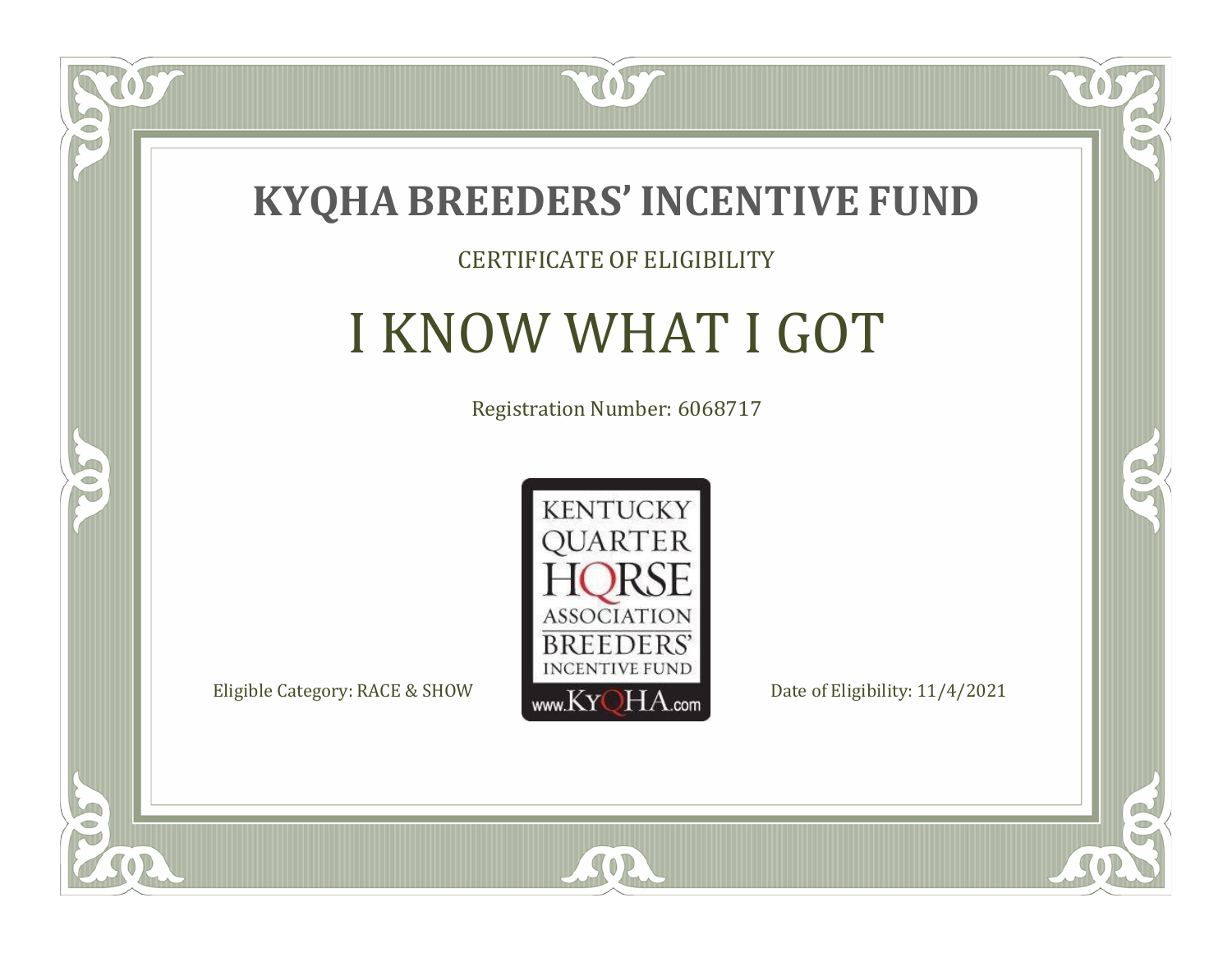![](_page_24_Picture_0.jpeg)

CERTIFICATE OF ELIGIBILITY

# ICRUZE

Registration Number: 6082626

![](_page_24_Picture_4.jpeg)

SOR

 $\mathbb{R}$ 

 $\mathbb{R}^2$ 

US.

P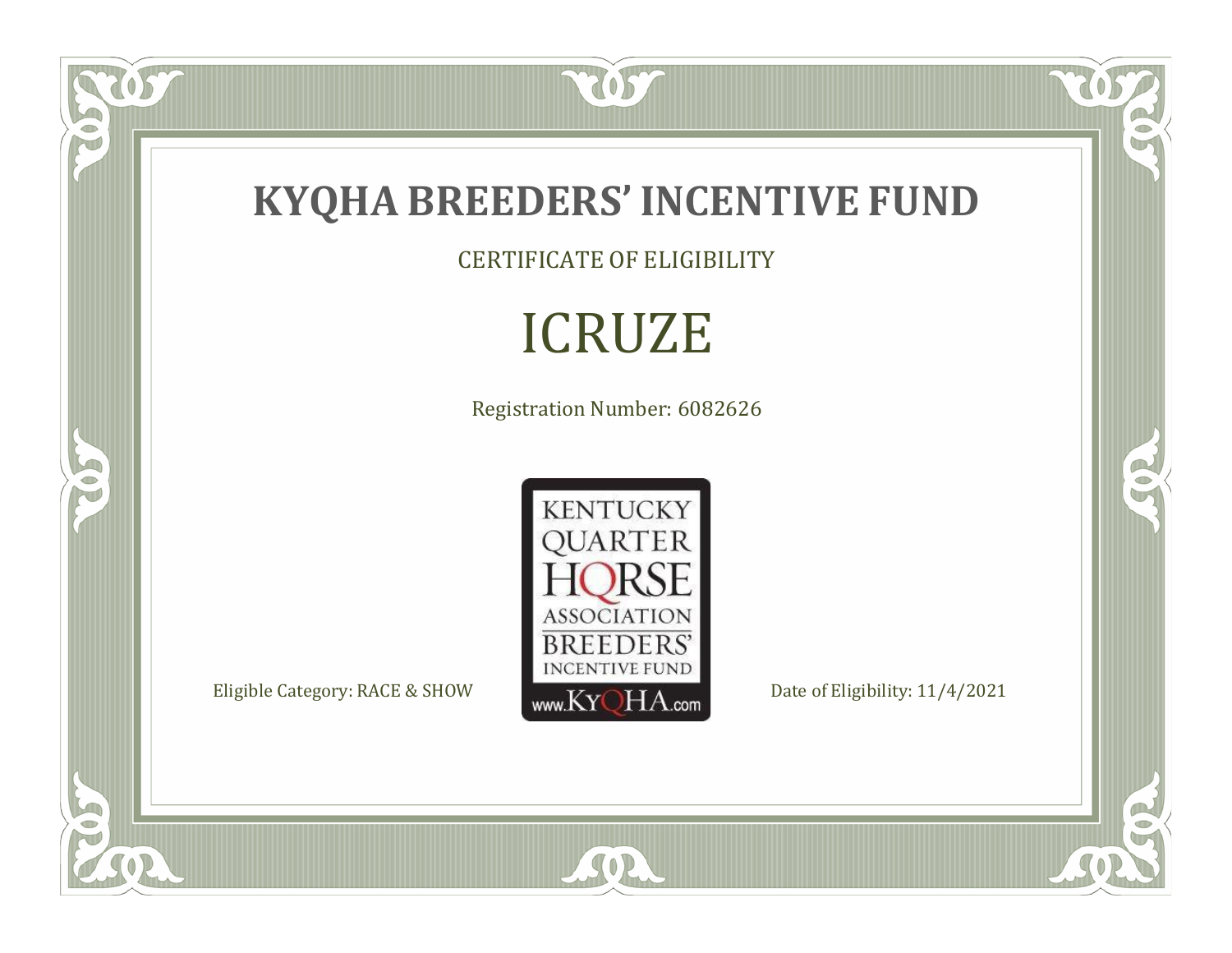![](_page_25_Picture_0.jpeg)

US.

 $\bullet$ N

5

CERTIFICATE OF ELIGIBILITY

# IF IN DOUBT

Registration Number: 6094878

![](_page_25_Picture_4.jpeg)

SOR

 $\mathbb{R}$ 

 $\mathbb{R}^2$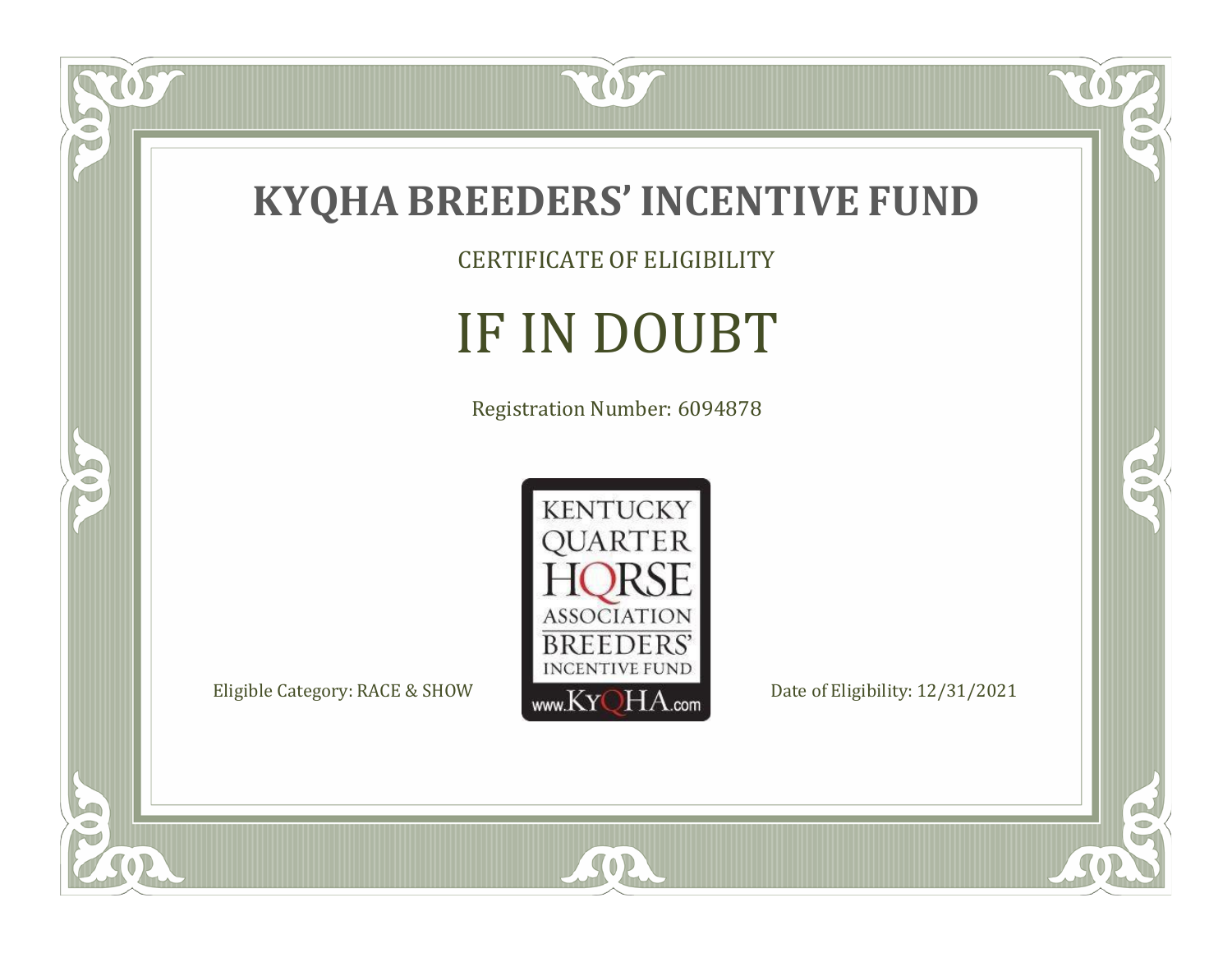![](_page_26_Picture_0.jpeg)

CERTIFICATE OF ELIGIBILITY

# IM VIVACIOUSLY

Registration Number: 5980898

![](_page_26_Picture_4.jpeg)

SOR

 $\mathbb{R}$ 

 $\rightarrow$ 

US

 $\bullet$ NU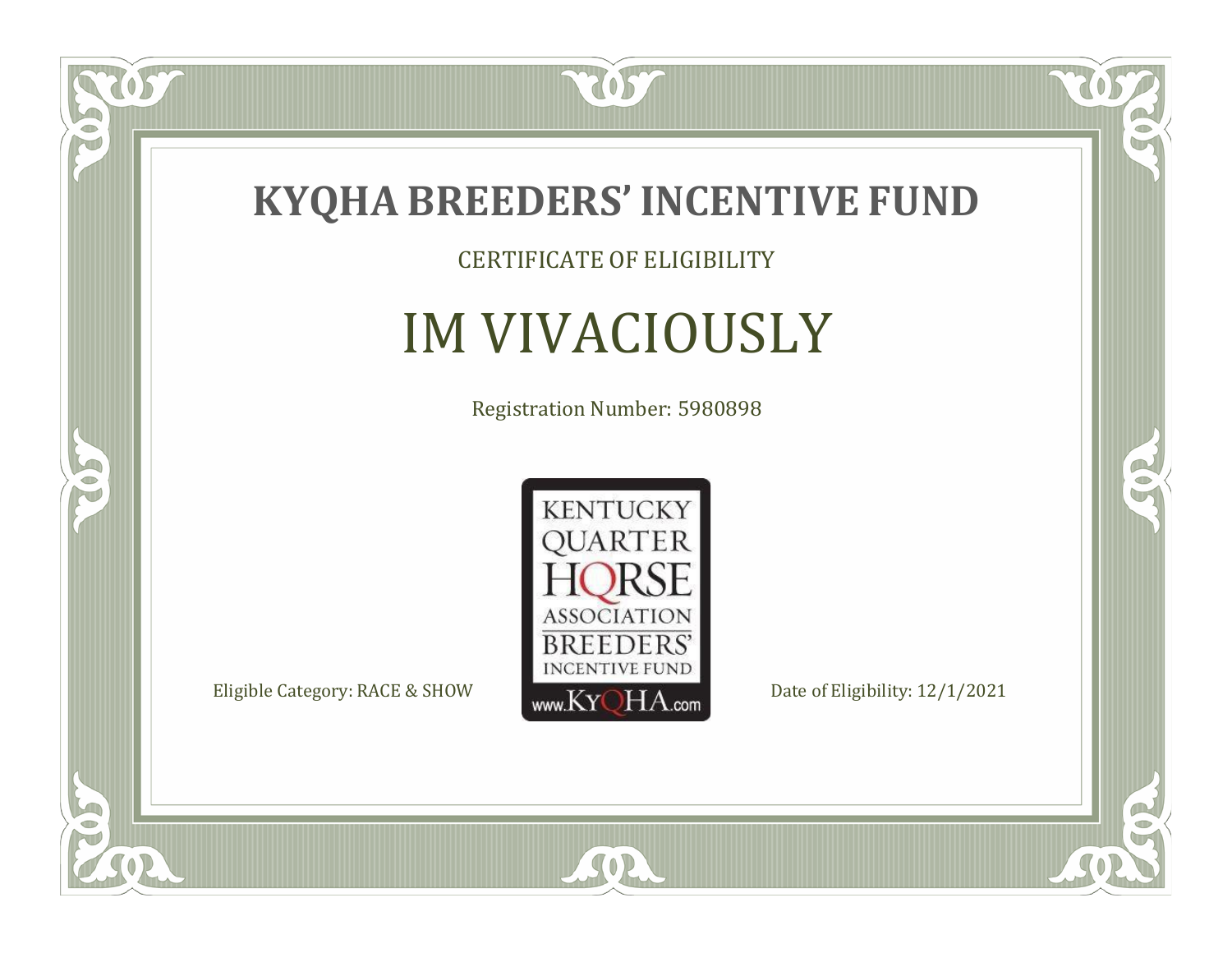![](_page_27_Picture_0.jpeg)

#### CERTIFICATE OF ELIGIBILITY

# ITS A SUMMER THING

Registration Number: 0

![](_page_27_Picture_4.jpeg)

 $SO2$ 

CO.

 $\rightarrow$ 

 $\blacksquare$ N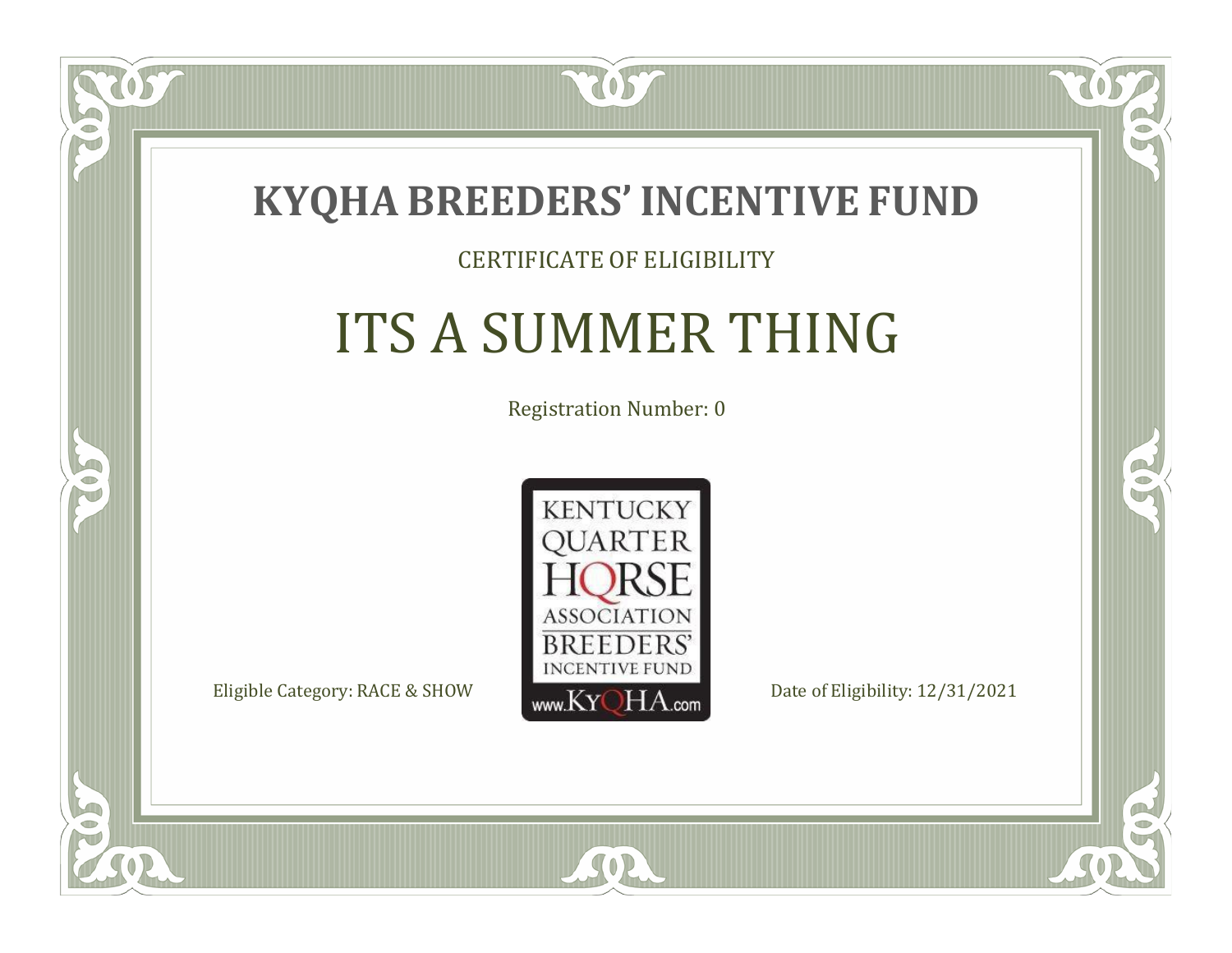![](_page_28_Picture_0.jpeg)

CERTIFICATE OF ELIGIBILITY

# JETARIP

Registration Number: 6080832

![](_page_28_Picture_4.jpeg)

SOR

RO

 $\mathbb{R}^2$ 

 $\check{OS}$ 

P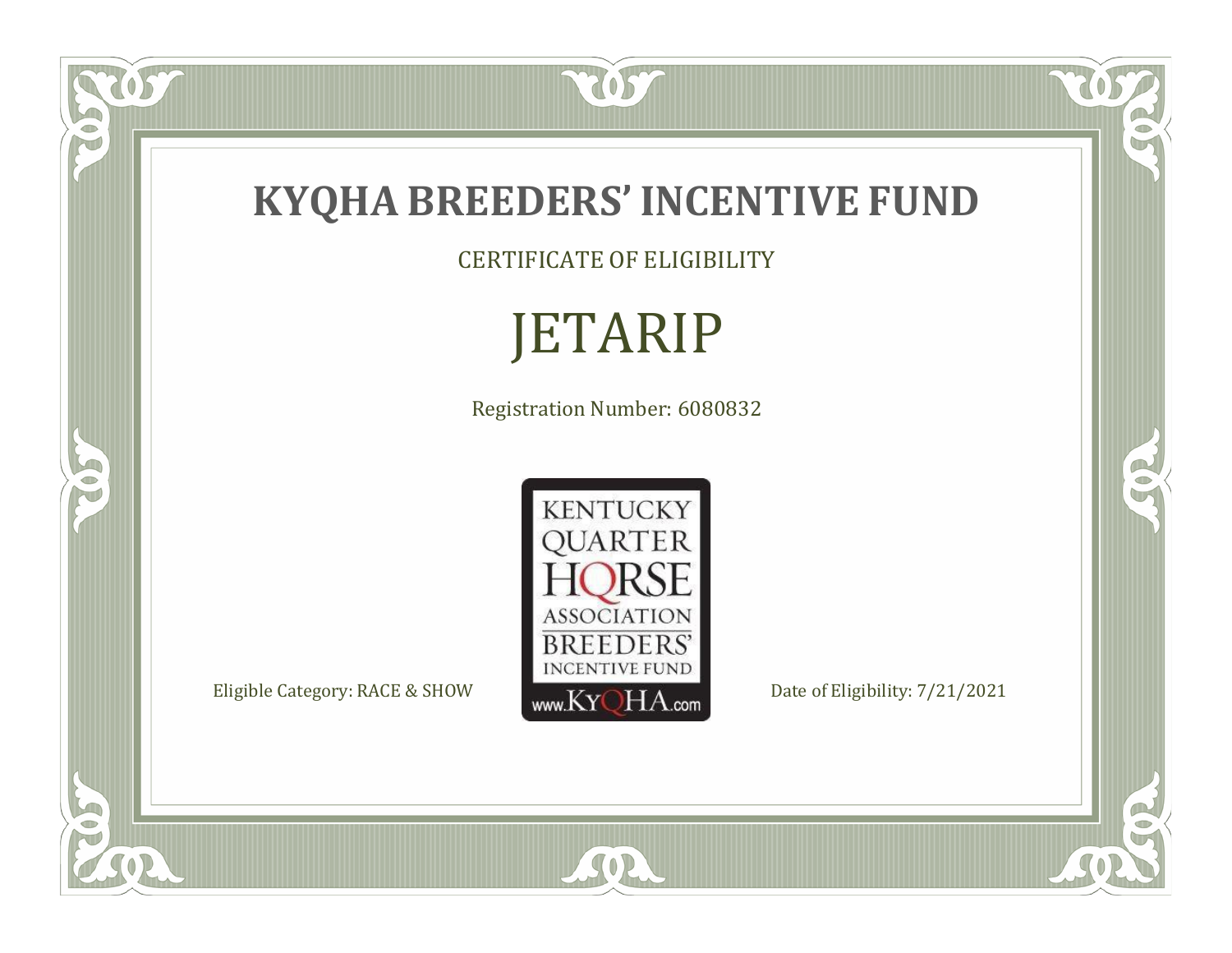![](_page_29_Picture_0.jpeg)

#### CERTIFICATE OF ELIGIBILITY

### KNOWN TO BE THE BEST

Registration Number: 6115633

![](_page_29_Picture_4.jpeg)

SOR

 $\mathbb{R}$ 

CO.

 $\Box$ T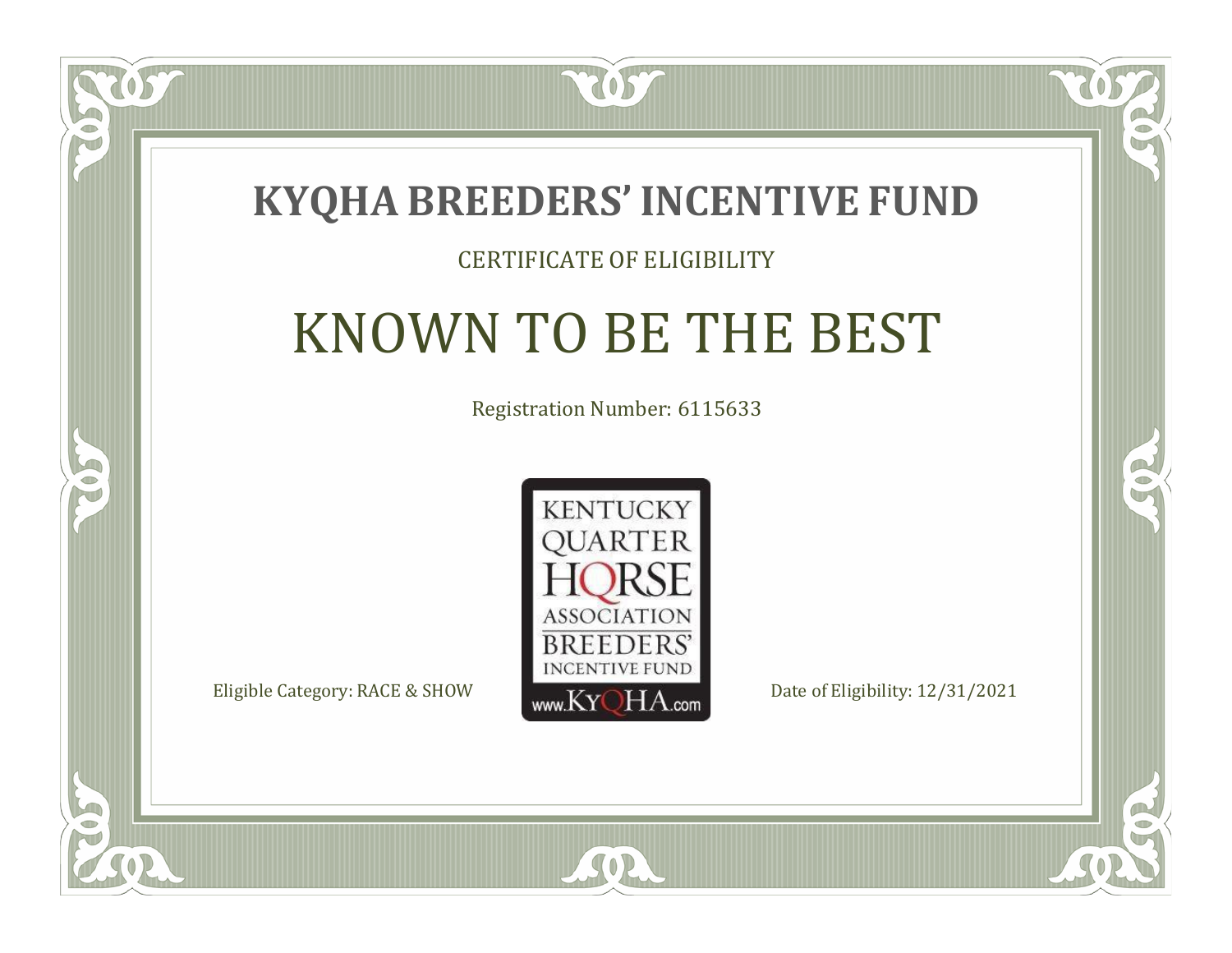![](_page_30_Picture_0.jpeg)

 $\overline{OS}$ 

 $\bullet$ NU

5

CERTIFICATE OF ELIGIBILITY

# LANDING GEAR

Registration Number: 0

![](_page_30_Picture_4.jpeg)

SOR

 $\mathbb{R}$ 

 $\rightarrow$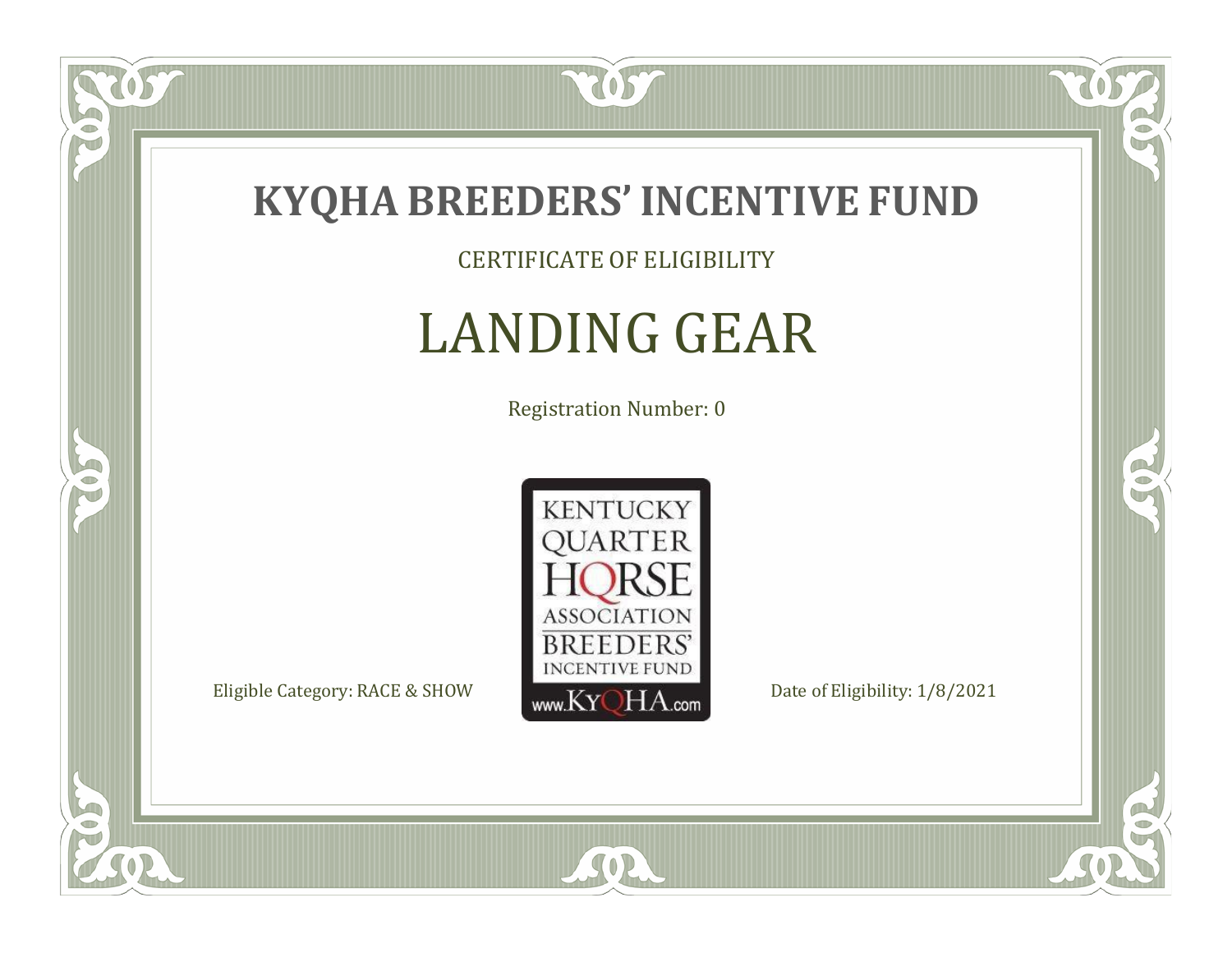![](_page_31_Picture_0.jpeg)

#### CERTIFICATE OF ELIGIBILITY

# LFLCLASSIC ELIGIANCE

Registration Number: 6075216

![](_page_31_Picture_4.jpeg)

 $SO<sub>2</sub>$ 

RO

P.

 $\Box$ N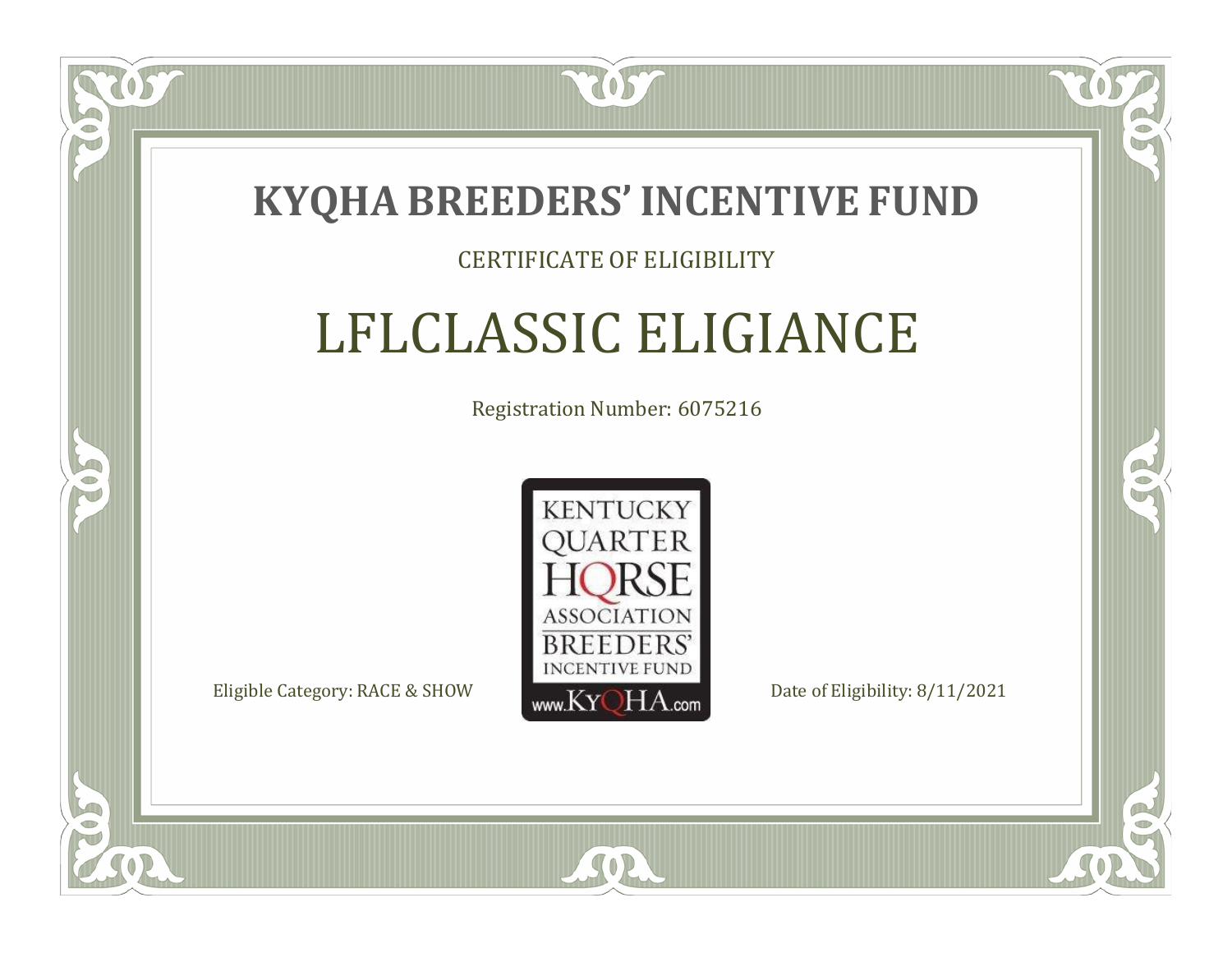![](_page_32_Picture_0.jpeg)

#### CERTIFICATE OF ELIGIBILITY

### LFLFEARLES ELIGIANCE

Registration Number: 6075217

![](_page_32_Picture_4.jpeg)

 $SO<sub>2</sub>$ 

RO

B)

 $\Box$ N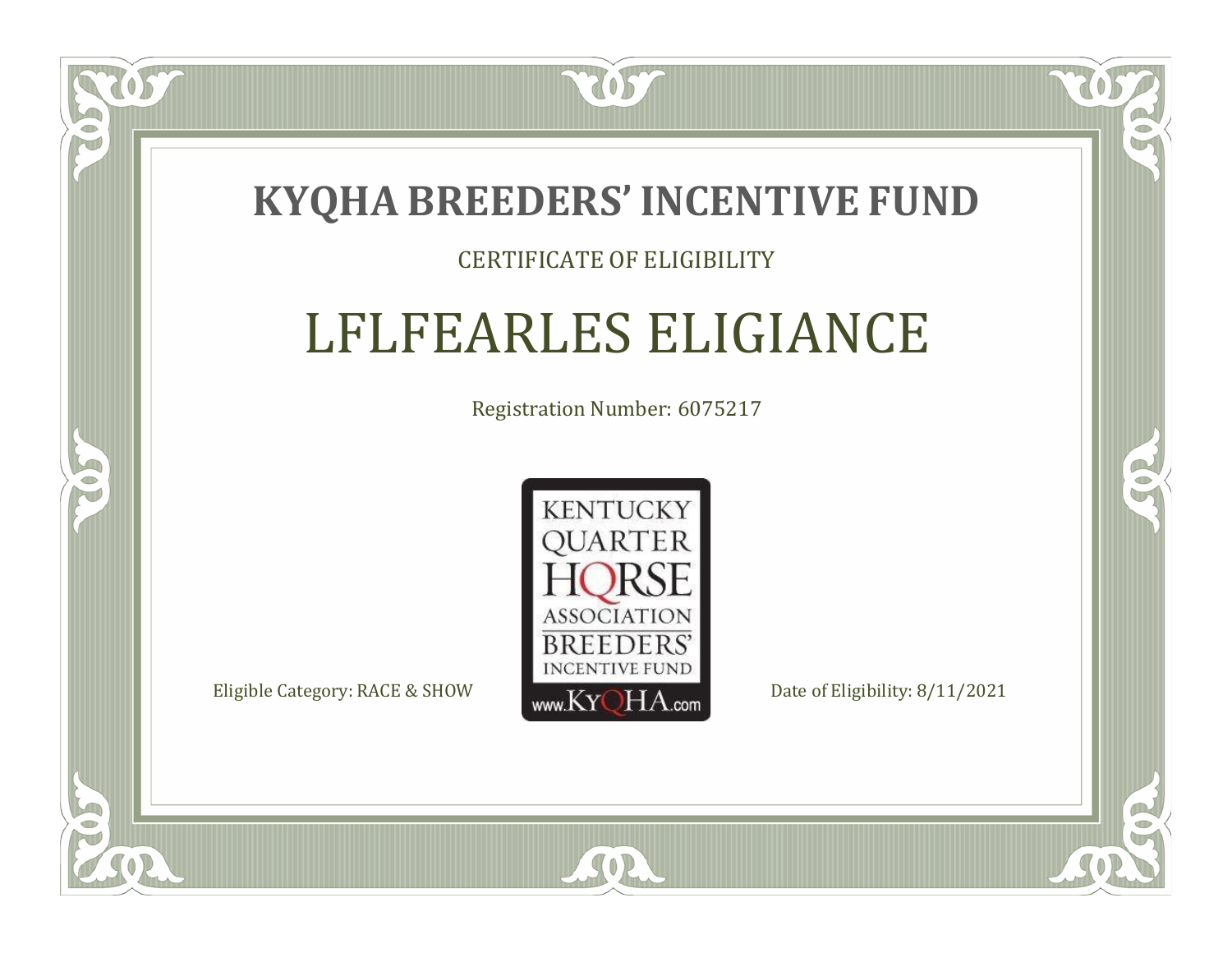### **KYQHA BREEDERS'INCENTIVE FUND**

7057

### CERTIFICATE OF ELIGIBILITY

## LFLPREMIER ELIGIANCE

Registration Number: 6066876

![](_page_33_Picture_4.jpeg)

 $SO<sub>2</sub>$ 

RO

 $\rightarrow$ 

 $\Box$ N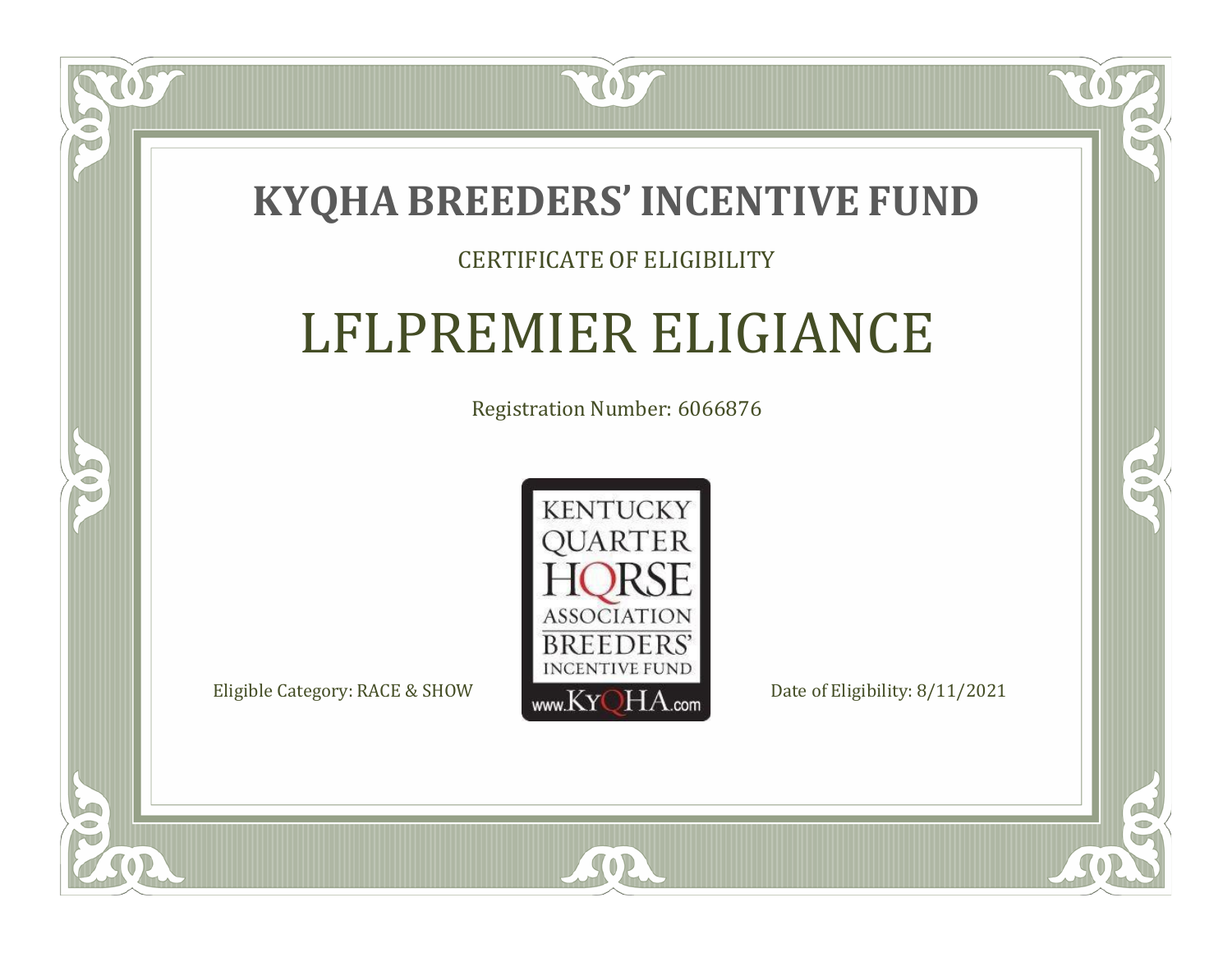![](_page_34_Picture_0.jpeg)

CERTIFICATE OF ELIGIBILITY

# LOPIN ISTYLE

Registration Number: 6088604

![](_page_34_Picture_4.jpeg)

SOR

 $\mathbb{R}$ 

 $\rightarrow$ 

tos

 $\bullet$ N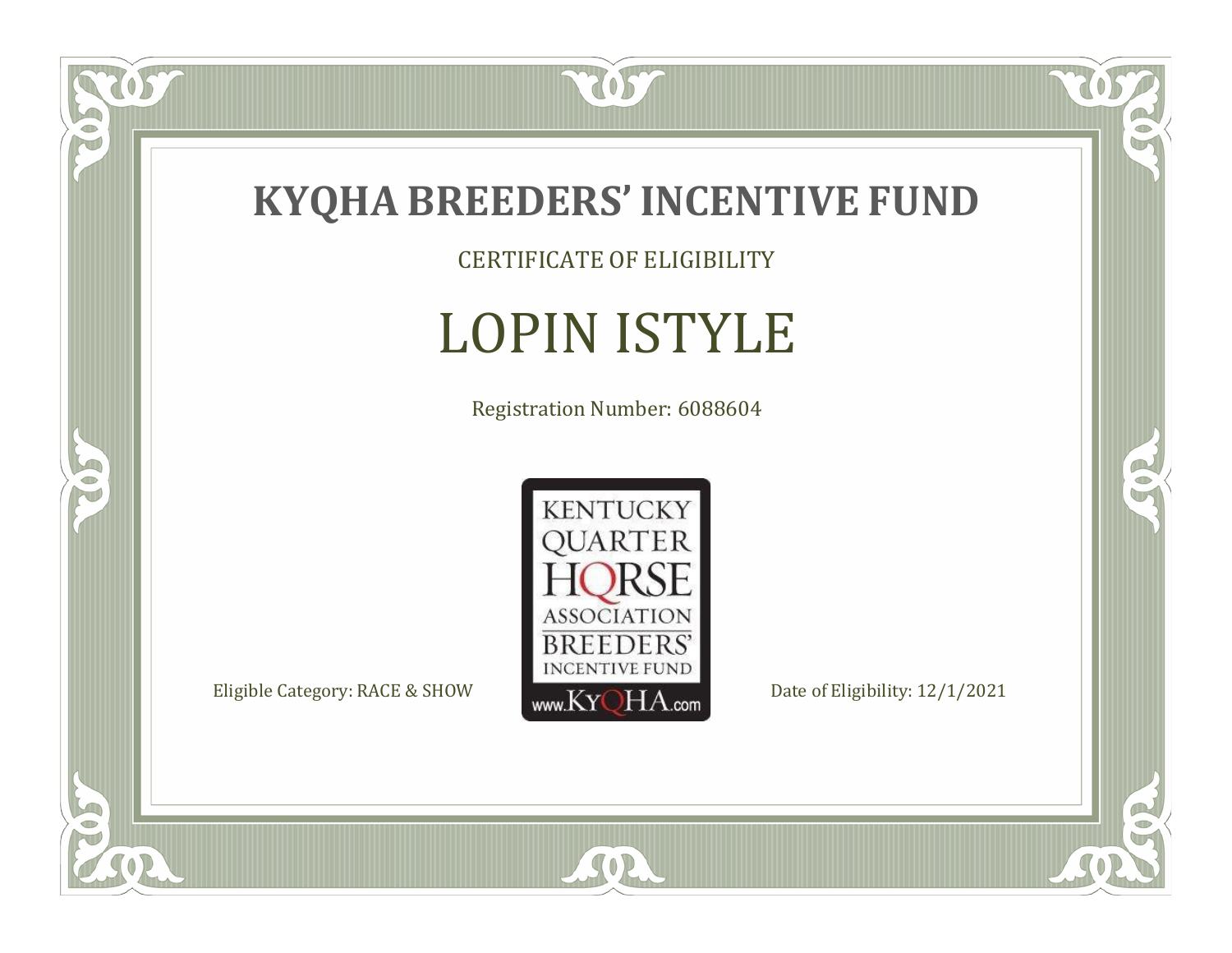![](_page_35_Picture_0.jpeg)

#### CERTIFICATE OF ELIGIBILITY

# MS PIPPI ONESTOCKING

Registration Number: 0

![](_page_35_Picture_4.jpeg)

SOR

CO.

B

 $\Box$ N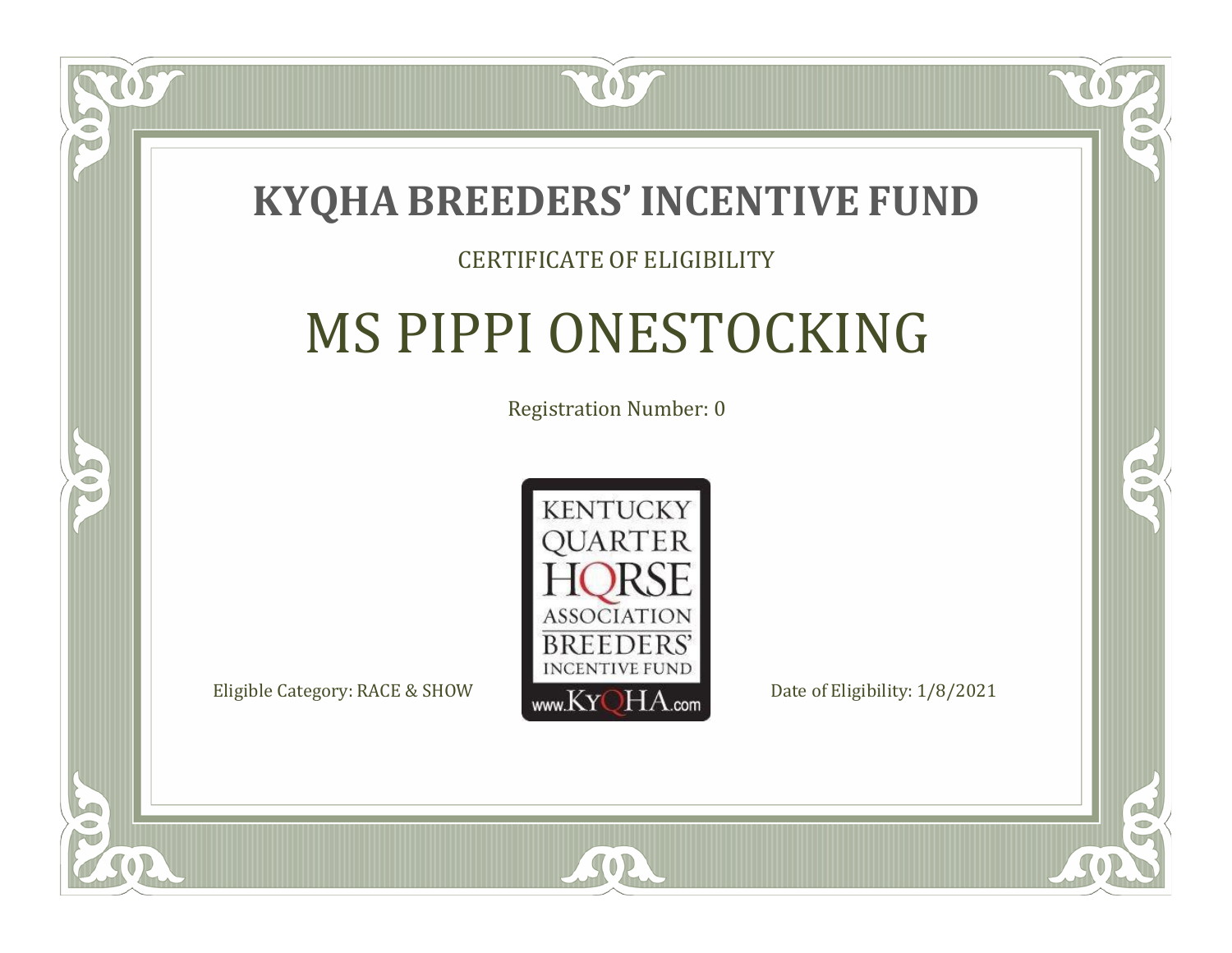![](_page_36_Picture_0.jpeg)

#### CERTIFICATE OF ELIGIBILITY

# MY SOUTHERN LUCK

Registration Number: 6042020

![](_page_36_Picture_4.jpeg)

SOR

CO.

 $\rightarrow$ 

 $\delta S$ 

 $\Box$ NU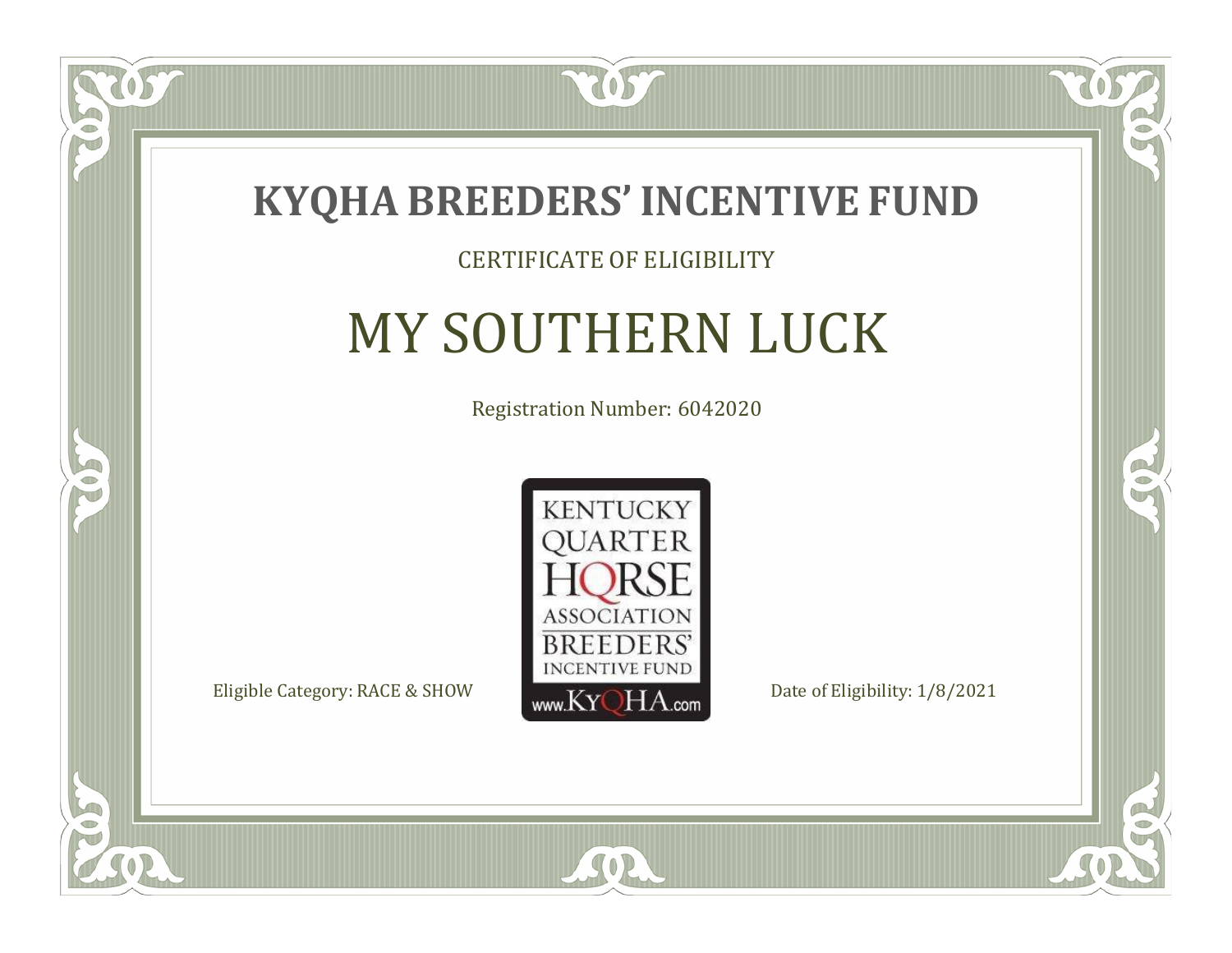![](_page_37_Picture_0.jpeg)

#### CERTIFICATE OF ELIGIBILITY

### ODDS R IM SMOKIN

Registration Number: 6048236

![](_page_37_Picture_4.jpeg)

SOR

 $\Box$ NU

5

CO.

B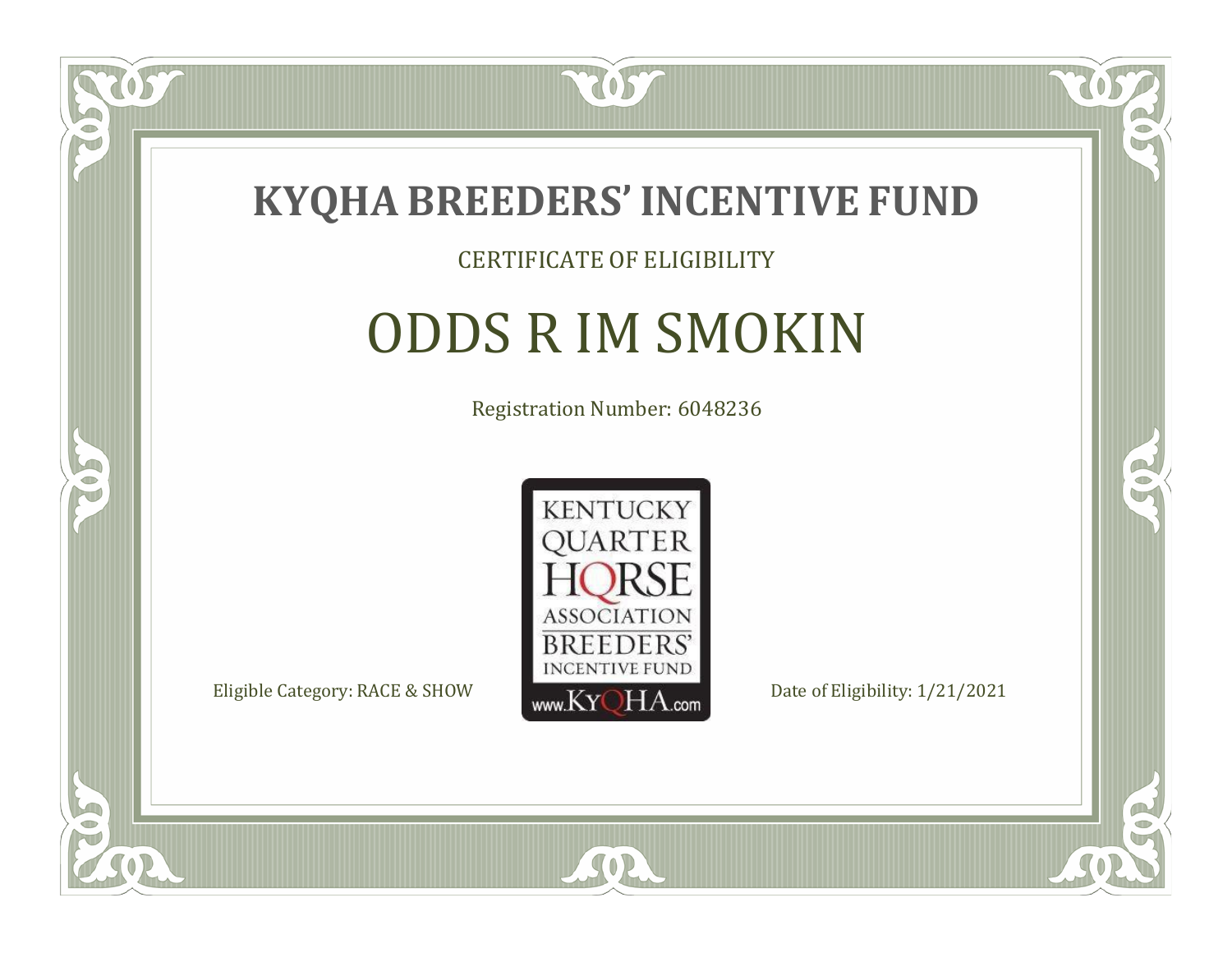![](_page_38_Picture_0.jpeg)

#### CERTIFICATE OF ELIGIBILITY

### OH WHATA VIRTUE

Registration Number: 6011475

![](_page_38_Picture_4.jpeg)

 $\mathbb{R}$ 

 $\rightarrow$ 

057

 $\bullet$ NU

![](_page_38_Picture_7.jpeg)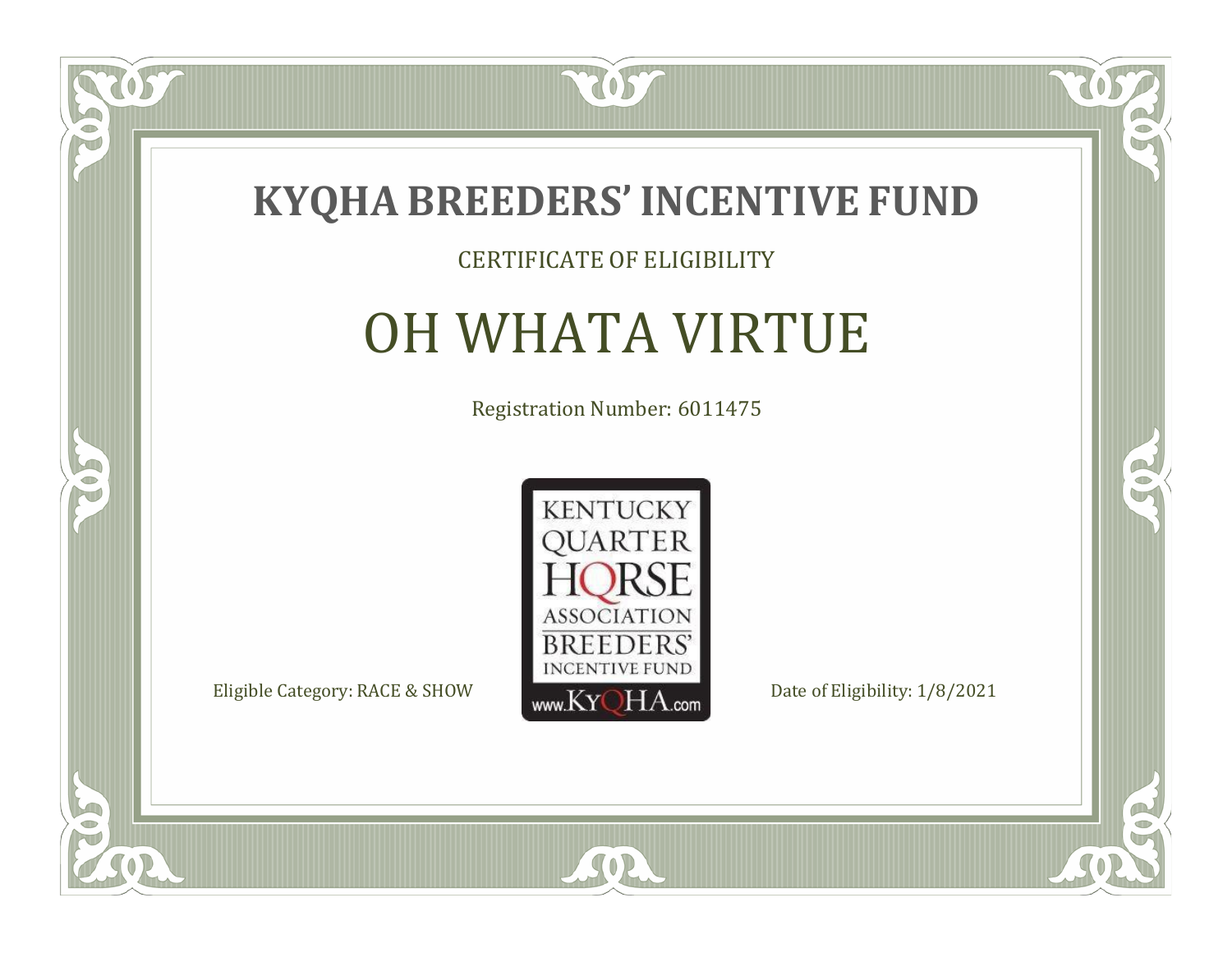![](_page_39_Picture_0.jpeg)

#### CERTIFICATE OF ELIGIBILITY

### PA LIKES A LIL SHINE

Registration Number: 6090671

![](_page_39_Picture_4.jpeg)

 $SO<sub>2</sub>$ 

RO

CO.

 $\Box$ N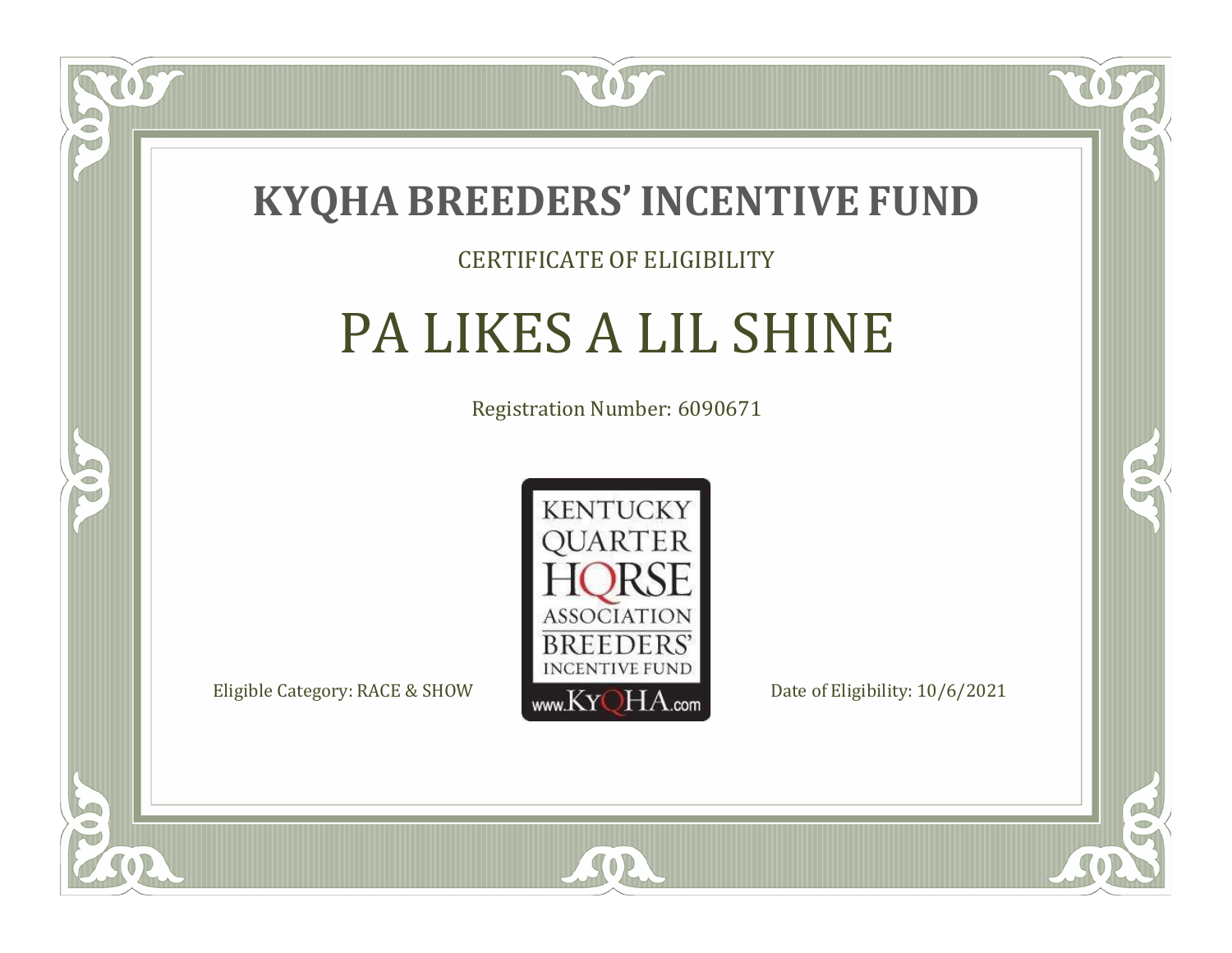![](_page_40_Picture_0.jpeg)

#### CERTIFICATE OF ELIGIBILITY

## RADICALLY SOUTHERN

Registration Number: 6099944

![](_page_40_Picture_4.jpeg)

SOR

CO.

 $\rightarrow$ 

 $\blacksquare$ N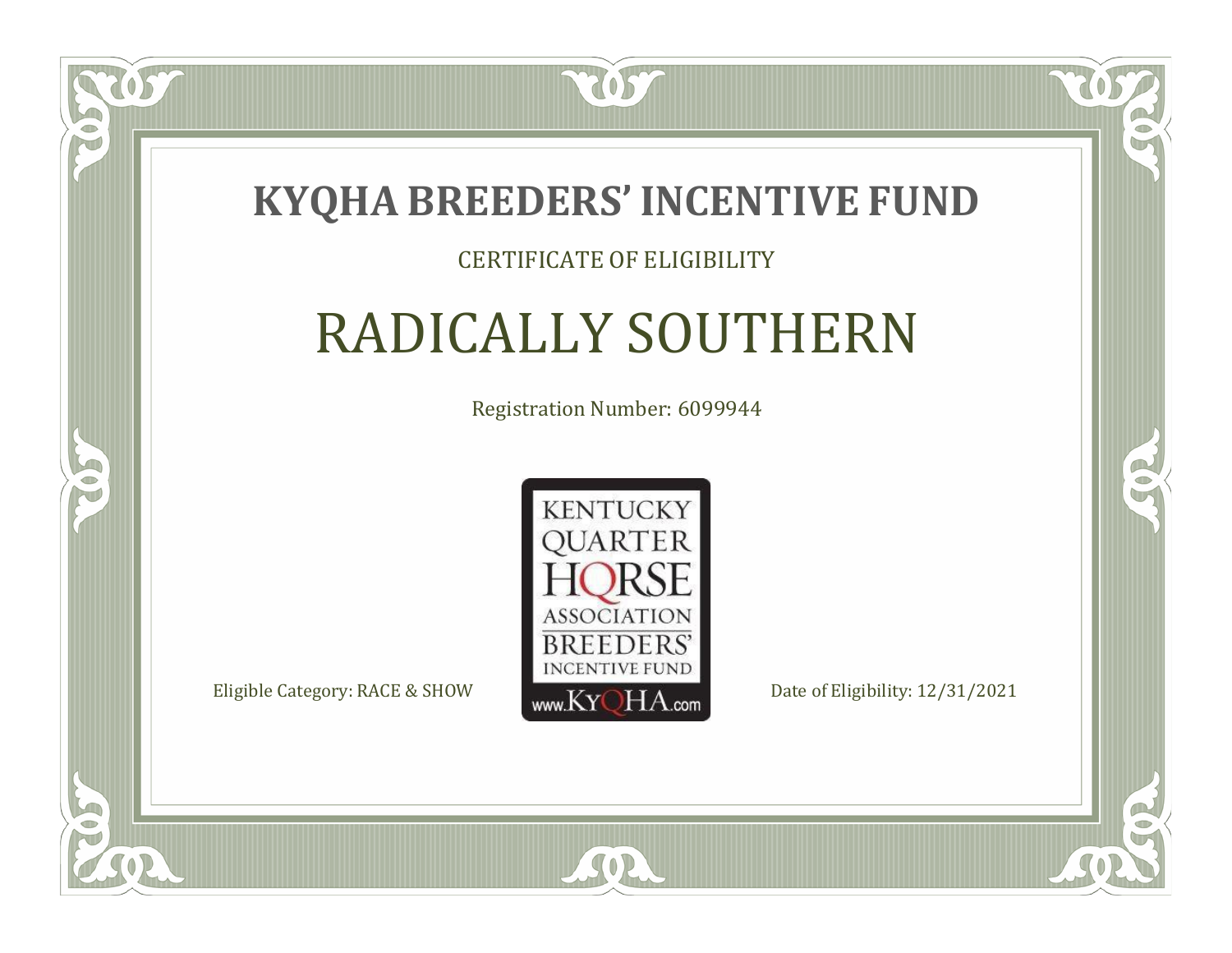![](_page_41_Picture_0.jpeg)

#### CERTIFICATE OF ELIGIBILITY

## RAREST OF THEM ALL

Registration Number: 0

![](_page_41_Picture_4.jpeg)

SOR

 $\delta S$ 

 $\Box$ N

5

 $\mathbb{R}$ 

 $\rightarrow$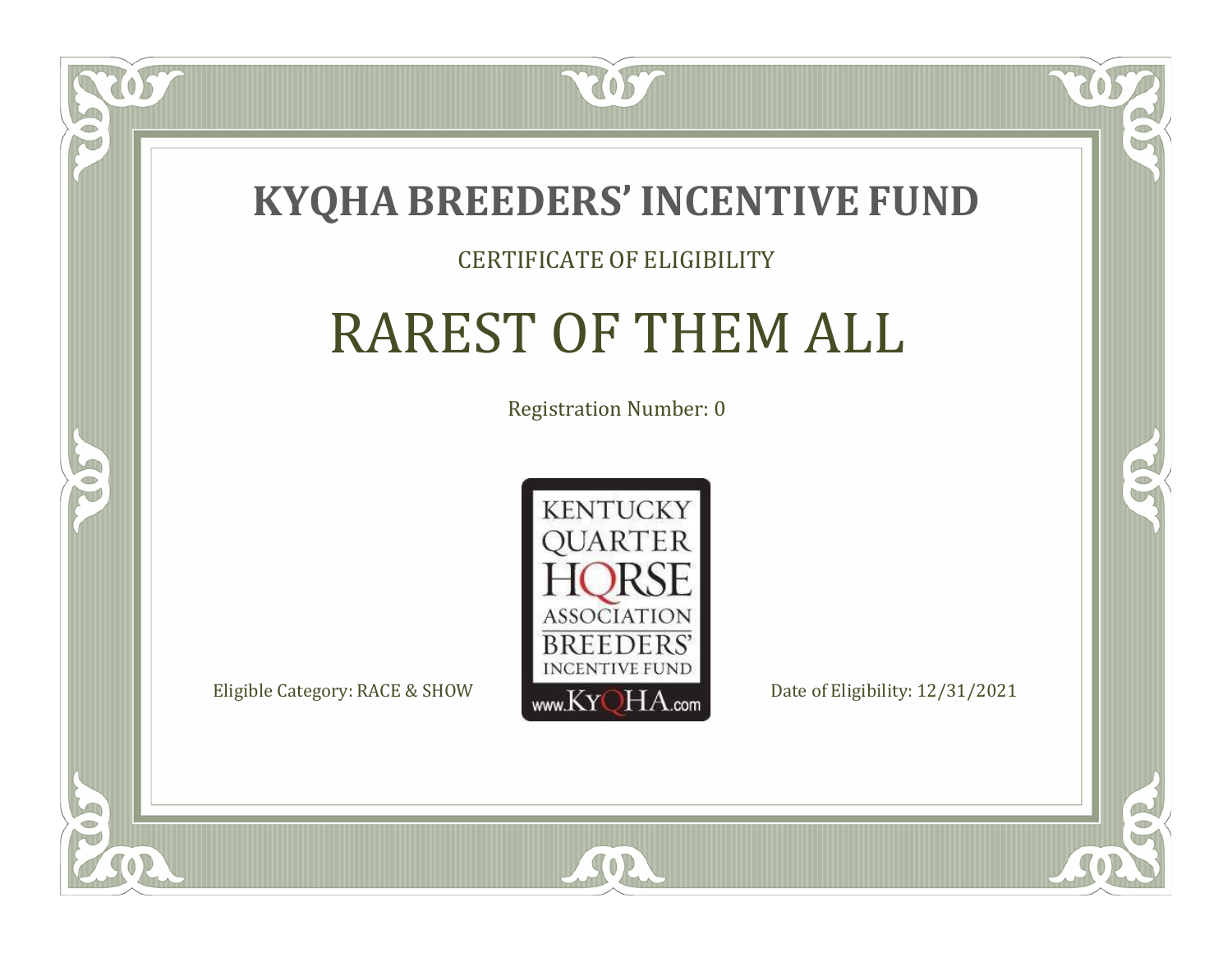### **KYQHA BREEDERS'INCENTIVE FUND**

7057

#### CERTIFICATE OF ELIGIBILITY

## REAL SMOOTH OPERATOR

Registration Number: 6106412

![](_page_42_Picture_4.jpeg)

 $SO2$ 

RO

P.

 $\Box$ T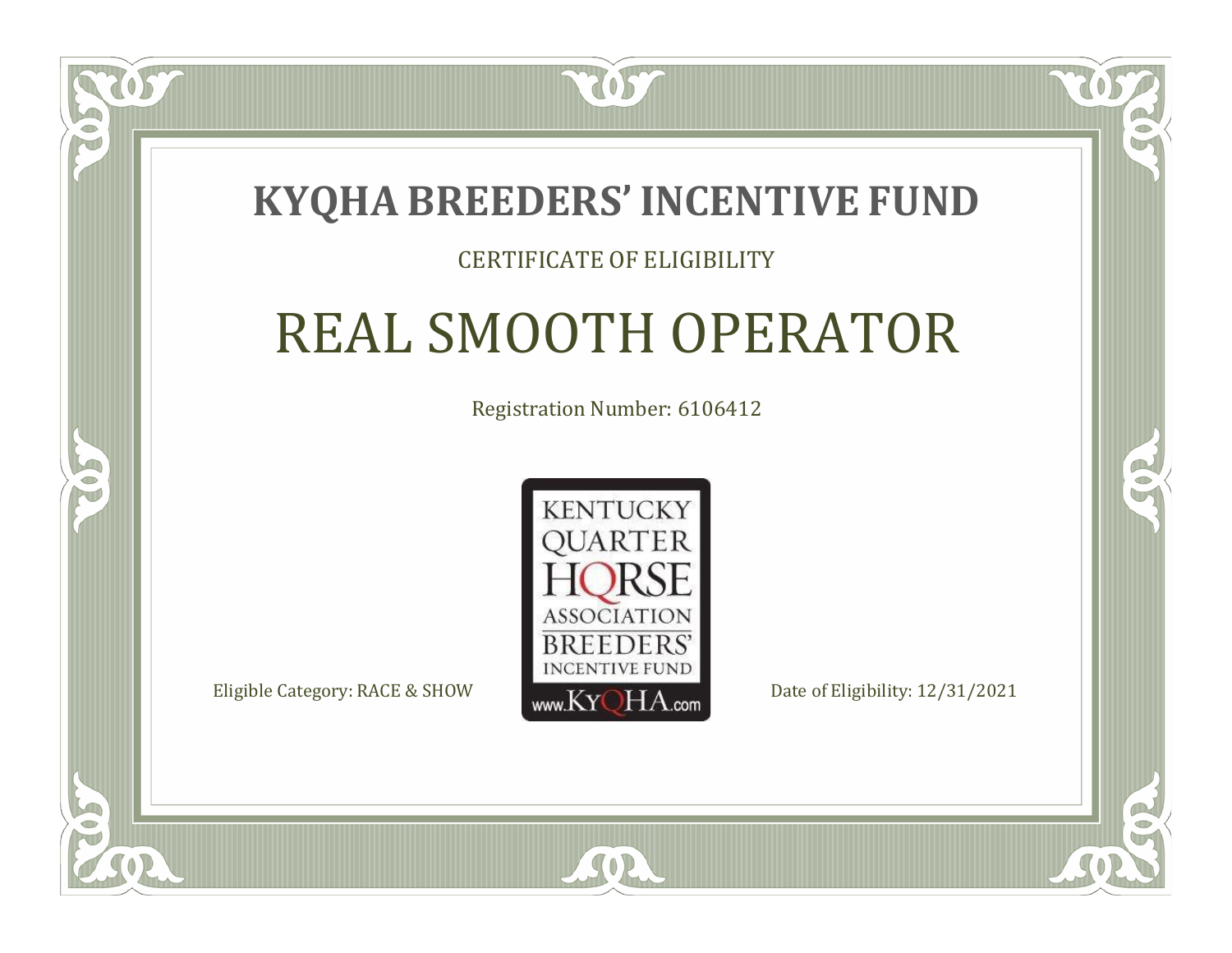![](_page_43_Picture_0.jpeg)

#### CERTIFICATE OF ELIGIBILITY

# REDNECK GOT SMASHED

Registration Number: 6078712

![](_page_43_Picture_4.jpeg)

SOR

 $\Box$ T

S

RO

CO.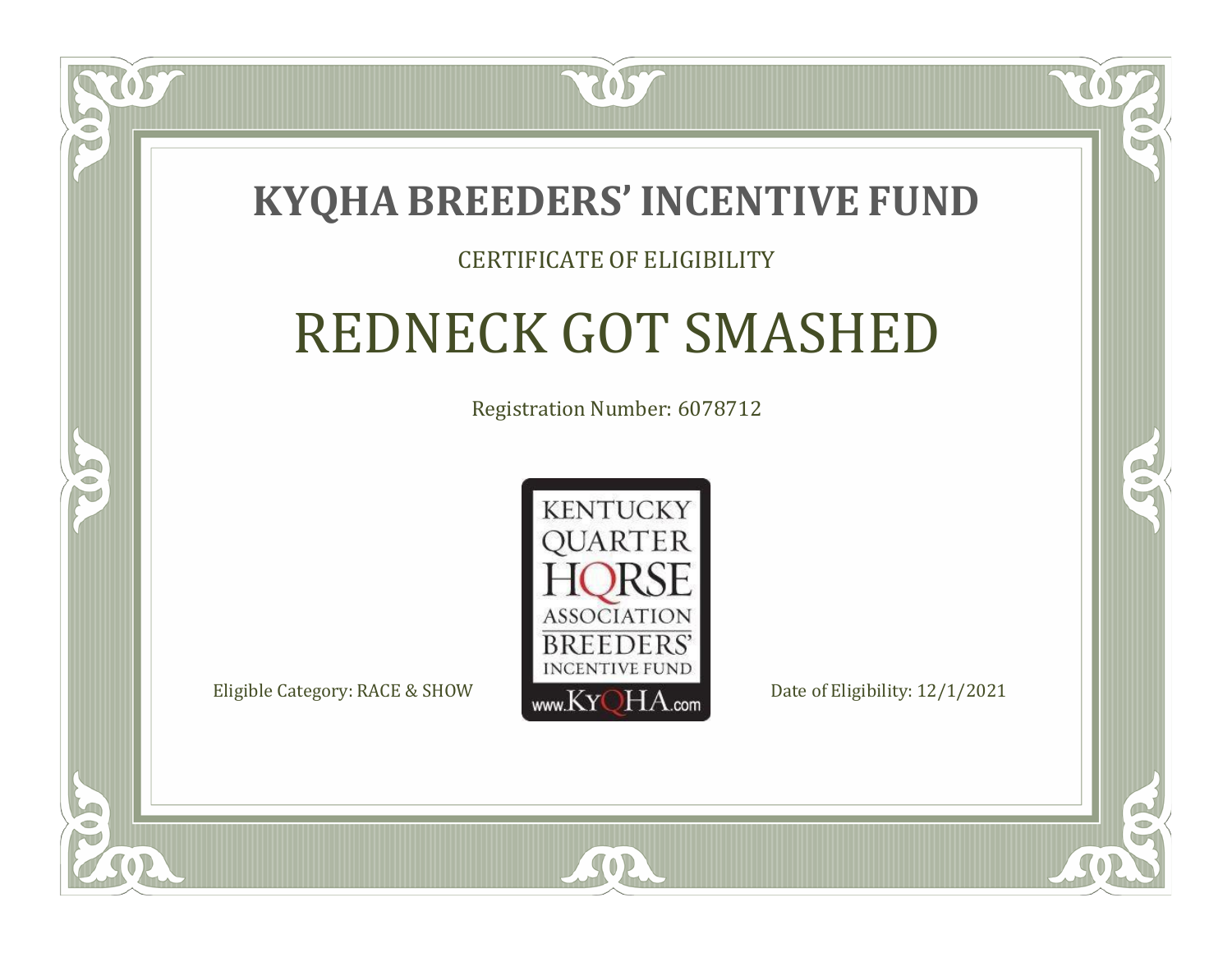![](_page_44_Picture_0.jpeg)

#### CERTIFICATE OF ELIGIBILITY

# RIPLEY JETTIN DOWN

Registration Number: 0

![](_page_44_Picture_4.jpeg)

SOR

CO.

B

 $\Box$ N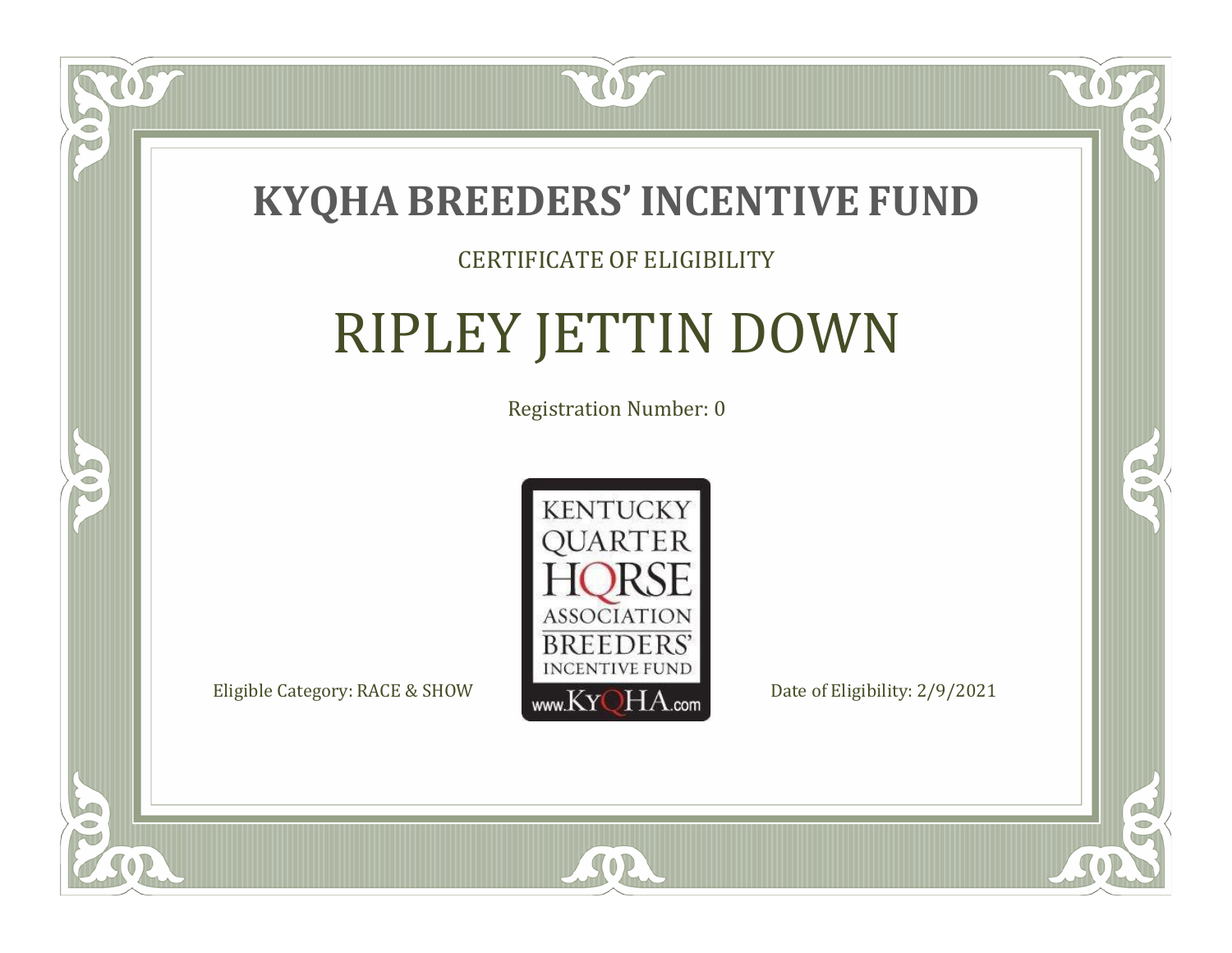![](_page_45_Picture_0.jpeg)

CERTIFICATE OF ELIGIBILITY

# SAY IT SOUTHERN

Registration Number: 6042019

![](_page_45_Picture_4.jpeg)

SOR

CO.

 $\rightarrow$ 

US

 $\bullet$ NU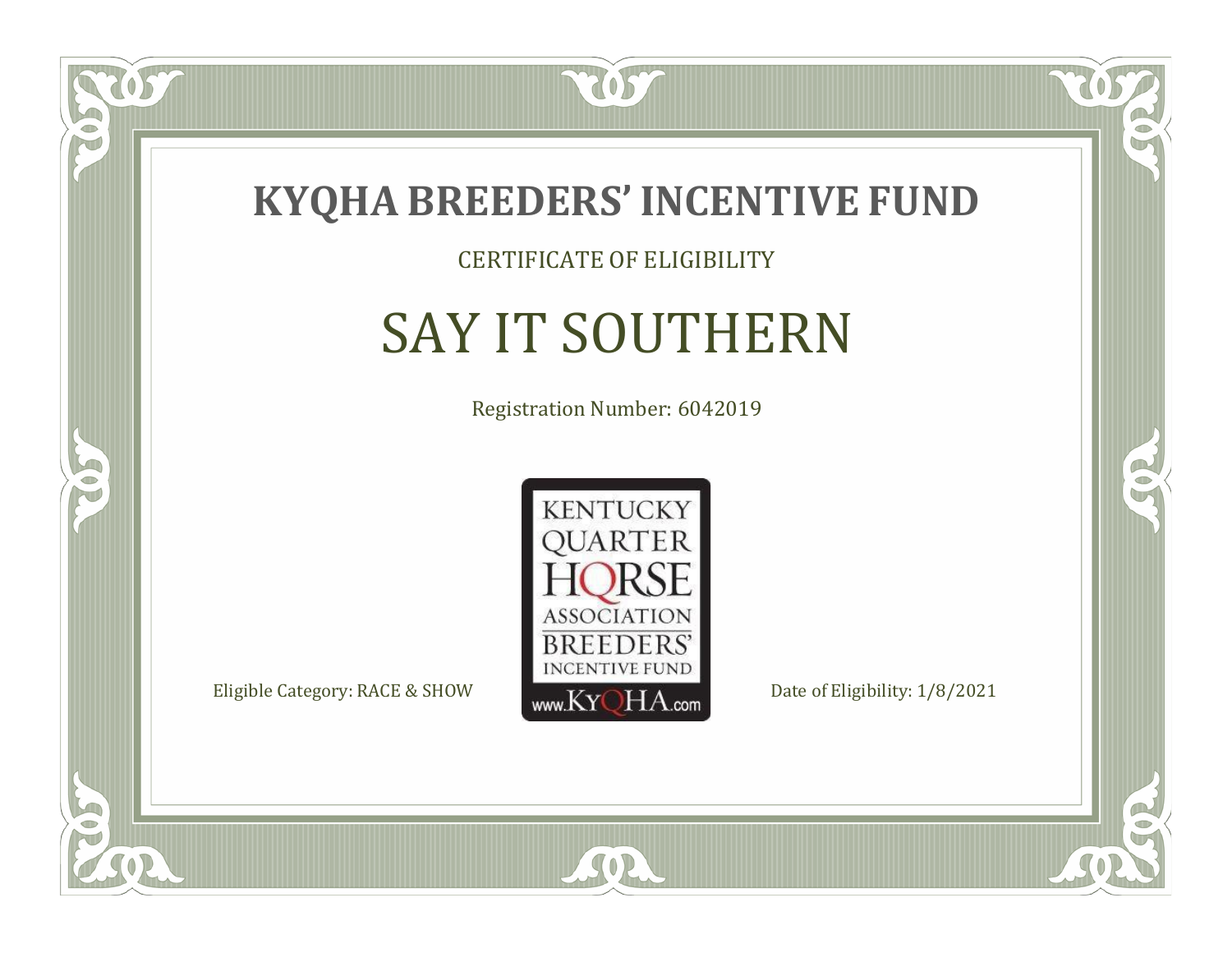![](_page_46_Picture_0.jpeg)

#### CERTIFICATE OF ELIGIBILITY

# SHESA CROWN JEWEL

Registration Number: 0

![](_page_46_Picture_4.jpeg)

 $SO<sub>2</sub>$ 

RO

P.

 $\Box$ N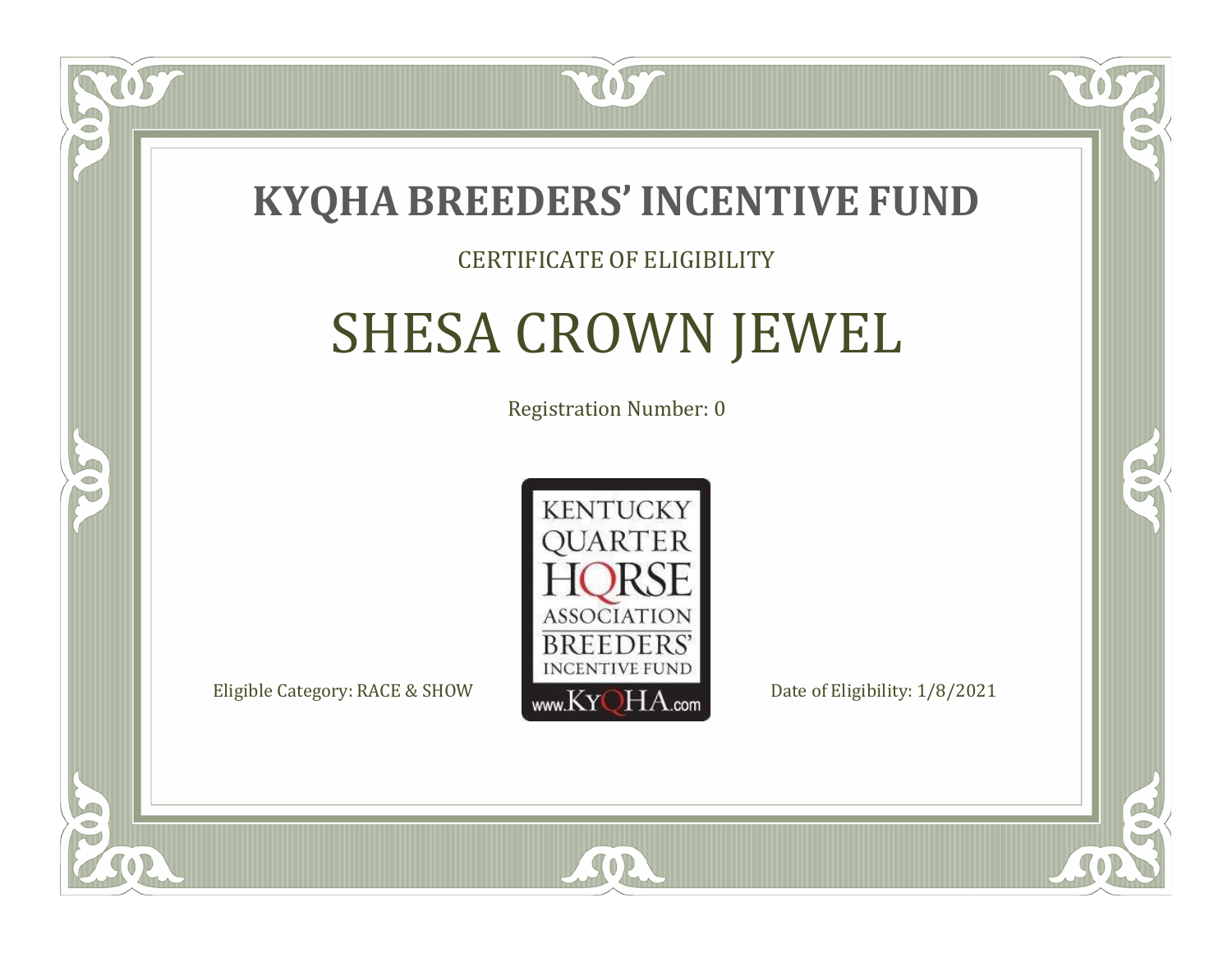![](_page_47_Picture_0.jpeg)

#### CERTIFICATE OF ELIGIBILITY

## SHESA FAST DAN

Registration Number: 5928739

![](_page_47_Picture_4.jpeg)

SOR

CO.

 $\rightarrow$ 

 $\delta S$ 

 $\bullet$ NU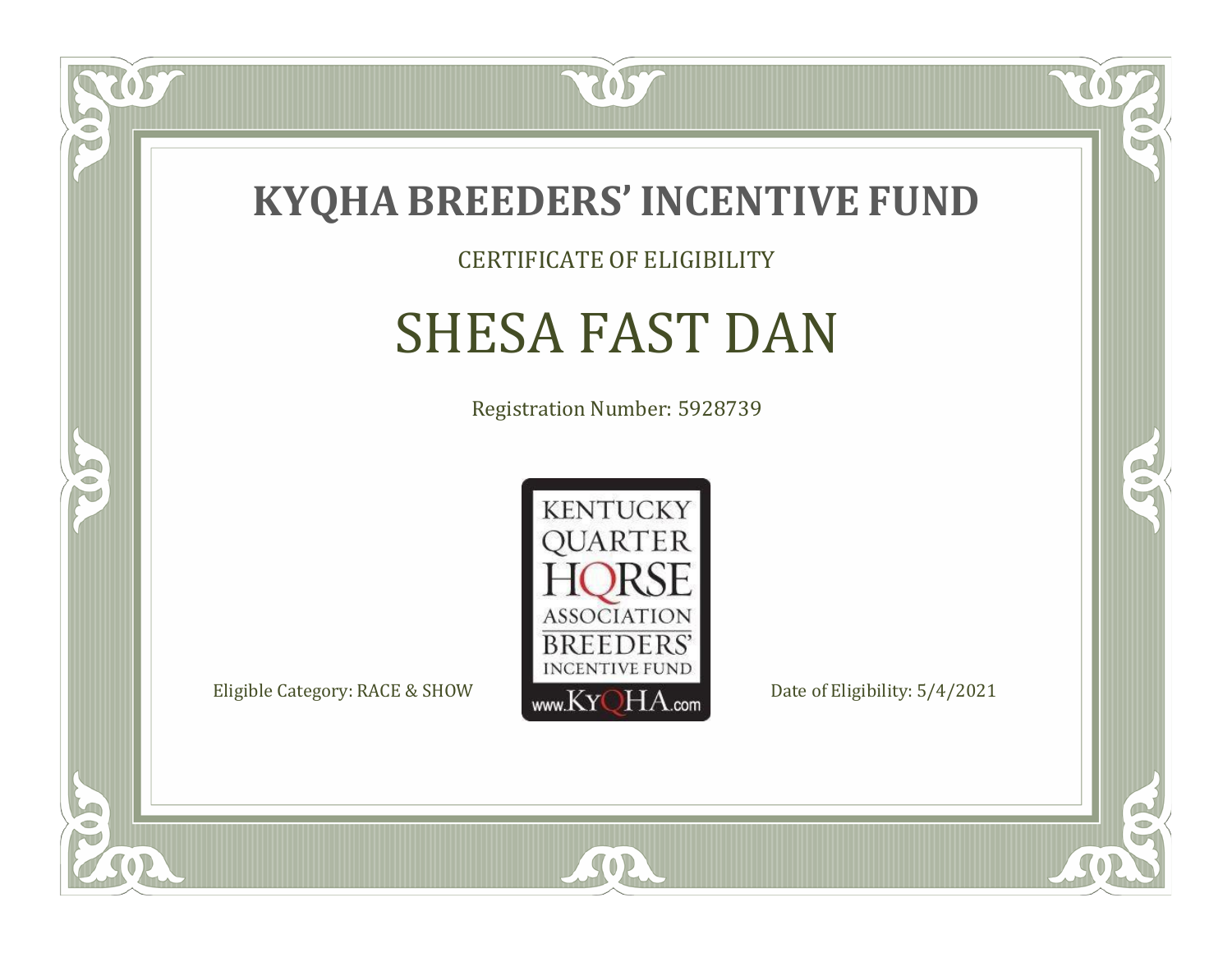![](_page_48_Picture_0.jpeg)

#### CERTIFICATE OF ELIGIBILITY

### SHOWM UR FAMOUS

Registration Number: 0

![](_page_48_Picture_4.jpeg)

SOR

CO.

 $\rightarrow$ 

US

 $\Box$ NU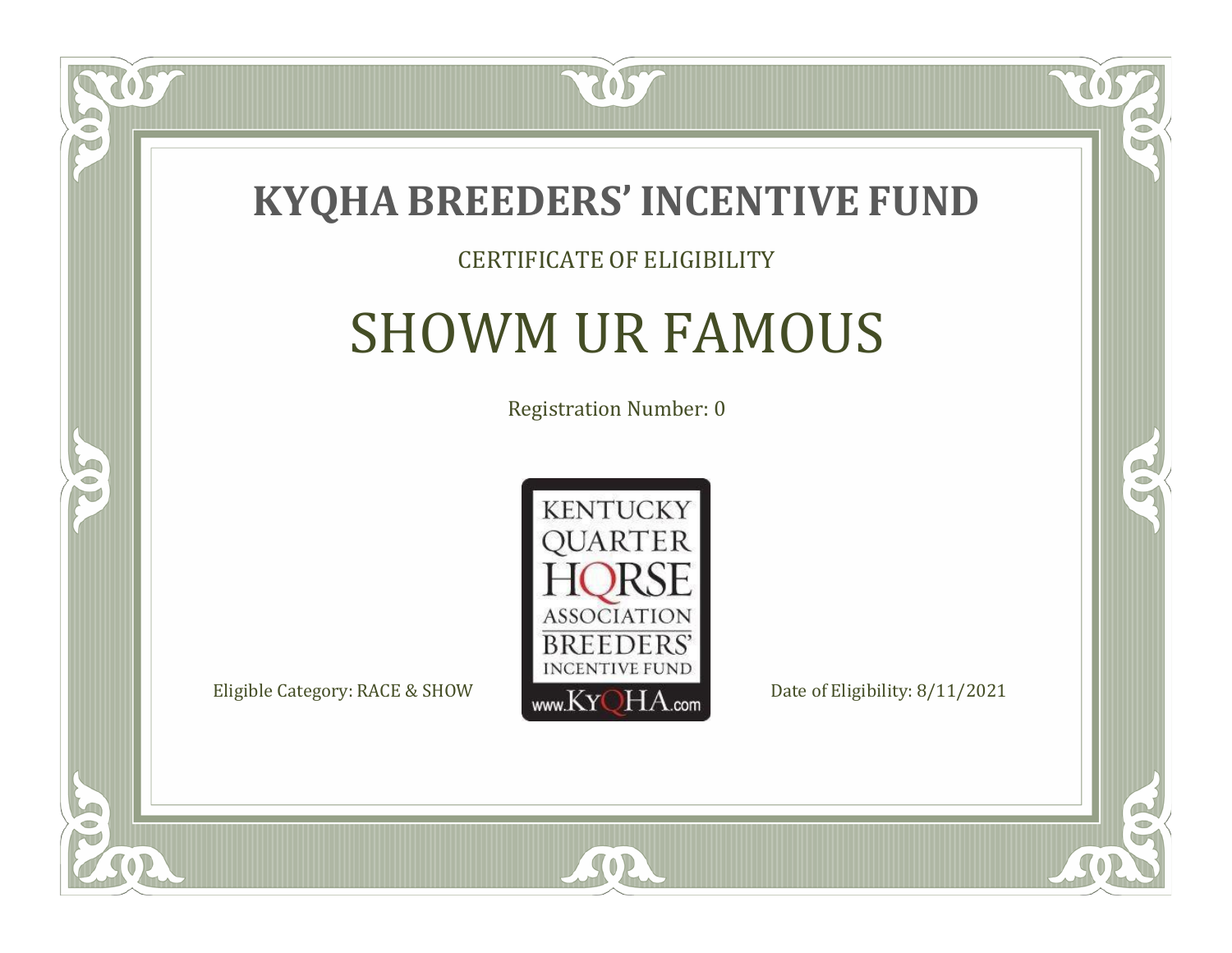![](_page_49_Picture_0.jpeg)

CERTIFICATE OF ELIGIBILITY

## SKIPA RAY

Registration Number: 6062209

![](_page_49_Picture_4.jpeg)

SOR

 $\mathbb{R}$ 

 $\mathbb{R}^2$ 

US.

 $\bullet$ N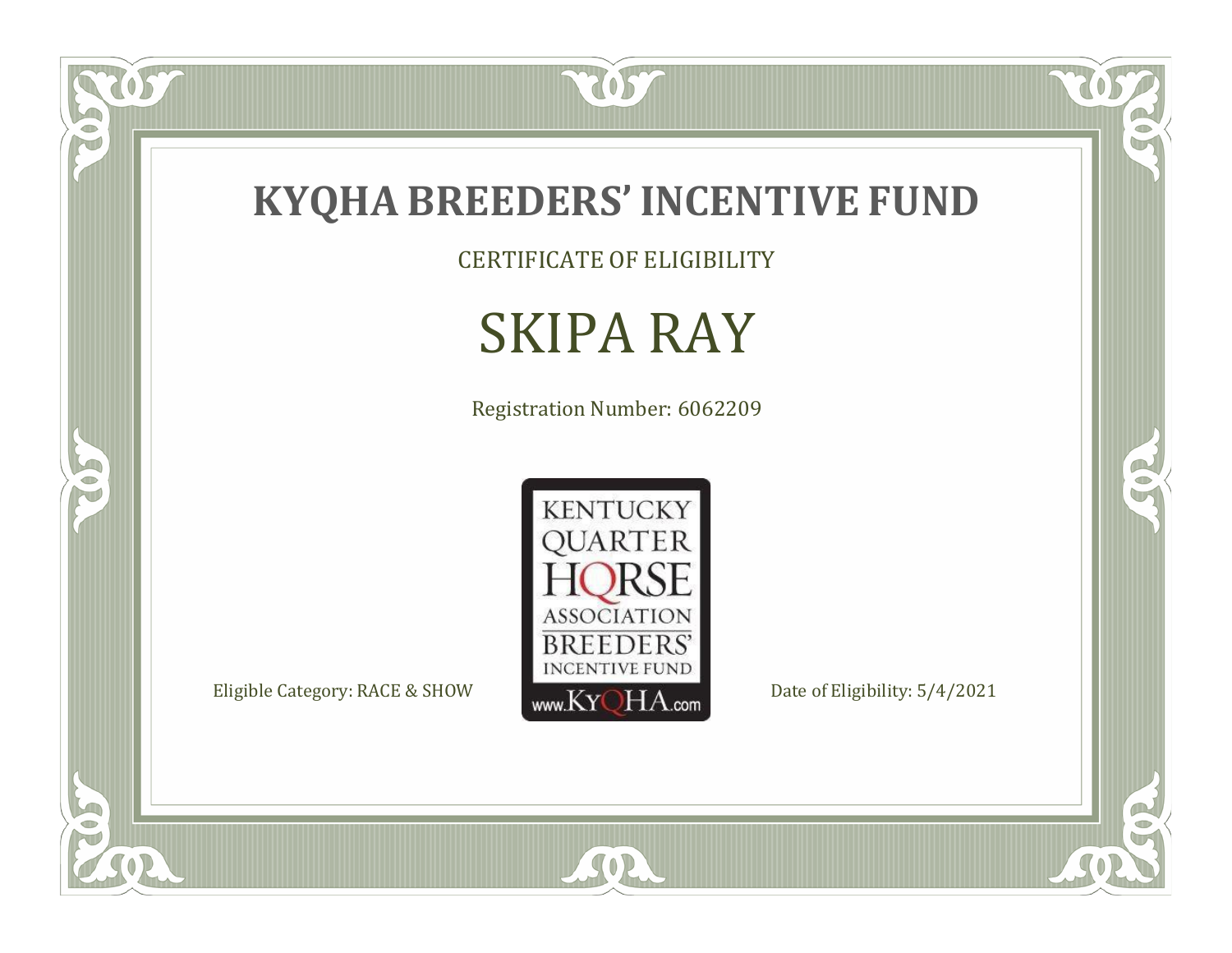### **KYQHA BREEDERS'INCENTIVE FUND**

7057

### CERTIFICATE OF ELIGIBILITY

## SOUTHBOUND AND DOWN

Registration Number: 6098244

![](_page_50_Picture_4.jpeg)

SOR

CO.

P.

 $\Box$ N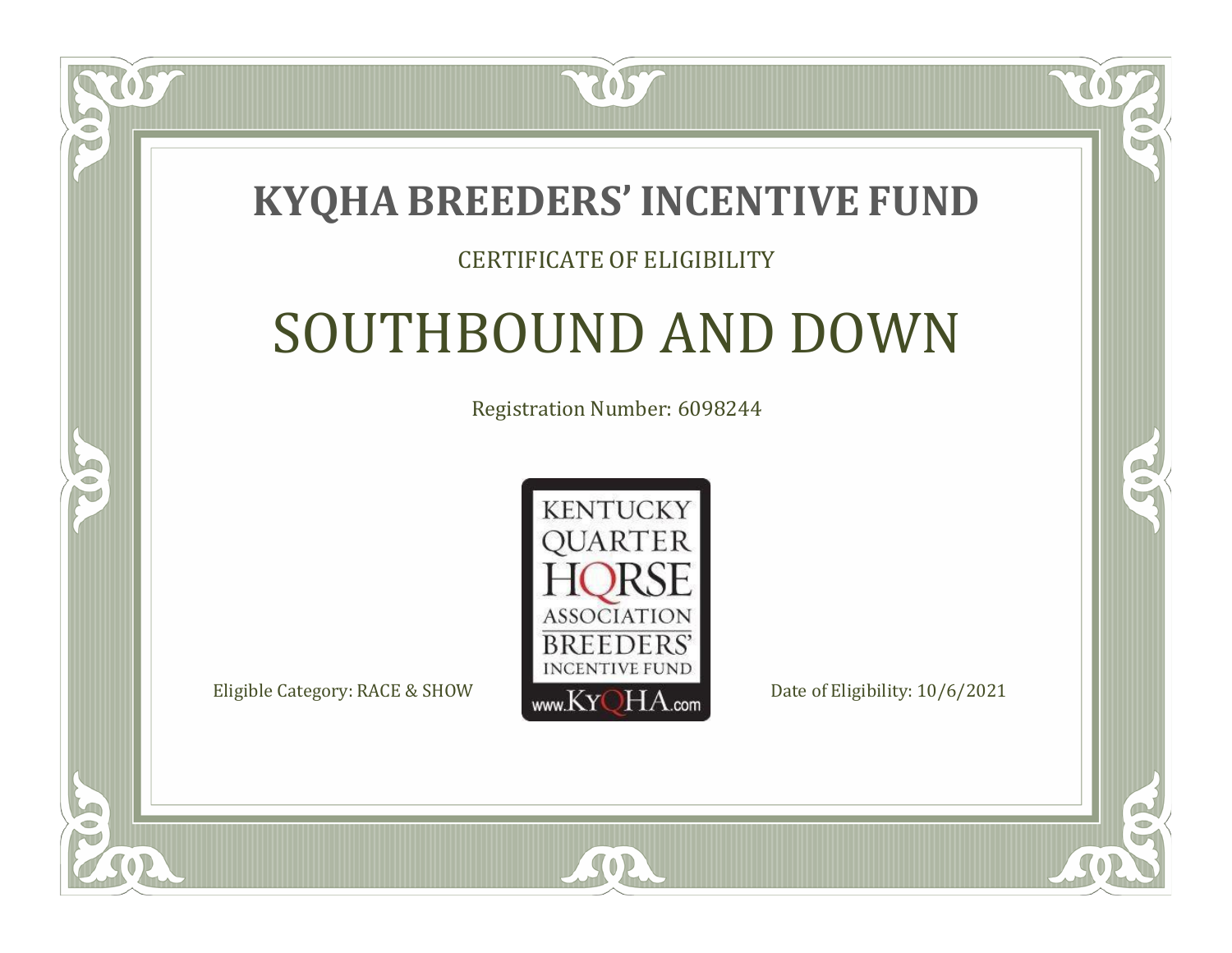![](_page_51_Picture_0.jpeg)

#### CERTIFICATE OF ELIGIBILITY

### SOUTHERN LIKE ME

Registration Number: 6094534

![](_page_51_Picture_4.jpeg)

SOR

CO.

 $\rightarrow$ 

US

 $\Box$ NU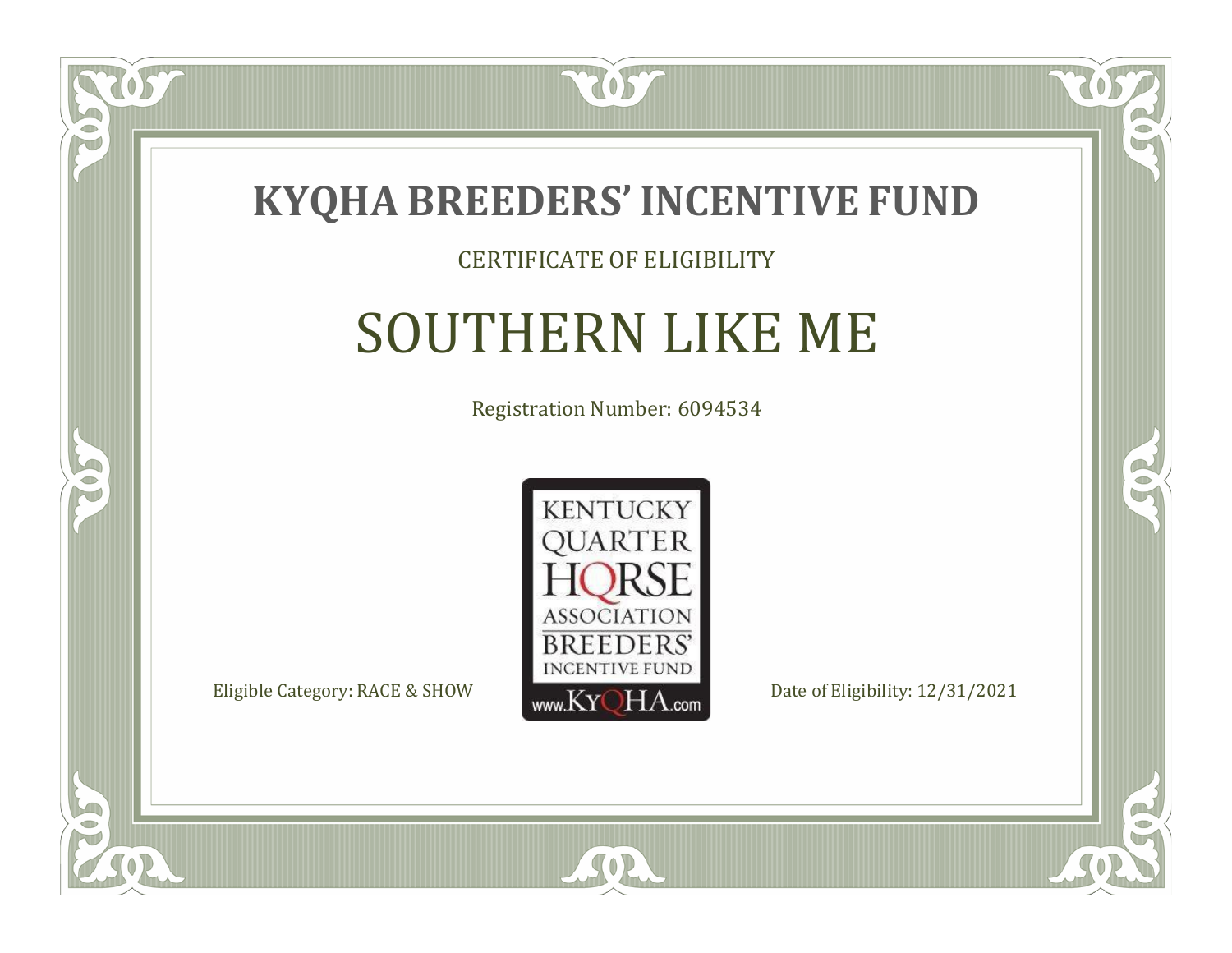![](_page_52_Picture_0.jpeg)

### CERTIFICATE OF ELIGIBILITY

# STORMS SUGAR

Registration Number: 0

![](_page_52_Picture_4.jpeg)

SOR

CO.

B

057

 $\Box$ NU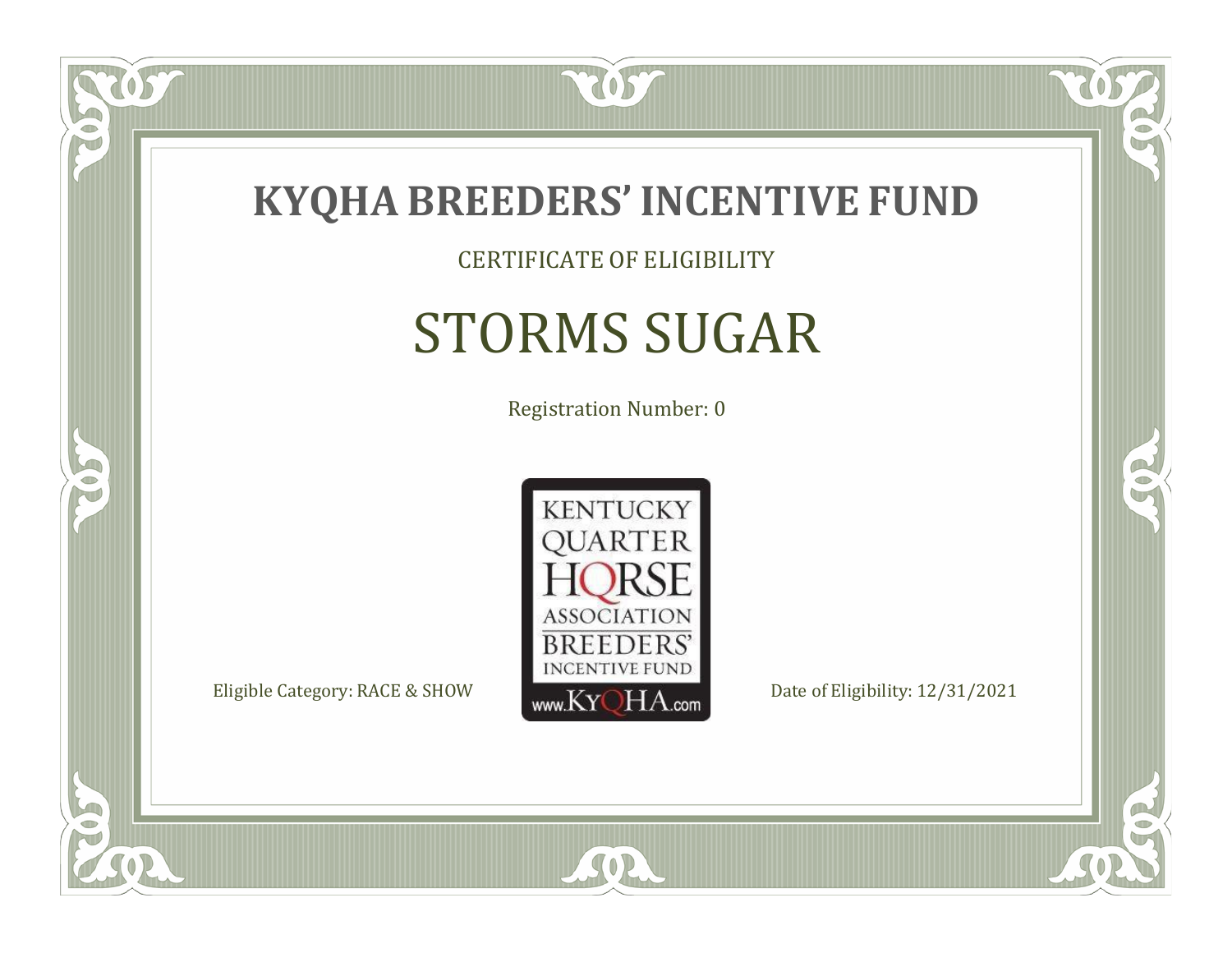![](_page_53_Picture_0.jpeg)

CERTIFICATE OF ELIGIBILITY

# SUCCESSION

Registration Number: 6070328

![](_page_53_Picture_4.jpeg)

SOR

 $\mathbb{R}$ 

 $\rightarrow$ 

US

 $\bullet$ N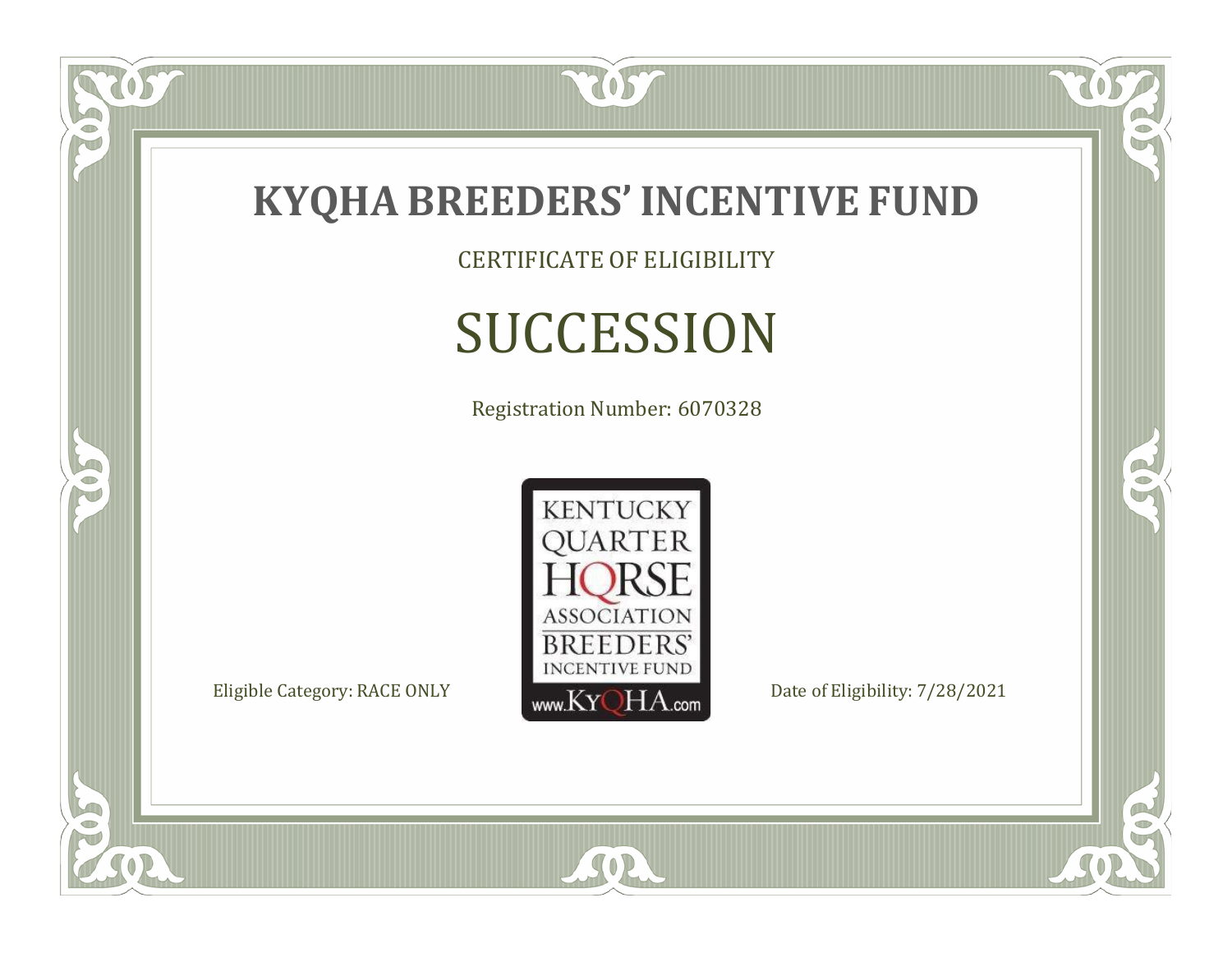![](_page_54_Picture_0.jpeg)

 $\Box$ N

5

#### CERTIFICATE OF ELIGIBILITY

### SUPER FAMOUS GUY

Registration Number: 5954378

![](_page_54_Picture_4.jpeg)

SOR

RO

B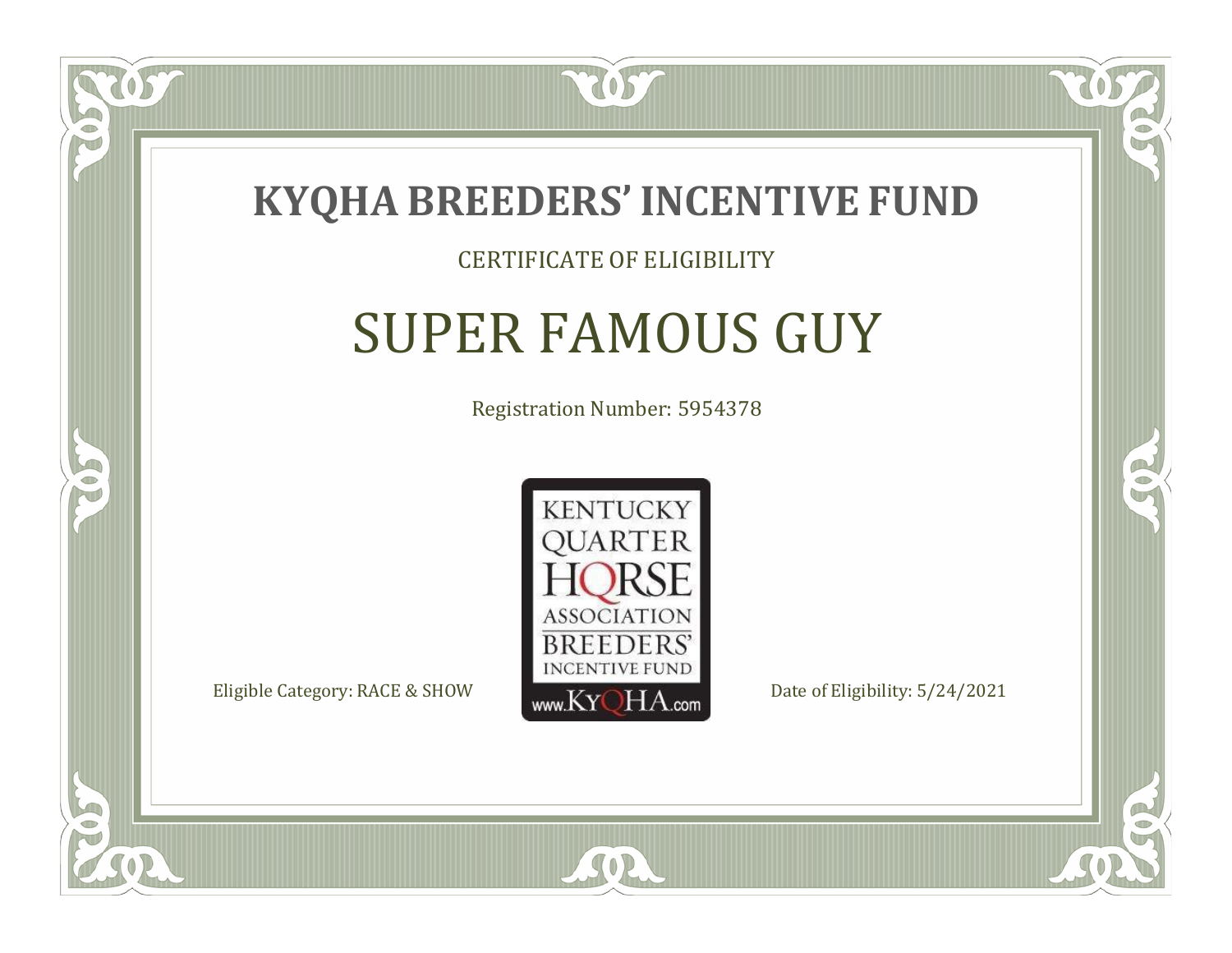![](_page_55_Picture_0.jpeg)

#### CERTIFICATE OF ELIGIBILITY

### SUPERFAMES BUNNY

Registration Number: 6044666

![](_page_55_Picture_4.jpeg)

SOR

RO

B

 $\Box$ N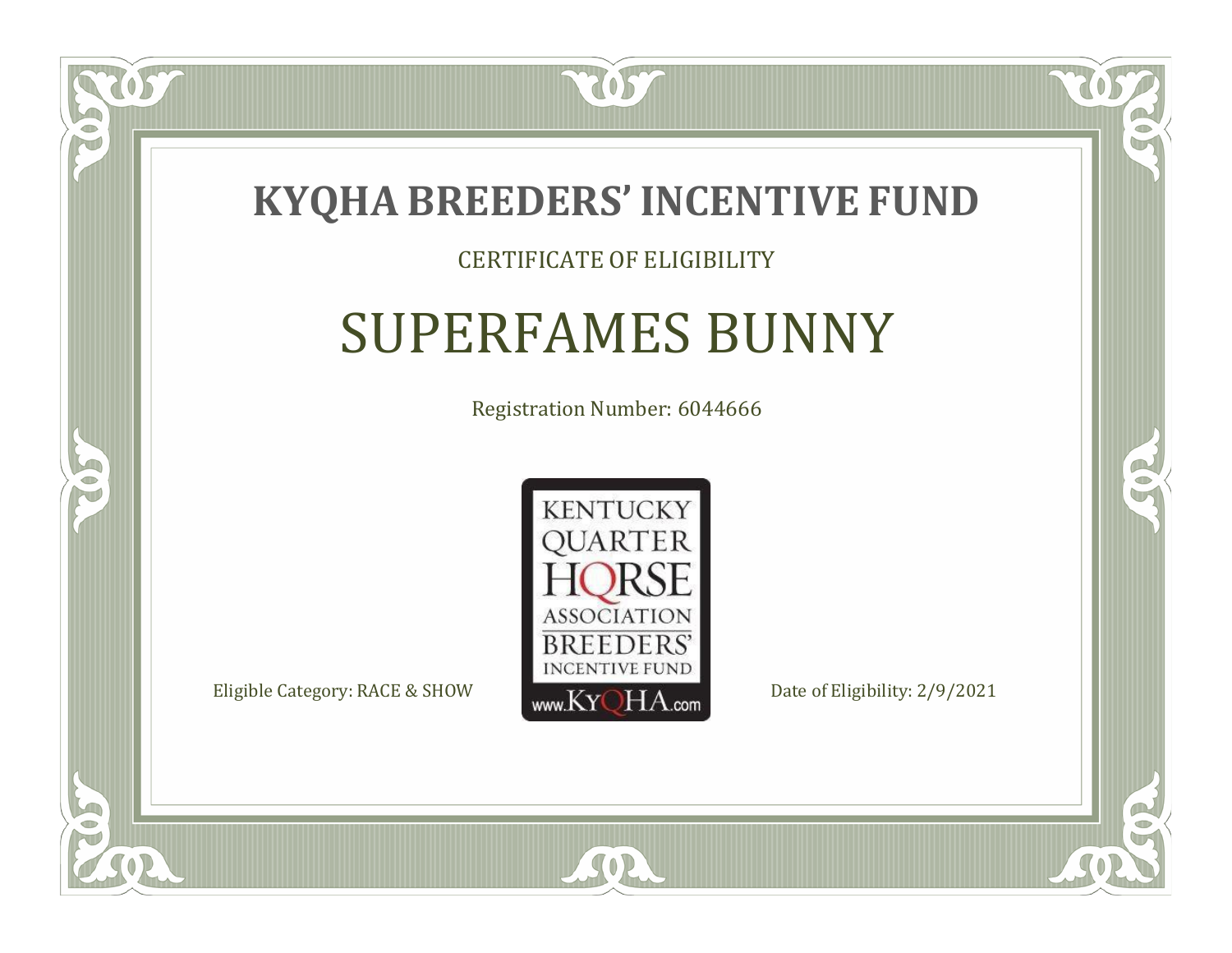### **KYQHA BREEDERS'INCENTIVE FUND**

7057

### CERTIFICATE OF ELIGIBILITY

# TALL DARK N SOUTHERN

Registration Number: 6091566

![](_page_56_Picture_4.jpeg)

SOR

RO

CO.

 $\Box$ T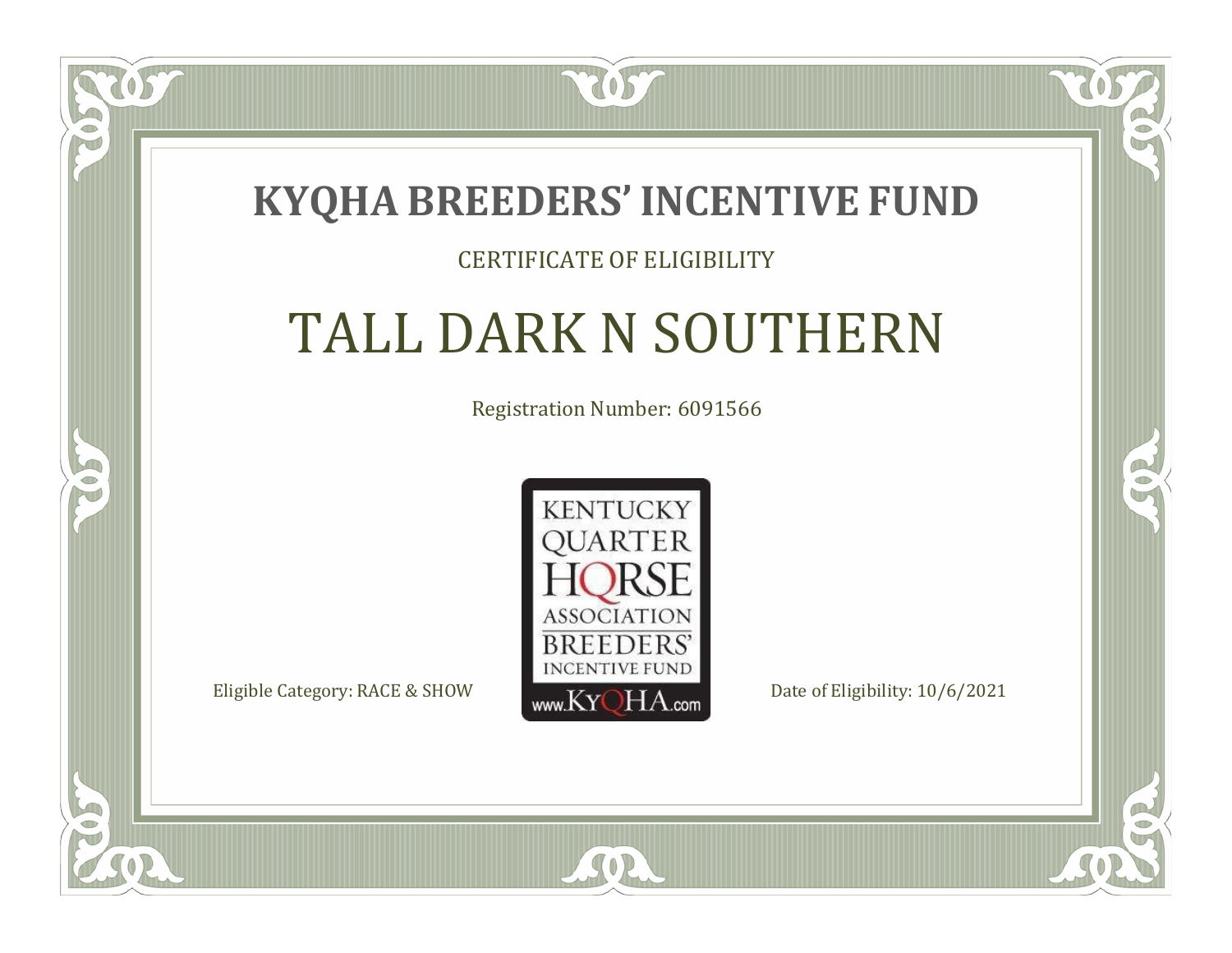![](_page_57_Picture_0.jpeg)

CERTIFICATE OF ELIGIBILITY

# TC MAGIC FAME

Registration Number: 6089861

![](_page_57_Picture_4.jpeg)

 $SO<sub>2</sub>$ 

RO

B

 $\Box$ NU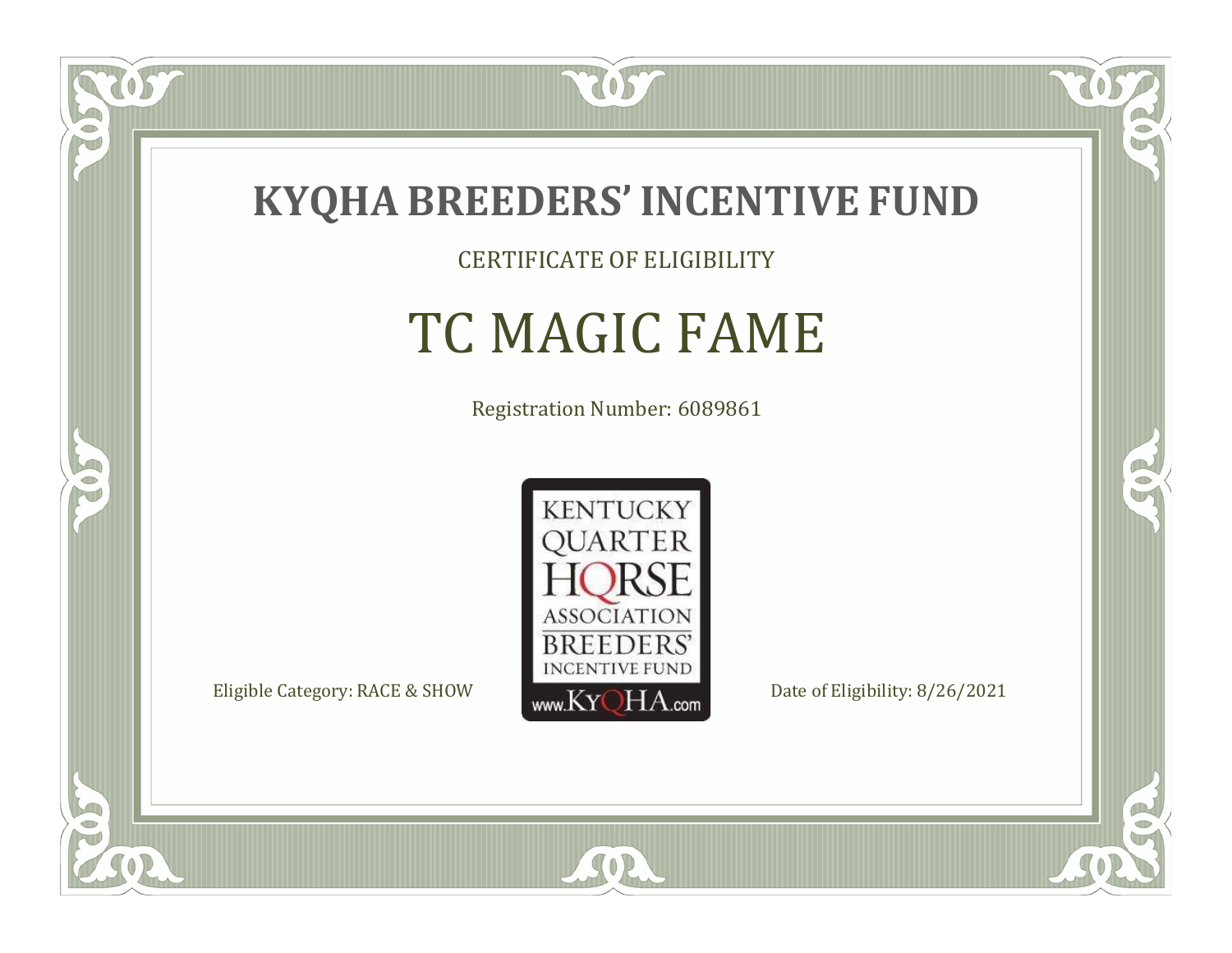![](_page_58_Picture_0.jpeg)

#### CERTIFICATE OF ELIGIBILITY

### THE ONLY VIRTUE

Registration Number: 6087806

![](_page_58_Picture_4.jpeg)

SOR

CO.

 $\rightarrow$ 

OS

 $\bullet$ NU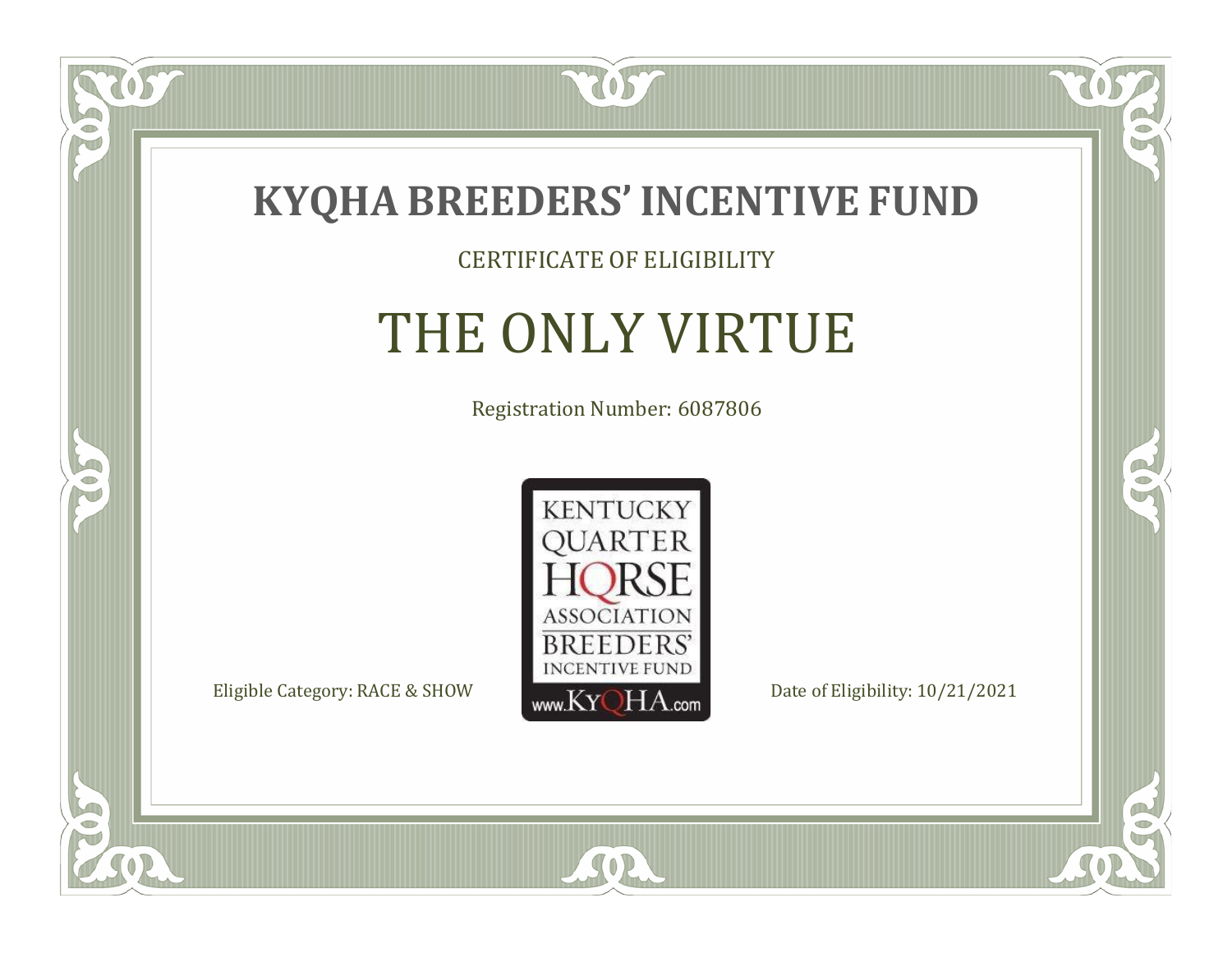![](_page_59_Picture_0.jpeg)

#### CERTIFICATE OF ELIGIBILITY

## TUFBN THE REDHEAD

Registration Number: 0

![](_page_59_Picture_4.jpeg)

SOR

 $\mathbb{R}$ 

 $\rightarrow$ 

US

 $\bullet$ NU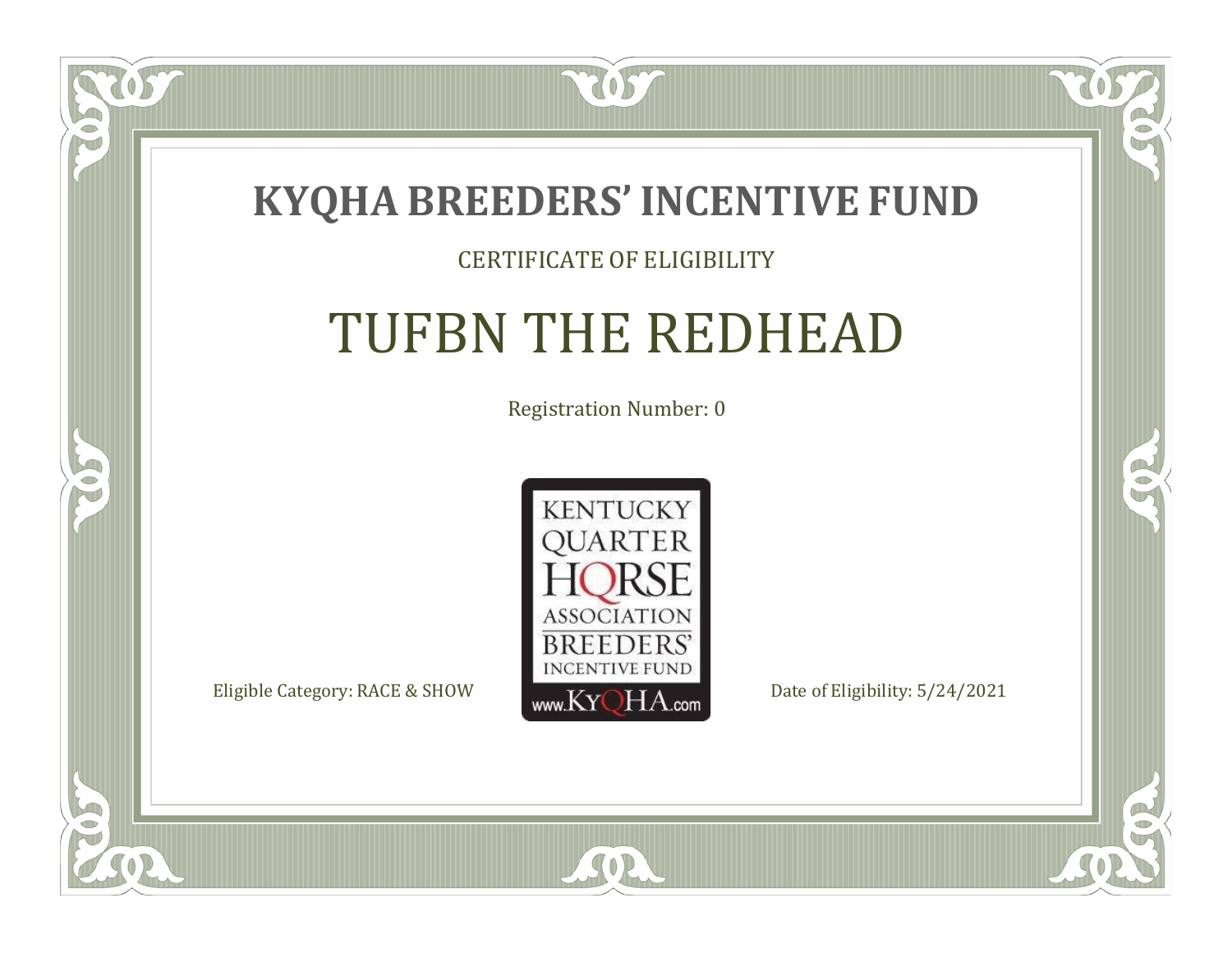![](_page_60_Picture_0.jpeg)

#### CERTIFICATE OF ELIGIBILITY

## ULTIMATE BY DESIGN

Registration Number: 0

![](_page_60_Picture_4.jpeg)

 $SO2$ 

CO.

 $\rightarrow$ 

OS

 $\bullet$ NU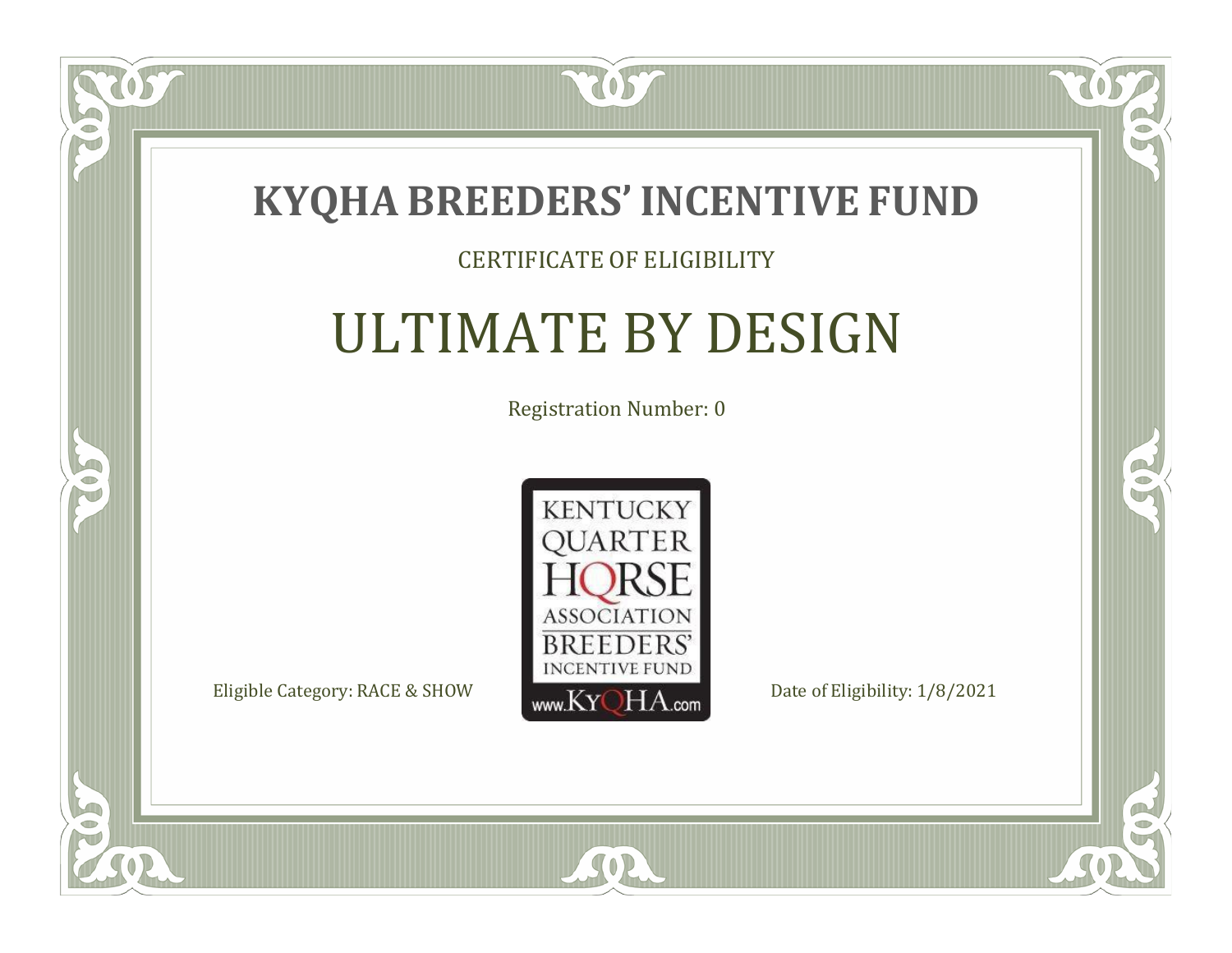### **KYQHA BREEDERS'INCENTIVE FUND**

7057

### CERTIFICATE OF ELIGIBILITY

## ULTIMATE EXPECTATION

Registration Number: 0

![](_page_61_Picture_4.jpeg)

 $SO2$ 

 $\bullet$ N

5

 $\mathbb{R}$ 

 $\rightarrow$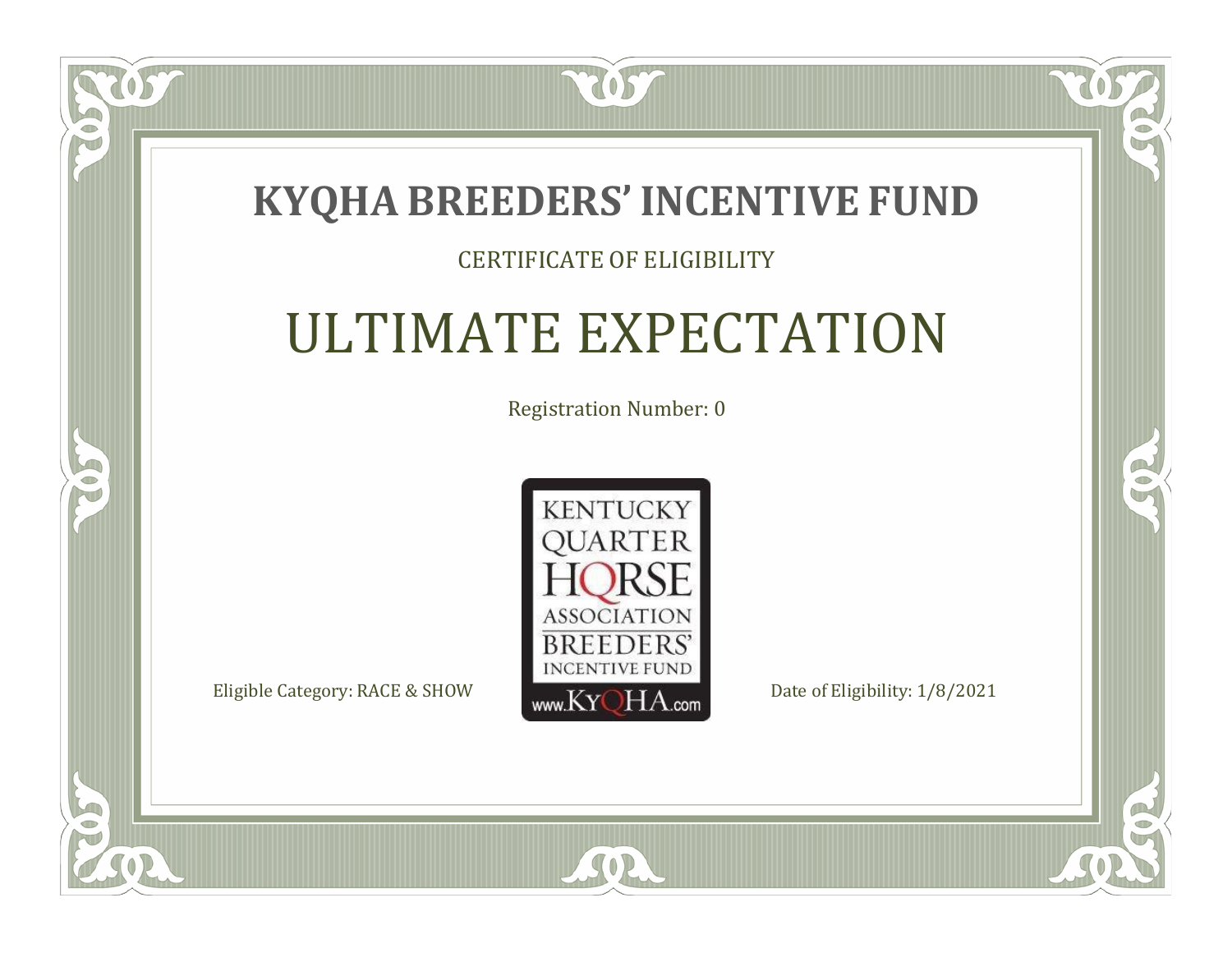### **KYQHA BREEDERS'INCENTIVE FUND**

7057

### CERTIFICATE OF ELIGIBILITY

## ULTIMATELY A BAD BOY

Registration Number: 0

![](_page_62_Picture_4.jpeg)

SOR

CO.

 $\rightarrow$ 

 $\blacksquare$ N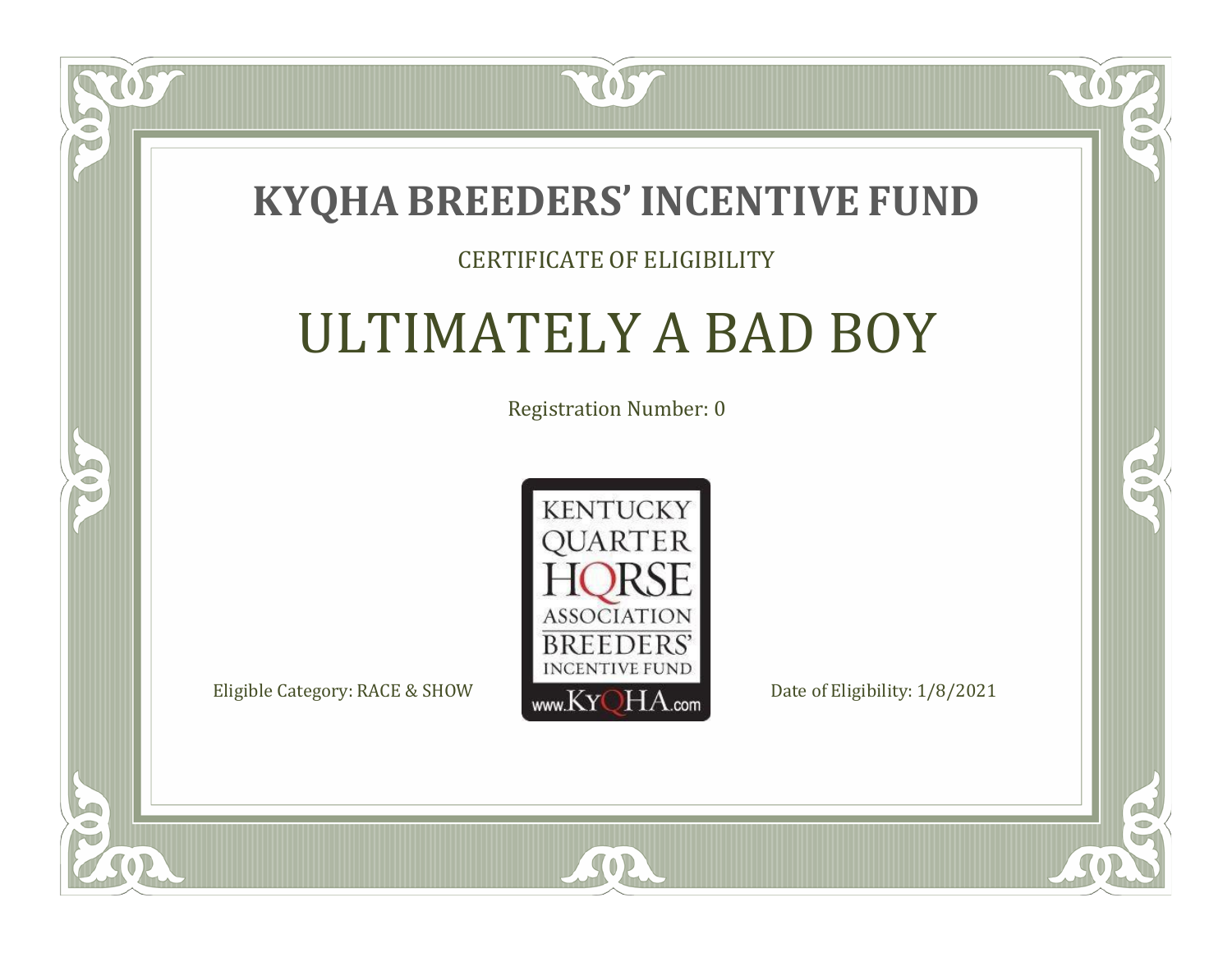![](_page_63_Picture_0.jpeg)

#### CERTIFICATE OF ELIGIBILITY

### ULTIMATELY MY GIRL

Registration Number: 0

![](_page_63_Picture_4.jpeg)

SOR

 $\mathbb{R}$ 

 $\rightarrow$ 

 $\overline{OS}$ 

 $\bullet$ NU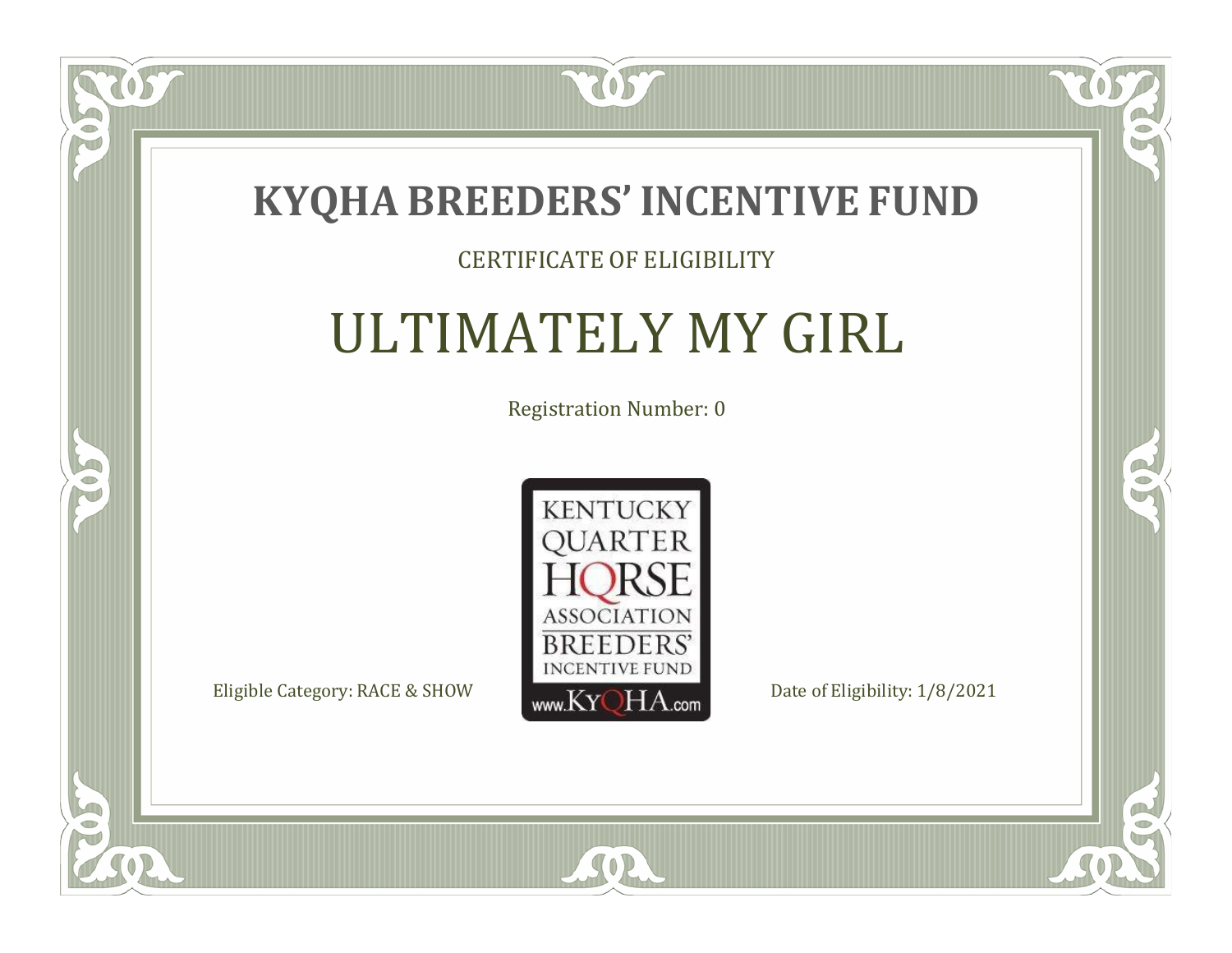![](_page_64_Picture_0.jpeg)

#### CERTIFICATE OF ELIGIBILITY

## UNDOUBTED POTENTIAL

Registration Number: 6019997

![](_page_64_Picture_4.jpeg)

SOR

CO.

 $\rightarrow$ 

 $\blacksquare$ N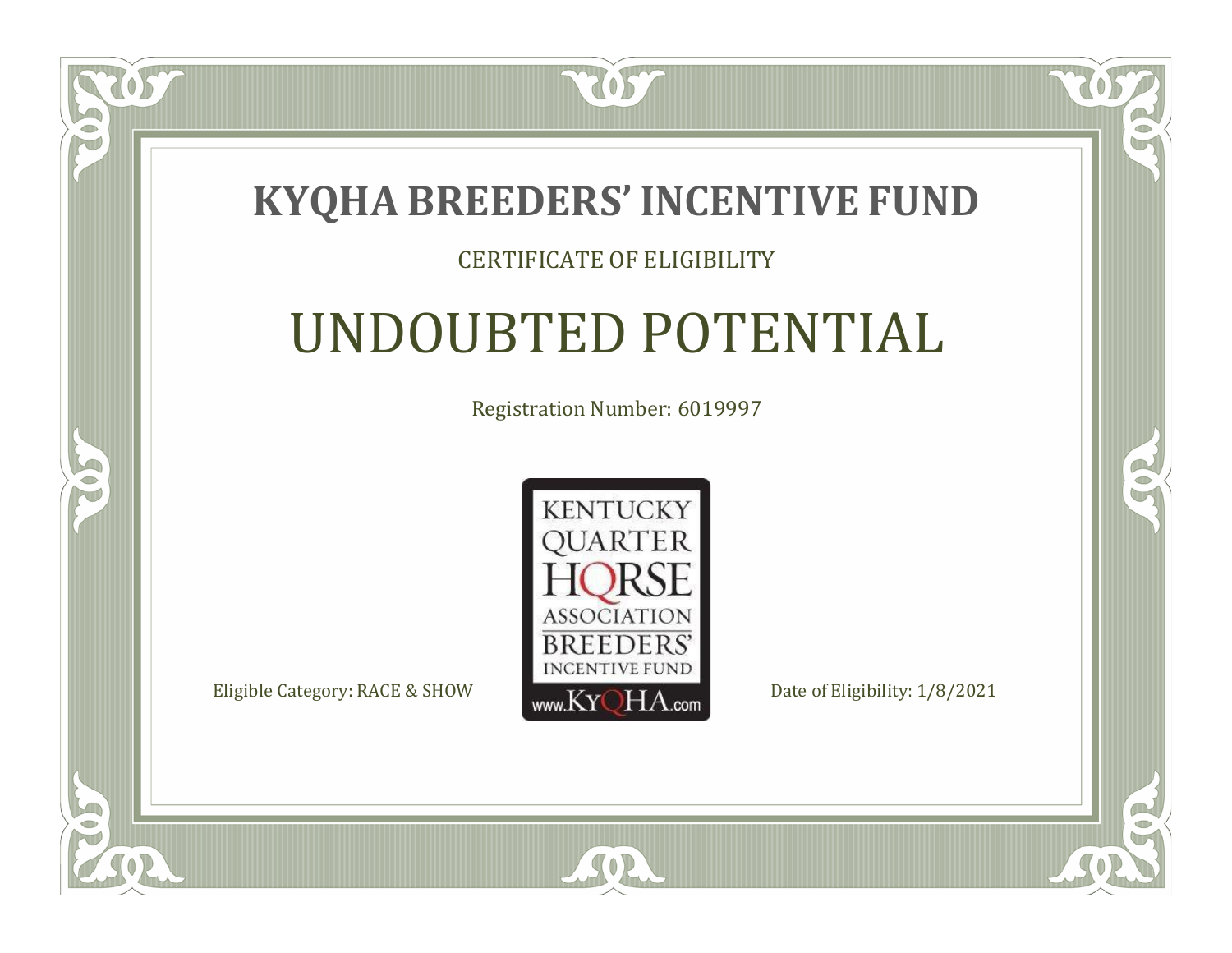![](_page_65_Picture_0.jpeg)

#### CERTIFICATE OF ELIGIBILITY

## UNDOUBTEDLY COOL

Registration Number: 6095189

![](_page_65_Picture_4.jpeg)

SOR

CO.

B

 $\blacksquare$ N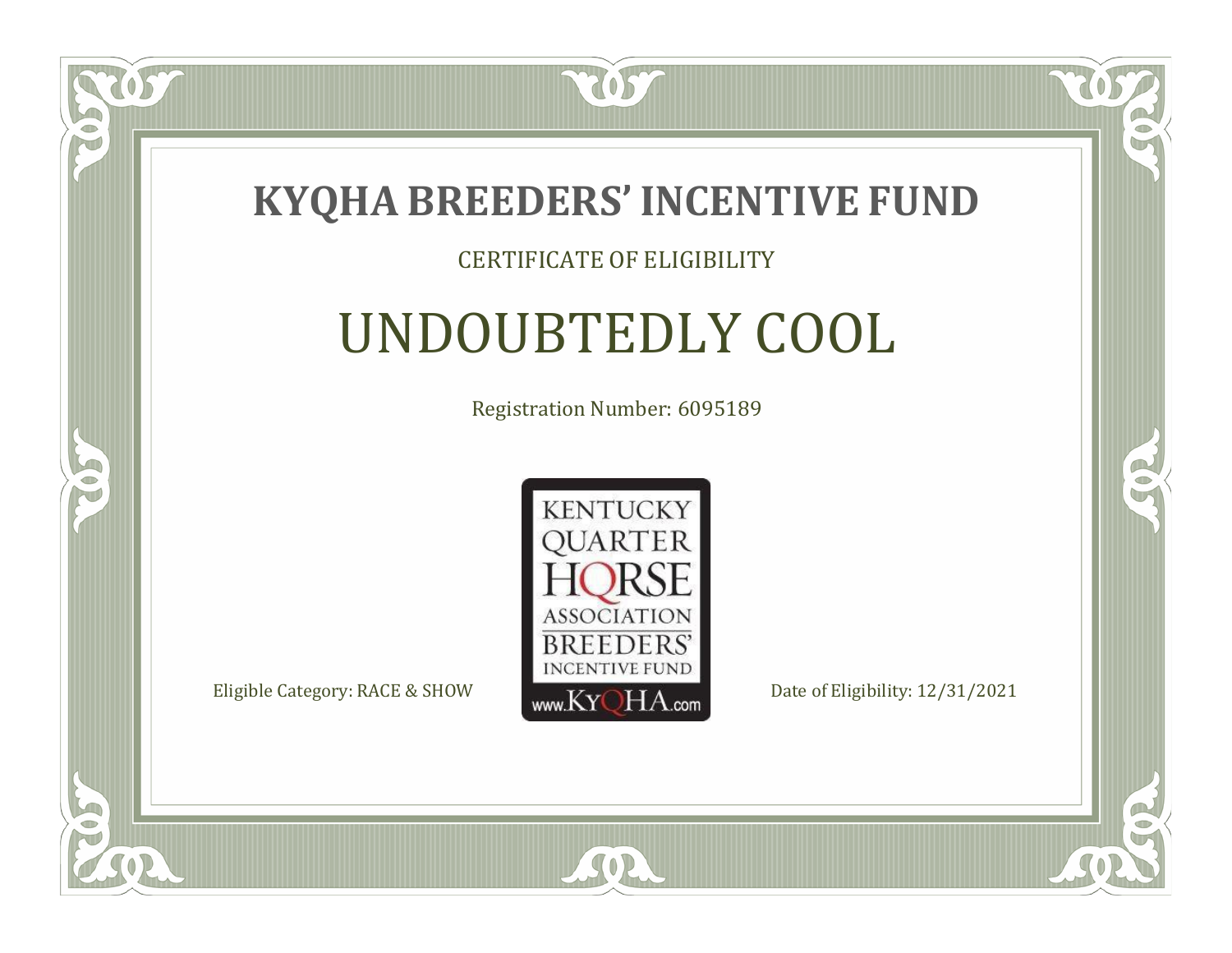![](_page_66_Picture_0.jpeg)

CERTIFICATE OF ELIGIBILITY

### V VA VOOM

Registration Number: 6006078

![](_page_66_Picture_4.jpeg)

SOR

RO

 $\mathbb{R}^2$ 

US.

 $\bullet$ N

5

O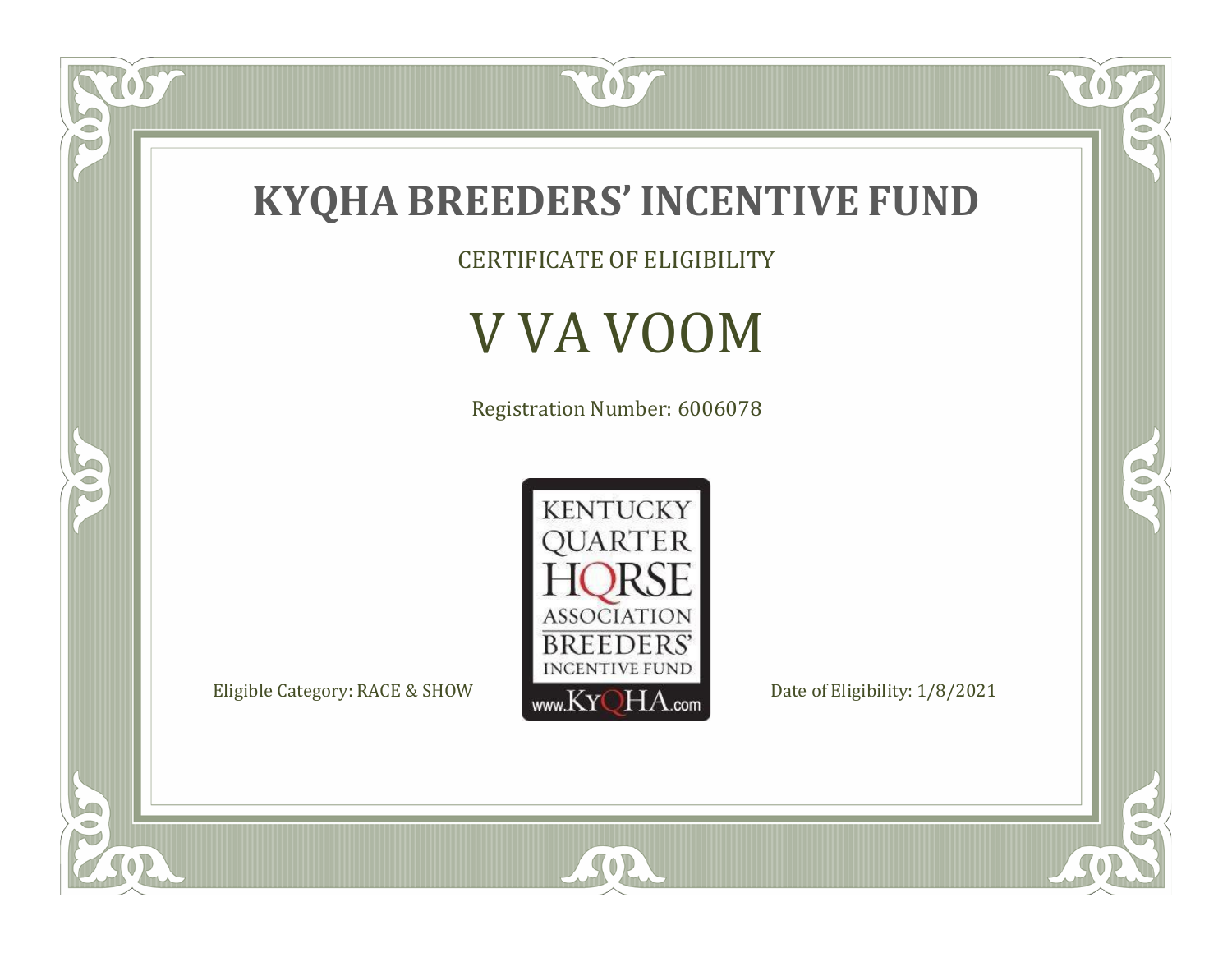![](_page_67_Picture_0.jpeg)

#### CERTIFICATE OF ELIGIBILITY

### VEES AMAZING GRACE

Registration Number: 5958910

![](_page_67_Picture_4.jpeg)

SOR

RO

CO.

 $\Box$ T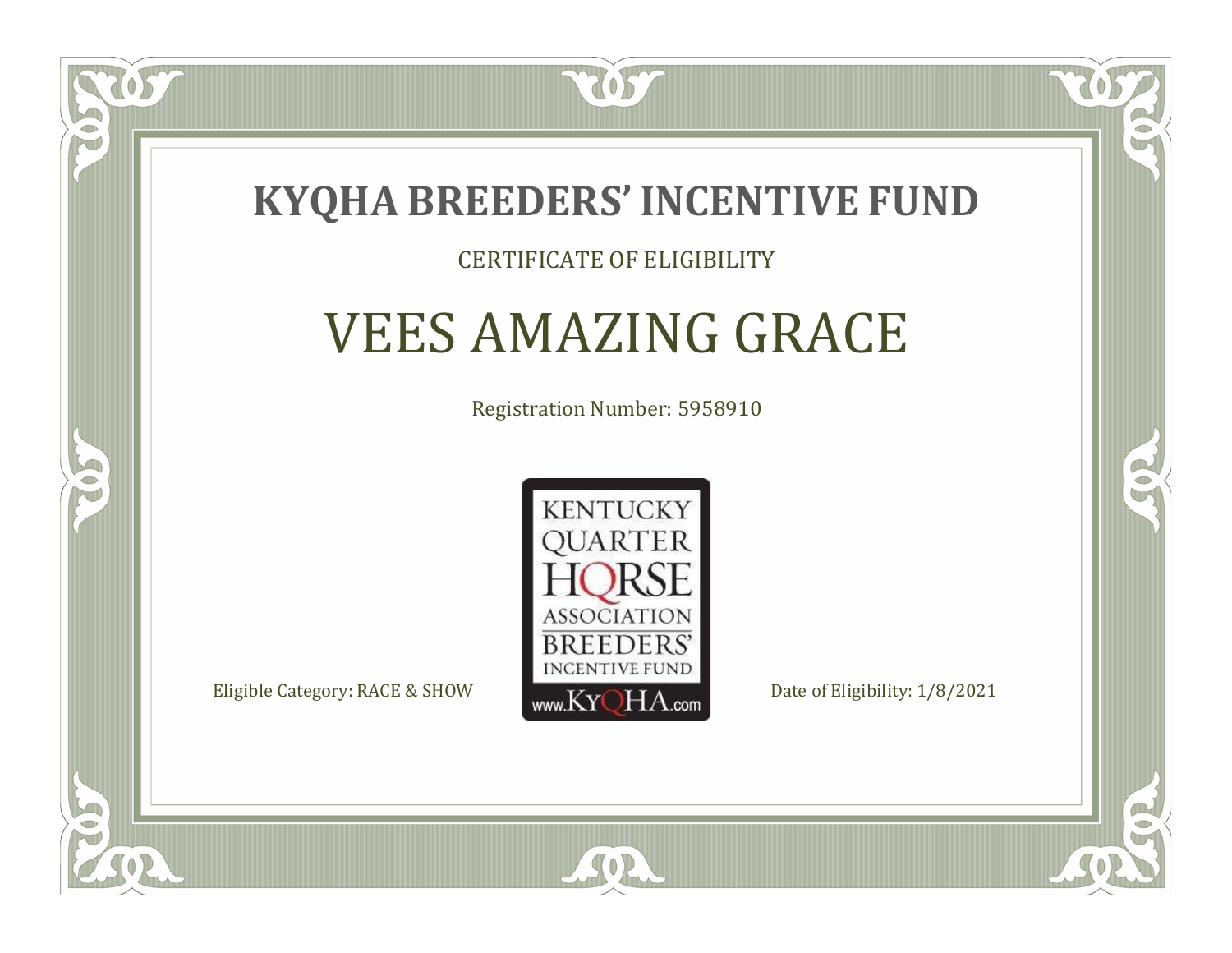![](_page_68_Picture_0.jpeg)

 $\overline{OS}$ 

 $\bullet$ NU

5

#### CERTIFICATE OF ELIGIBILITY

## VIRTUALLY COOL

Registration Number: 6002737

![](_page_68_Picture_4.jpeg)

SOR

CO.

 $\rightarrow$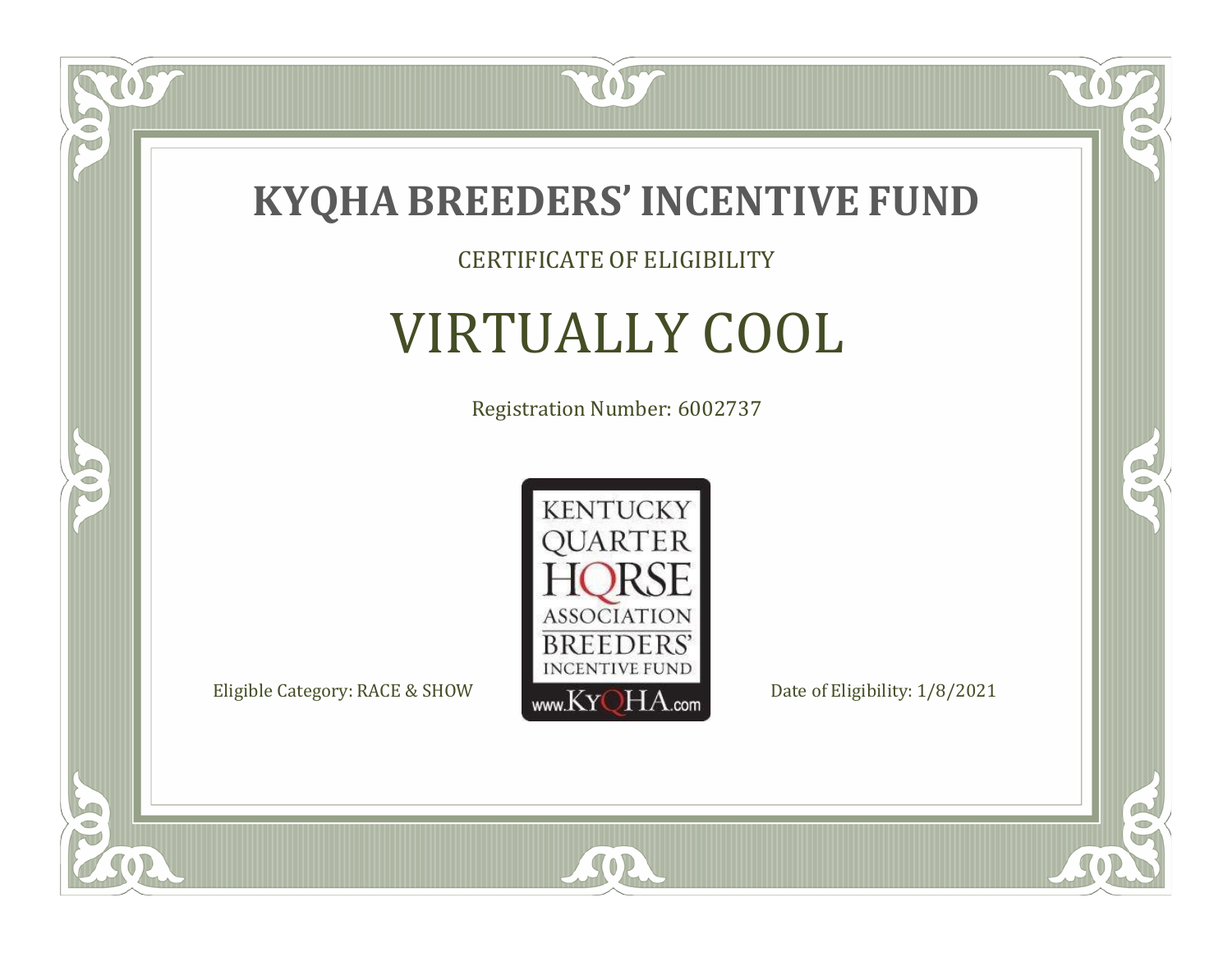![](_page_69_Picture_0.jpeg)

#### CERTIFICATE OF ELIGIBILITY

### WIDE OPEN THROTTLE

Registration Number: 6068718

![](_page_69_Picture_4.jpeg)

 $SO2$ 

CO.

 $\rightarrow$ 

 $\Box$ N